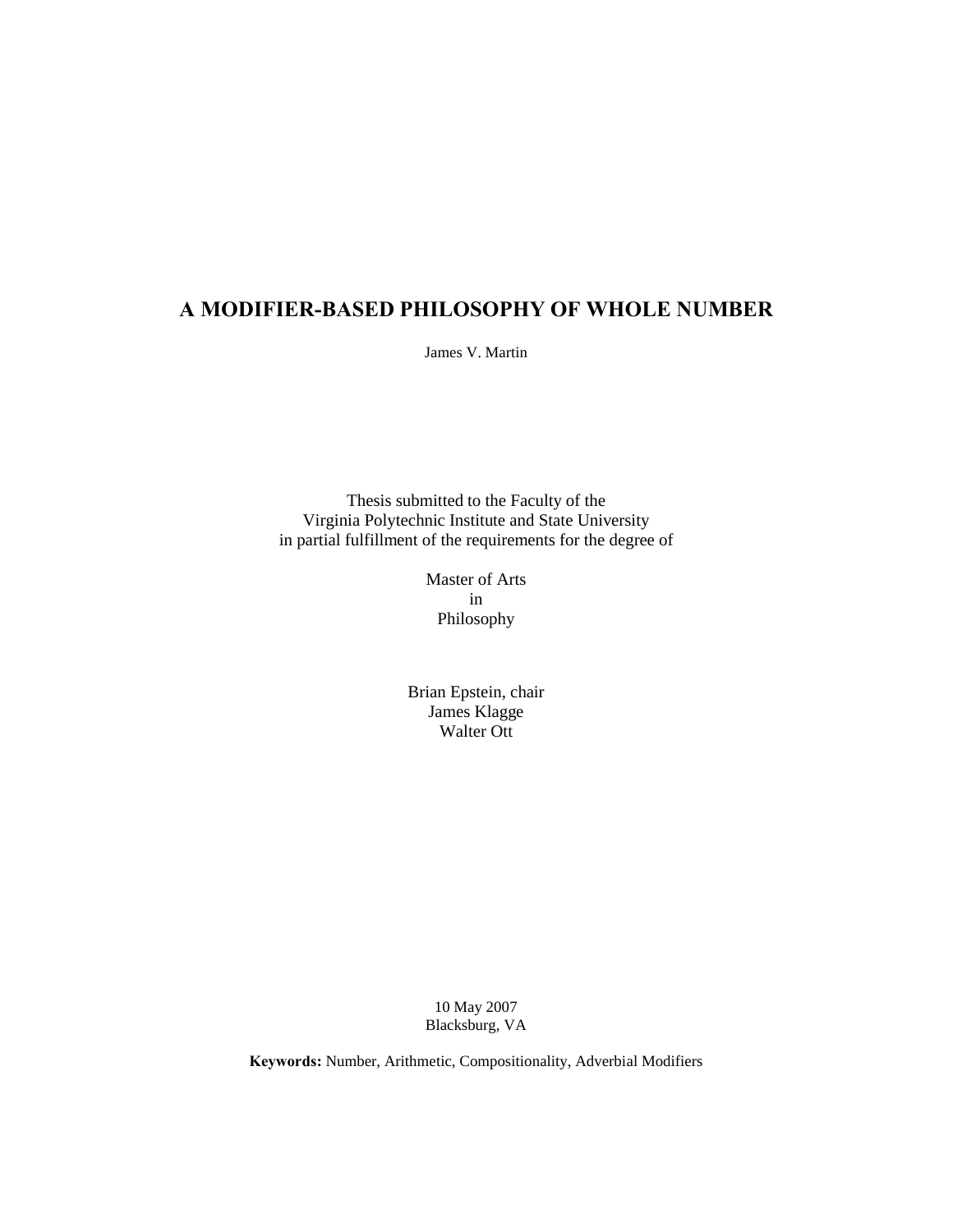# **A MODIFIER-BASED PHILOSOPHY OF WHOLE NUMBER**

James V. Martin

## **(ABSTRACT)**

This paper offers an alternative philosophy of whole number in which number-words are treated as being of the semantic-type *modifier*. Other accounts of number in which number-words are treated as names, syncategoremata, determiners, and predicates are considered and rejected based on their failure to provide number-words with the necessary compositional semantics. This leaves only modifiers as plausible candidates to play number-words' role in natural language. After the semantic-type modifier is chosen, a decision between number-words' being adjectival or adverbial modifiers must then be made. I argue that due to a lack of entities to be ascribed adjectival numerical properties we must settle on an adverbial treatment. After developing this treatment, I close with an attempt to explain seemingly singular-term uses of number-words in arithmetical statements like  $2 + 2 = 4$  in terms of these claims' stating the rules for substituting equivalent modifier-phrases in non-mathematical usages.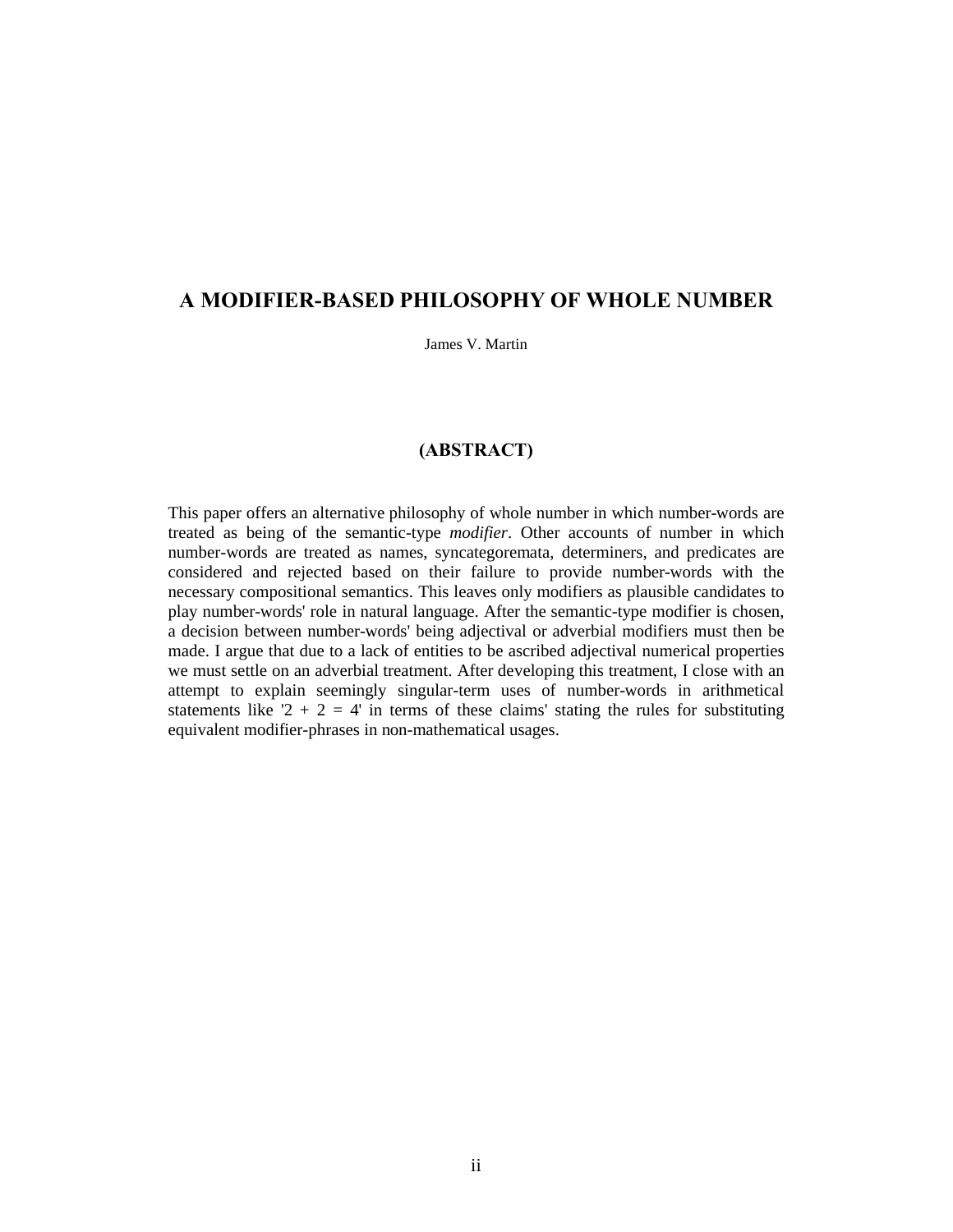# **TABLE OF CONTENTS**

| II. NUMBER-WORDS AND COMPOSITIONALITY10                  |
|----------------------------------------------------------|
|                                                          |
|                                                          |
|                                                          |
|                                                          |
|                                                          |
|                                                          |
|                                                          |
|                                                          |
|                                                          |
|                                                          |
| <b>III. AN ADVERBIAL THEORY OF NUMBER ASCRIPTIONS 27</b> |
|                                                          |
|                                                          |
|                                                          |
|                                                          |
|                                                          |
|                                                          |
|                                                          |
|                                                          |
|                                                          |
|                                                          |
|                                                          |
|                                                          |
|                                                          |

|--|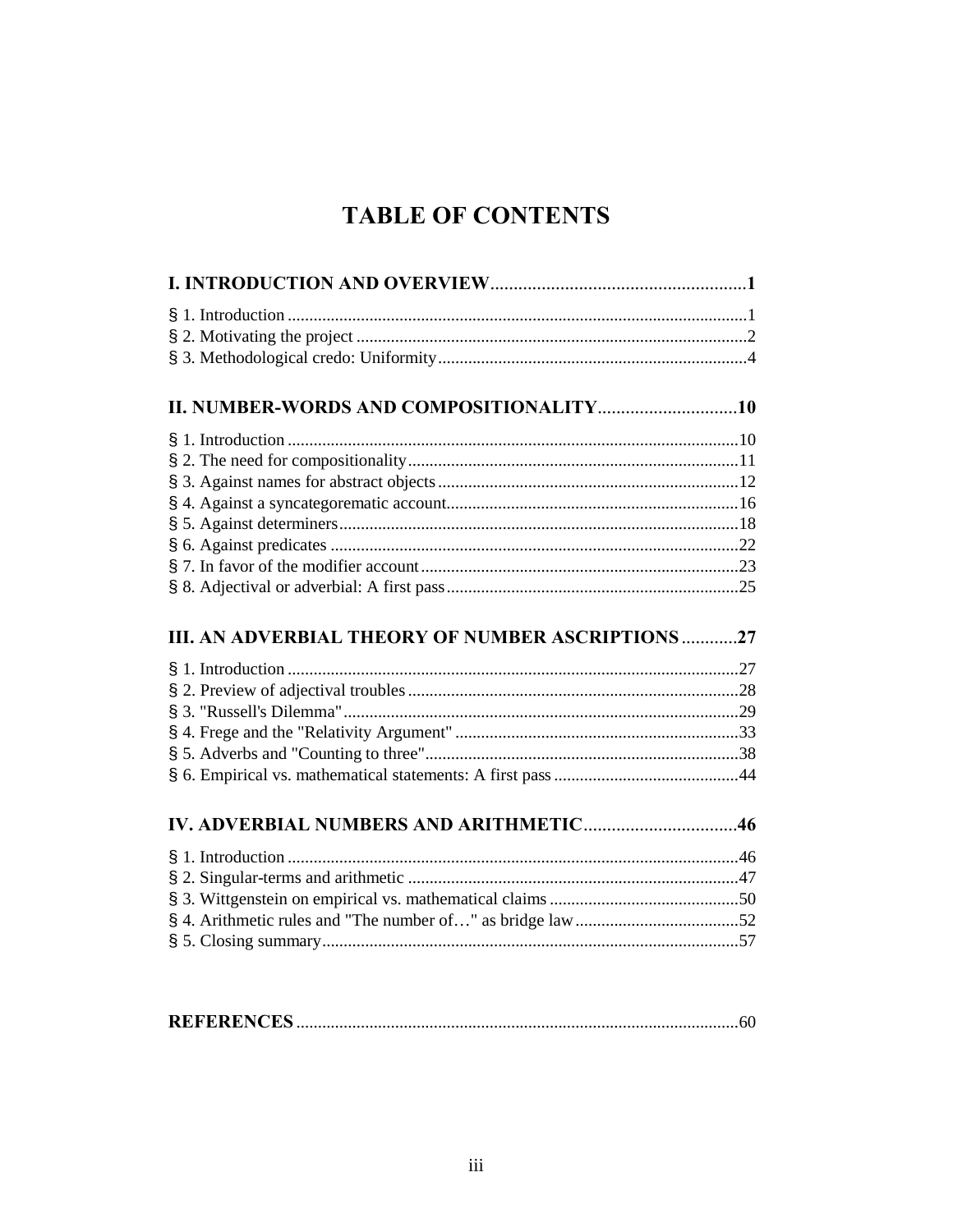## **I. INTRODUCTION AND OVERVIEW\***

[W]hen one has been occupied with these questions for a long time one comes to suspect that our way of using language is misleading, that number-words are not proper names of objects at all.

Gottlob Frege, *Posthumous Writings*, March 1925.

1. Frege initiated the modern inquiry into the concept of number with a pair of evidently loaded questions: The first sentence of the *Grundlagen* asks, What is the number one? and To what does the sign 1 refer?<sup>2</sup> Taken for granted here appears to be that there is such a *thing* as the number one.

Despite his early advocacy of this strong kind of platonist view, Frege ultimately seems to have changed his mind about the objectual status of numbers (as witnessed by the above quotation). And I think he was quite right to do so. However, once this naïve, or pretheoretical, notion of numbers as objects has been abandoned, it's not exactly clear how, and with what, it should be replaced. A variety of more or less interesting proposals for proceeding from this initial position have been made, but there is as of yet no consensus about which might be pursued most fruitfully. In the spirit of "letting a hundred flowers blossom" in such an environment, then, the present work will provide the beginnings of what I take to be an attractive and new non-objectual philosophical theory of number. It

<sup>\*</sup> Thanks to all the members of my committee for raising many difficult objections to this material. Whether I was able to adequately respond to them or not is an open question, but the work has undoubtedly been improved by their careful reading and suggestions.

<sup>2</sup> (Frege 1884*b*: 11)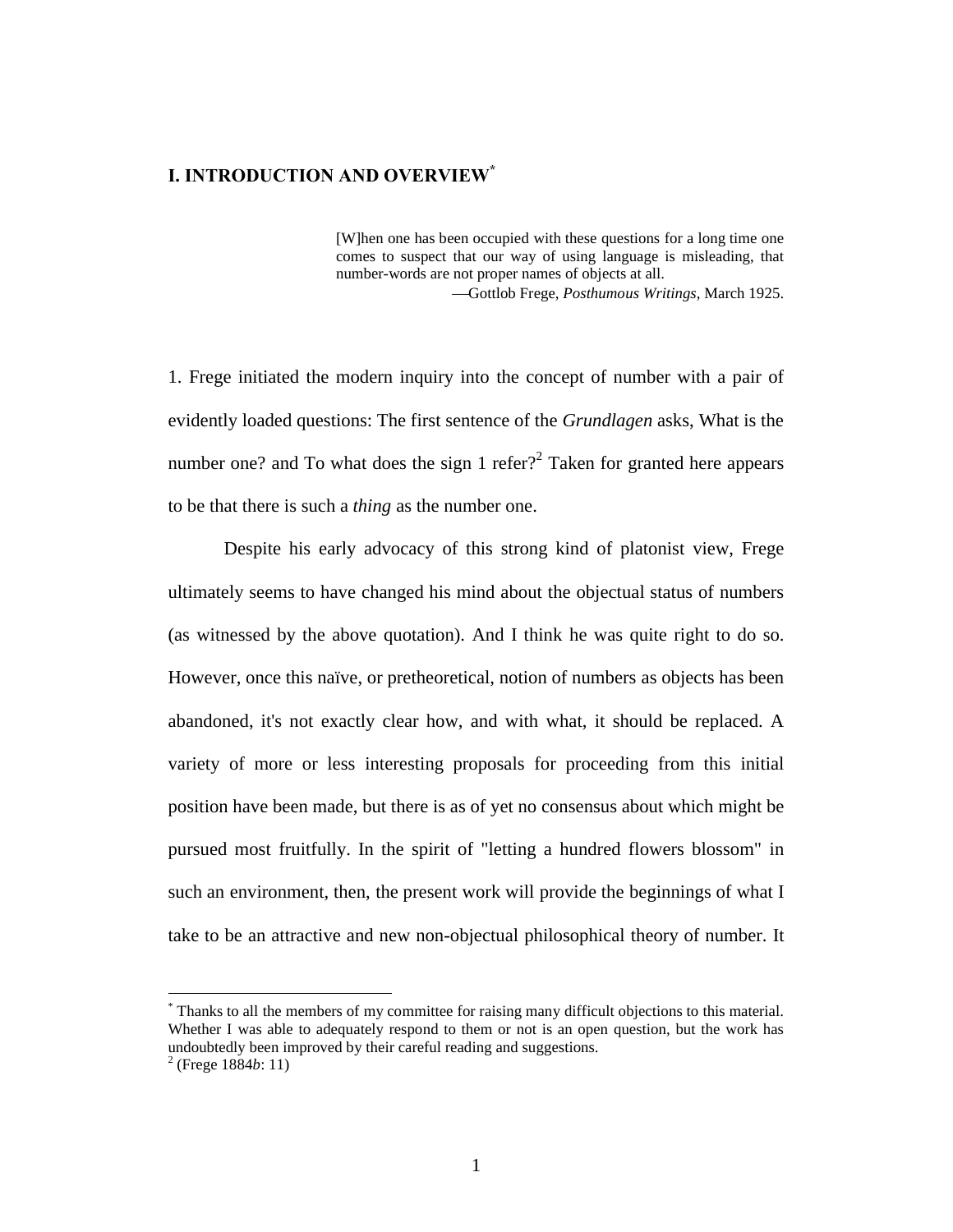is my hope that the view will not be merely another option, but will be deemed worthy of further serious investigation.

2. Recent work in the philosophy of mathematics has tended to conclude that traditional ways of arguing for or against numbers as objects quickly lead to stalemate.<sup>3</sup> It's not that the typical arguments advanced are particularly bad or unconvincing ones, but that each seems to be counterbalanced by an equipollent argument or based on premises that wouldn't be accepted by intended targets. Nominalists roll out Benacerraf's Non-Uniqueness and Access concerns<sup>4</sup> or some type of thought experiment in which we discover that "all there is is concrete."<sup>5</sup> Platonists respond by continuing to rely on the Quine/Putnam Indispensability Thesis<sup>6</sup> or something like Lewis's Philosophical Humility Credo.<sup>7</sup> But one's initial intuitions about abstract objects seem to be the most important determiners of one's final view on the matter.

I hope to avoid the trenches of this old debate by focusing on an idea recently put forward by Stephen Yablo. Yablo suggests that maybe the hope for an argument showing numbers and the like to be "*obnoxious*" is in fact "dead and gone," but that there may be another way. Perhaps it's not that mathematical objects are intolerable, but that when we examine our mathematical practices in a

 $3$  E.g., (Burgess & Rosen 1997: I.A), (Balaguer 1998: Chapter 8), (Yablo 2001: §12).

<sup>&</sup>lt;sup>4</sup> Non-Uniqueness in (Benacerraf 1965), Epistemic-access concerns in (Benacerraf 1973).

<sup>&</sup>lt;sup>5</sup> E.g. Burgess and Rosen's Oracle of Philosophy in (1997: 3). See also (Azzouni 1994: 56).

 $<sup>6</sup>$  See esp. (Putnam 1979).</sup>

<sup>&</sup>lt;sup>7</sup> I.e., "Do *you* want to tell the mathematicians that there really are no numbers?" See (Lewis 1991).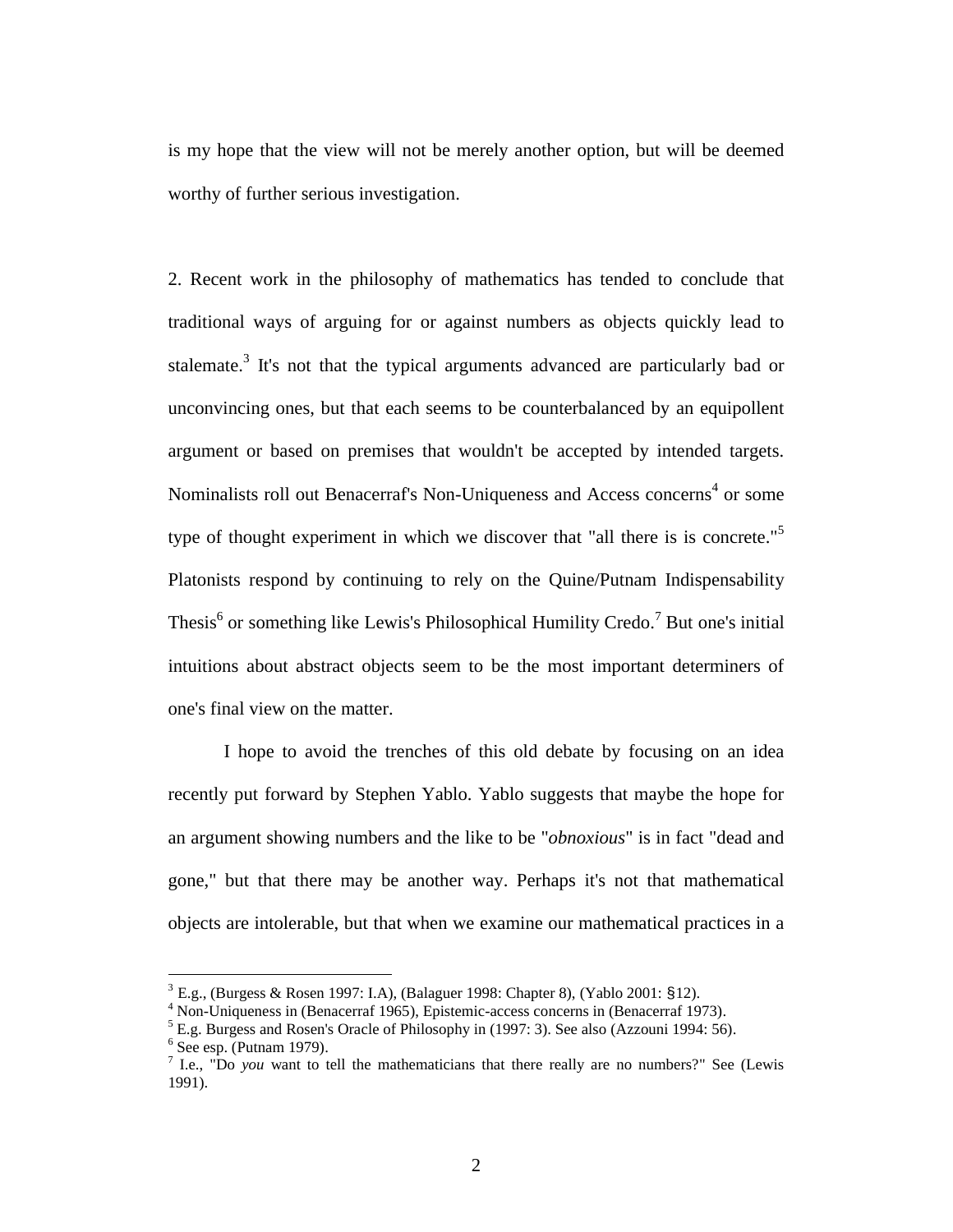"calm and unprejudiced way," we find that the most plausible account simply doesn't involve them.<sup>8</sup> This (hopefully) unprejudiced examination of our practices will be the main project of Chapter II.

Instead of jumping off from the use of number-words within *mathematical* practice, however, I'll begin by trying to get a better understanding of how number-words function within natural language, especially as they occur within phrases such as, 'thirty-two books' or 'two hundred dollars.' It will be seen that, in order to explain our capacity to understand infinitely many number-words, these number-words must somehow have a compositional semantics, i.e., 'two' must make the same contribution to 'thirty-two' and 'two hundred' (and maybe even to 'twenty'). After settling on this desideratum of semantic compositionality, it will become clear that the eligible semantic-types for number-words in numerical phrases is extremely limited: Specifically, I'll argue that common accounts that take number-words to be the names of abstract objects, syncategorematic, determiners, or predicates all fail to meet the requirement. The failure of these other theories of number will leave only the semantic-type modifier as a plausible candidate for number-words' role in natural language.

The reason this result is significant in regard to the question whether or not numbers are objects is that, while modifiers do have a semantic value (i.e., they're not syncategorematic), they're non-referential. Thus, if number-words can only be modifiers and modifiers are non-referring, we have good reason to believe

<sup>8</sup> (Yablo 2001: 87)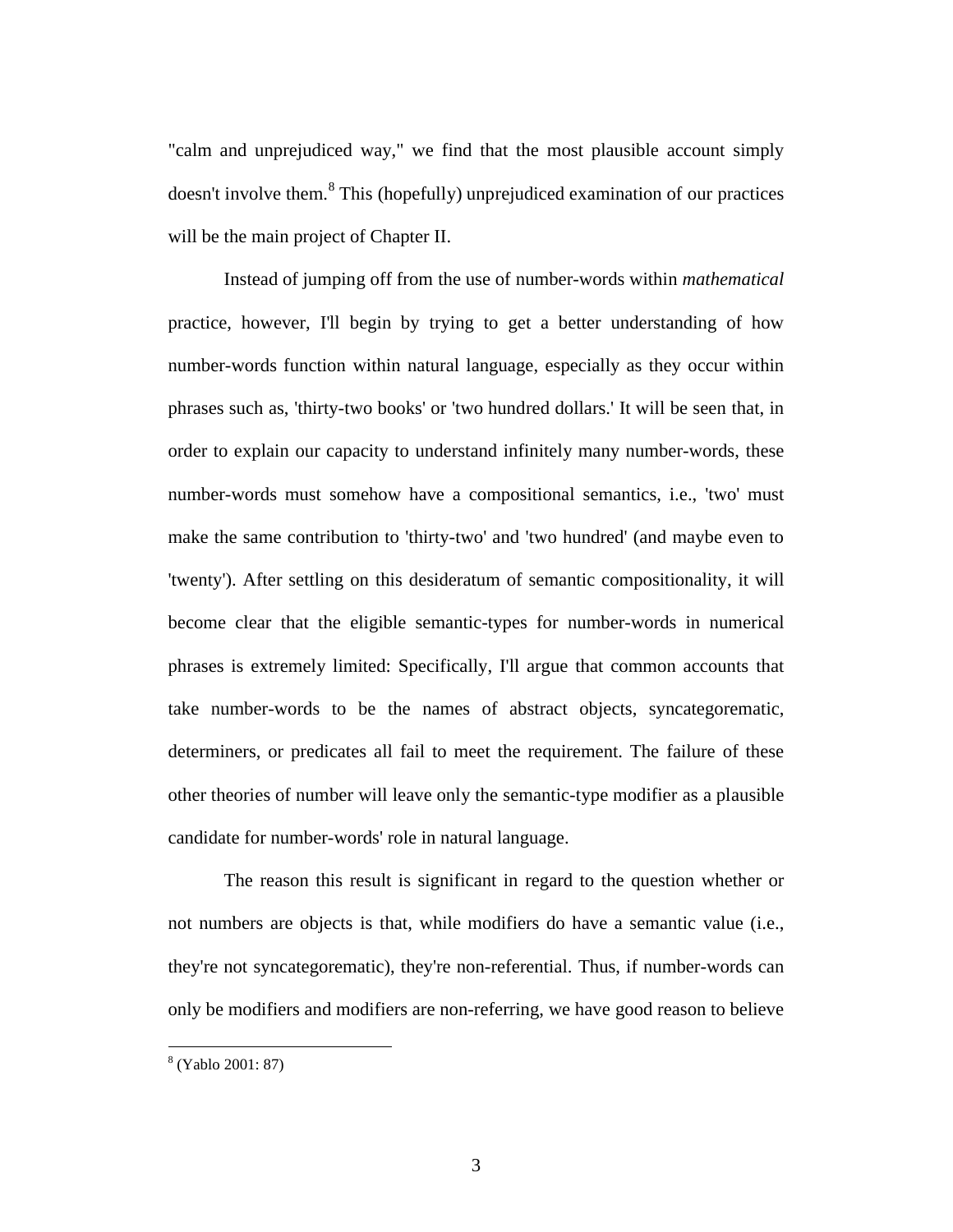that numbers are not objects at all. This is a conclusion, then, that favors a nominalistic treatment of mathematics and makes a positive contribution to the deadlocked nominalism/platonism debate. Furthermore, this point in favor of number irrealists seems to be made in a way less prone to provoke platonist worries about metaphysical axe grinding than most of the aforementioned traditional methods. So, from this initial investigation into the functioning of number-words in natural language, some deeper philosophical implications seem to immediately suggest themselves.<sup>9</sup>

After settling on modifiers as the appropriate semantic-type for numberwords in simple numerical phrases, we'll need to give an account of three further aspects of statements involving these number-words. As Peter Simons suggests,

An account of the content of empirical ascriptions of number will be the project of Chapter III, while Chapter IV will be reserved for consideration of the content and validity of arithmetical claims. A discussion of the link between the two types of statements will serve to link the respective chapters as well.

3. Before moving on to the examination of number-words within natural language, I want to pause to make note of, and quickly argue for, a

An adequate philosophical theory of whole numbers has to be able to both [(i)] give an account of what we accomplish when we make empirical ascriptions of number…, and also to [(ii)] provide an account of the content and validity of the propositions of arithmetic…An adequate account must further [(iii)] provide some explanation of the link between the two. (1982*a*: 160)

<sup>9</sup> *Cf*. (Hofweber 2005*a*: §6).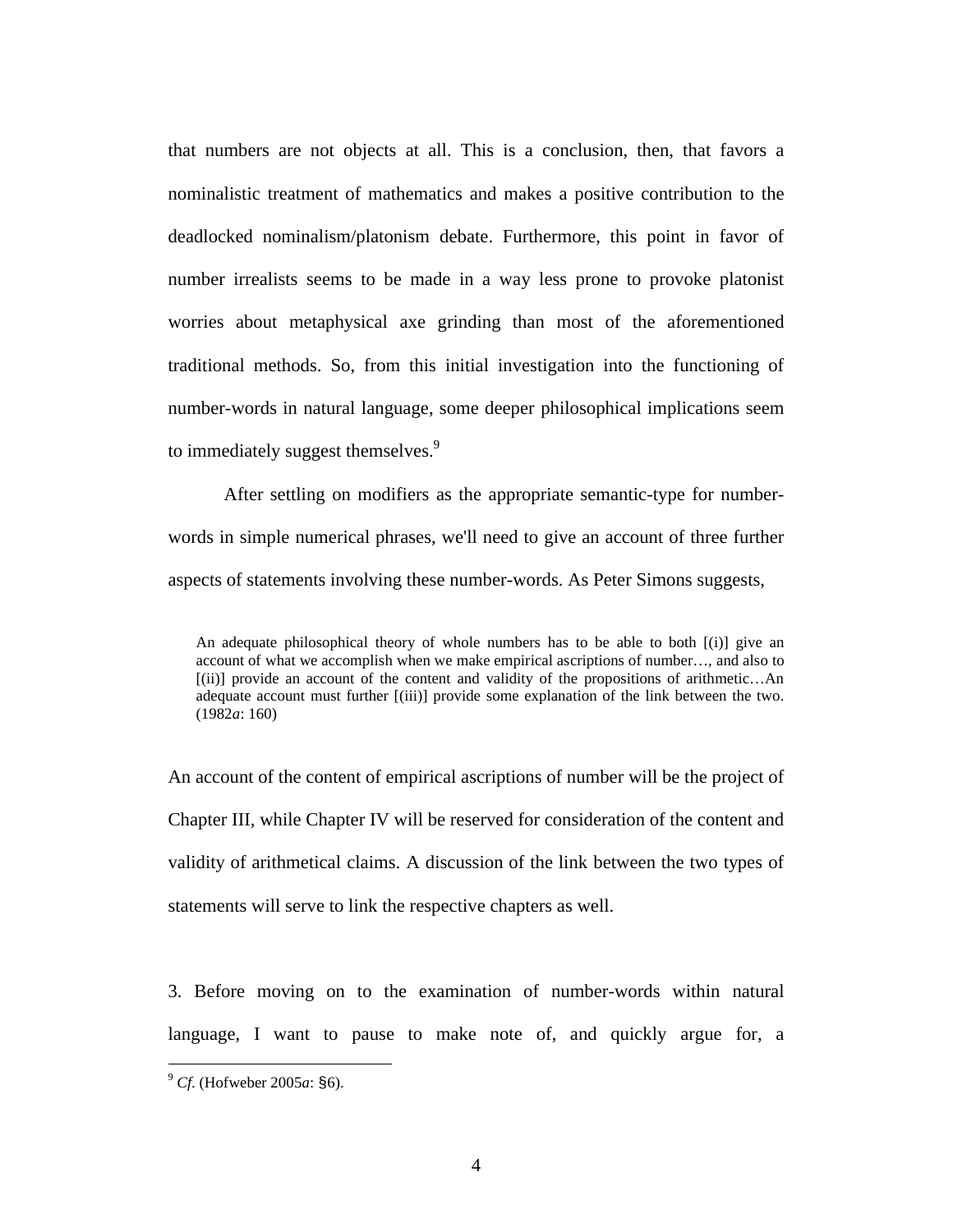methodological assumption that will be in force throughout: Whatever our account of number ultimately turns out to be, it should be what Thomas Hofweber has termed *uniform*. 10 The notion of a uniform account of number can be clarified by considering the following statements exemplifying what we'll call the attributive, the singular-term, and the symbolic uses of a number-word.<sup>11</sup>

- $(1<sub>att</sub>)$  Jupiter has four moons.
- $(1_{\text{sing}})$  The number of Jupiter's moons is four.
- $(1_{sym})$  Jupiter has 4 moons / The number of Jupiter's moons is 4.

A uniform account of number allows every occurrence of a number-word to make *the same contribution* to the underlying logical form of any statement involving it. Uniformity is not an aspect of the most well-known theory of number, so it will be useful to say a little about why uniformity seems so desirable and how this relatively familiar account fails to meet its demands.

The most commonsense account of number-words in natural language takes 'four' as it appears in  $(1_{\text{att}})$  and  $(1_{\text{sing}})$  to represent a different word in each. According to this account, in  $(1_{\text{att}})$ , 'four' disappears at the level of logical form; in other words, it's *syncategorematic*. <sup>12</sup> In (1sing) on the other hand, 'four' names the mathematical object four. Also on this account, the pair of sentences in  $(1_{sym})$ simply abbreviate  $(1_{\text{att}})$  and  $(1_{\text{sing}})$  respectively. The account is therefore clearly

1

<sup>&</sup>lt;sup>10</sup> See (Hofweber 2005*a*: 180-181).<br><sup>11</sup> Unless one or the other seems more appropriate in a particular context I'll use 'number-words' in an expanded sense to include numerals from this point forward.

<sup>&</sup>lt;sup>12</sup> I.e., "Jupiter has four moons"  $\Rightarrow \exists w\exists x\exists y\exists z \in M$ oonOfJupiter(*w*)  $\land M$ oonOfJupiter(*x*)  $\land$ MoonOfJupiter(*y*)  $\land$  MoonOfJupiter(*z*)  $\land \neg \exists u \{ \text{MoonOfJupiter}(u) \land u \neq (w \text{ or } x \text{ or } y \text{ or } z) \}$ ].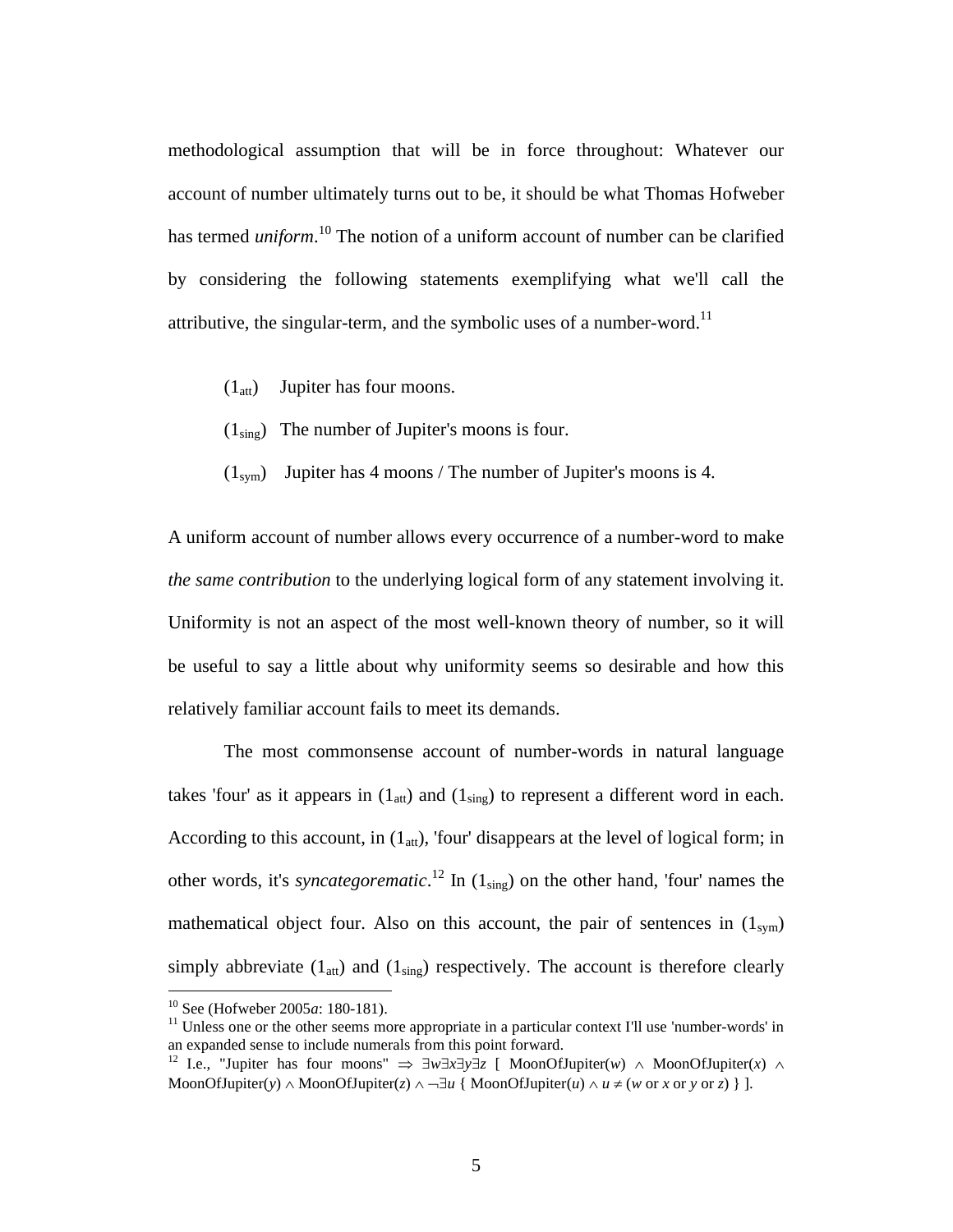*not* uniform in above sense. 'Four' in  $(1<sub>att</sub>)$  makes no single contribution to the statement's logical form, while 'four' in  $(1_{sing})$  contributes a reference to four.

To see why this lack of uniformity is problematic, we'll need to have a slightly closer look at this account's characterization of the logical forms of  $(1_{\text{att}})$ and  $(1_{sing})$ . Let's take '#' to be a function mapping all concepts (or monadic predicates) whose extensions can be put into one-one correspondence to a unique object: their number.<sup>13</sup> Then if we let 'J' stand for the predicate  $\equiv$  *is a moon of Jupiter*, this account symbolizes the logical form of the attributive and singularterm uses of 'four' in our examples as  $(2<sub>att</sub>)$  and  $(2<sub>sing</sub>)$ .<sup>14</sup>

 $(2_{\text{att}})$   $\exists_{4}$ *x* J*x*  $(2_{\rm sing})$  #J = 4

These logical forms are quite different, yet  $(1_{\text{att}})$  and  $(1_{\text{sing}})$  seem to be obviously truth-functionally equivalent. This equivalence is hard to explain if the logical forms of the two expressions differ as drastically as  $(2_{\text{att}})$  and  $(2_{\text{sing}})$ . If  $(1_{\text{att}})$  is a claim about only Jupiter's moons while (1sing) is about Jupiter's moons *and* the number four, what guarantees that the truth-conditions never vary between them $?^{15}$ 

To get a little clearer on why the differing logical forms of  $(2_{\text{att}})$  and  $(2_{\text{sing}})$ is objectionable, consider the following. If  $(1_{\text{att}})$  and  $(1_{\text{sing}})$  are equivalent claims

<sup>&</sup>lt;sup>13</sup> #(  $\equiv$  *is a blind mouse*) = 3 and #(  $\equiv$  *is a day of the week*) = 7, for example. *Cf*. (Boolos 1998).

<sup>&</sup>lt;sup>14</sup>  $\exists_n x$  Fx' is defined recursively:  $\exists_0 x$  Fx  $\Rightarrow$   $\neg \exists x$  Fx and  $\exists_{n+1} x$  Fx  $\Rightarrow$   $\exists x$  [Fx  $\land \exists_n y$  (Fy  $\land x \neq y$ )].<br><sup>15</sup> See (Hofweber 2005*b*: 262-264).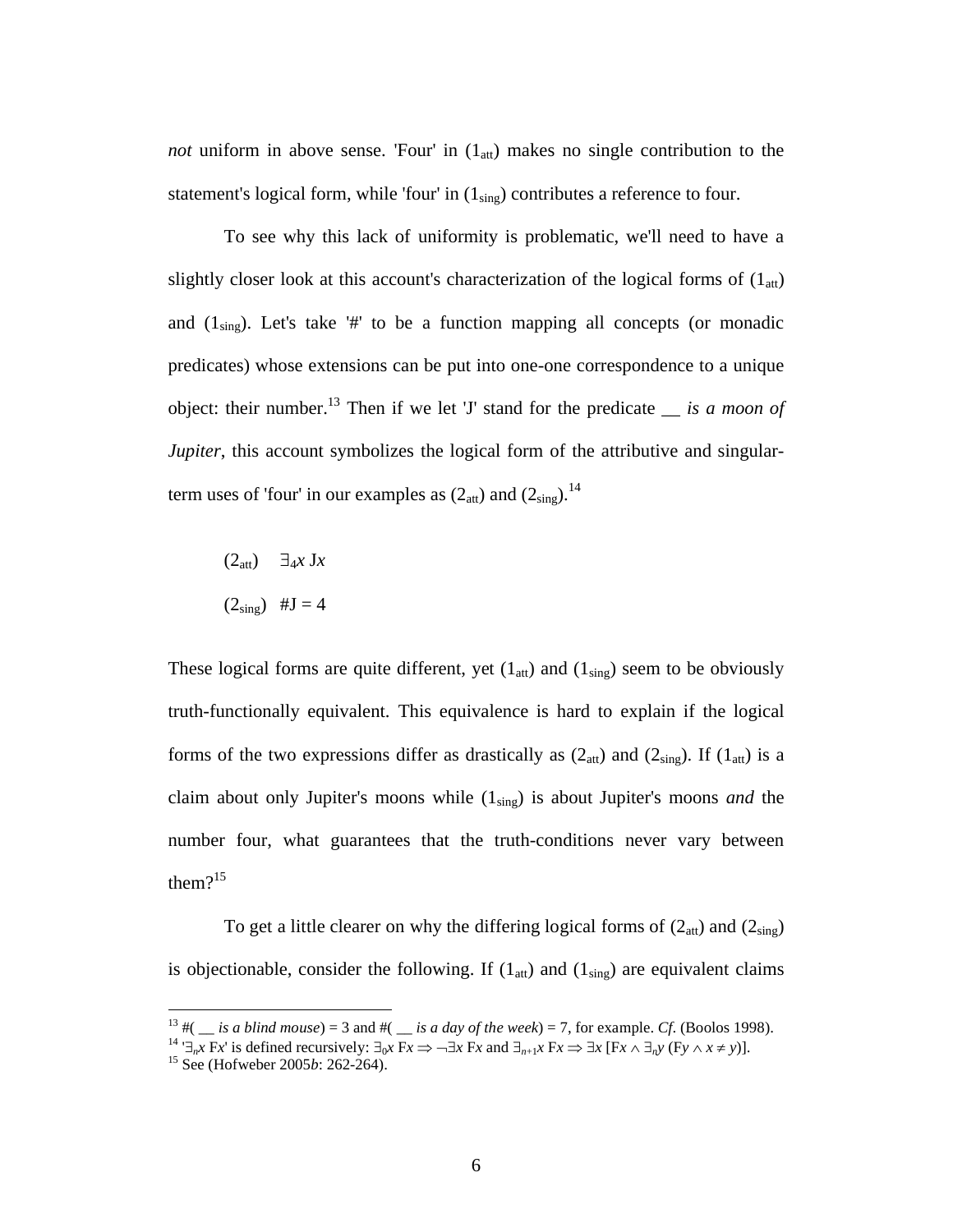(and this seems to be beyond question), then the truth-value of each must be the same in all possible worlds. However, if there is a world in which numbers don't exist, then, granting that  $(2_{sing})$  is the logical form of  $(1_{sing})$ ,  $(1_{sing})$  will be false in this numberless world, even if Jupiter has four moons there: The identity claim of  $(2_{sing})$  will be undefined in a numberless world because '4' doesn't refer in such a world. Someone might object here that numbers necessarily exist so they exist in all possible worlds; that is, this supposed example could never possibly be realized. Even if we accept this counterproposal, however, there is still trouble with treating  $(2_{\text{att}})$  and  $(2_{\text{sing}})$  as the logical forms of  $(1_{\text{att}})$  and  $(1_{\text{sing}})$ .

Suppose someone (a nominalist perhaps) states, (i) "Jupiter has four moons, but there are no numbers." This supposed individual may even phrase her claim, (ii) "The number of Jupiter's moons is four, but there are no numbers." Now, if  $(2_{sing})$  is the logical form of  $(1_{sing})$ , then (ii) is an outright contradiction. It is tantamount to saying that something is identical to something that doesn't exist. However, again relying on the apparent logical equivalence between  $(1_{\text{att}})$  and (1sing), the pair must be intersubstitutable *salva veritate*. This turns out not to be the case though since (i) is not contradictory: Whatever you think about the claims of the nominalist, surely they're not blatantly inconsistent.<sup>16</sup> So, as previously stated, it seems as if it's preferable if 'four' can be made to make the same contribution to the form of each of  $(1_{\text{att}})$  and  $(1_{\text{sing}})$  since this would make the above equivalence more explainable. Without 'four' in the singular-term

1

<sup>16</sup> *Cf*. (Field 1980: 94)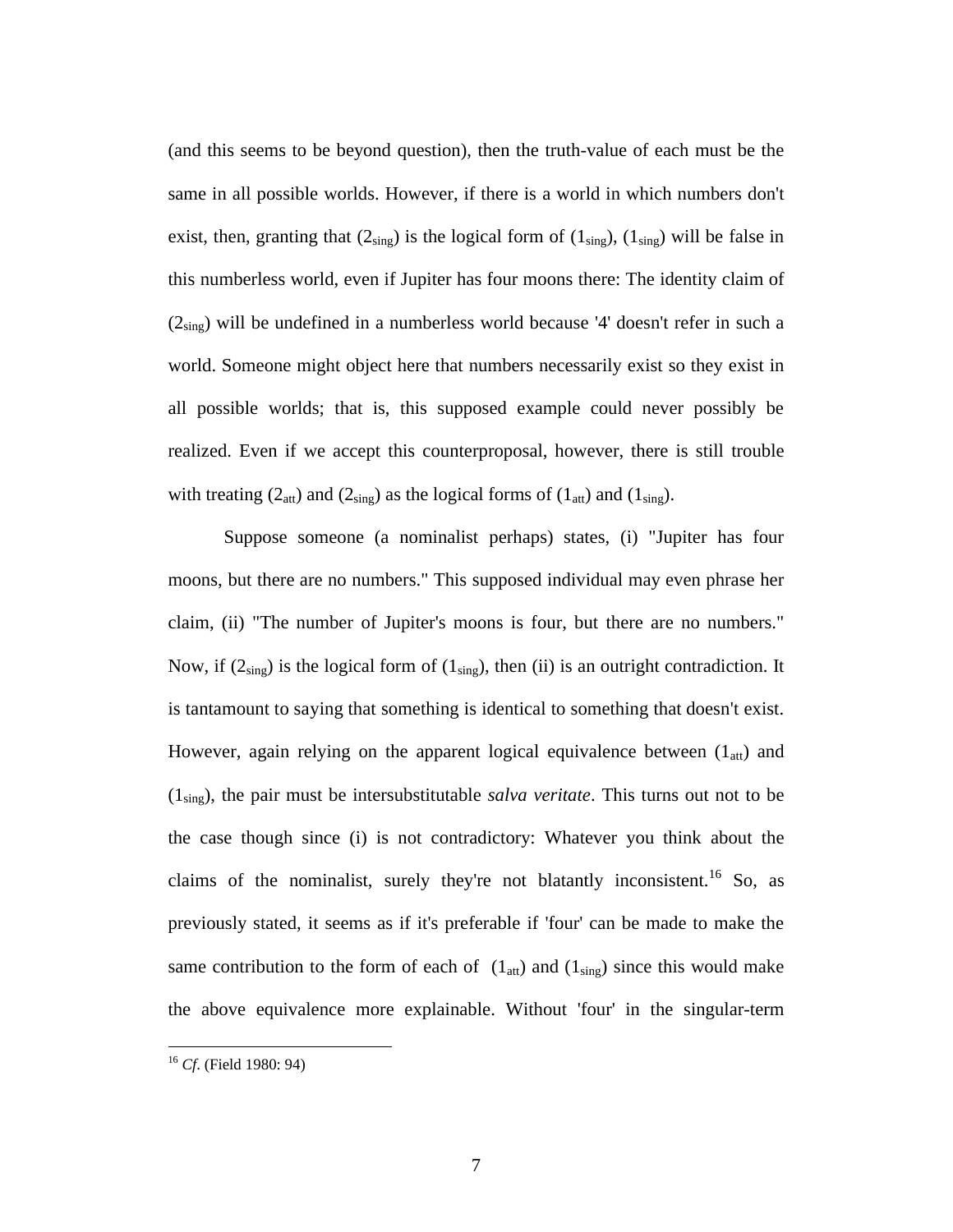statements being supposed to contribute this additional entity, the abstract object four, the objections raised no longer can find a foothold.

The apparent truth-condition equivalence of  $(1_{\text{att}})$  and  $(1_{\text{sing}})$  raises a further worry for an account on which the word four is treated as being ambiguous, standing for something different in each. Consider Groucho Marx's famous use of the ambiguous 'flies': "Time flies like an arrow. Fruit flies like a banana." Attempting to mean 'flies' in the second sentence as it's meant in the first and vice versa results in nonsense: there are no time flies, and fruit doesn't fly at all. But trying to use the 'four' in  $(1_{sing})$  as it's meant in  $(1_{att})$  and *vice versa* at least doesn't obviously change the meaning of either statement. If 'four' actually represents two different words in  $(1_{\text{att}})$  and  $(1_{\text{sing}})$  though, we should expect that the substitution of one for the other in these sentences to result in a loss of sense.<sup>17</sup>

Byeong-uk Yi offers a final interesting argument that further multiplies the concerns about treating 'four' as an ambiguous term. Yi asks us to consider the following brief argument:

Bill and Hilary are two Americans. Chelsea is another American. Altogether they're three Americans; for two plus one is three (2002: 80).

If 'two' really means different things in the first and last sentence though, then the above inference is unwarranted because of an equivocation on 'two'. The argument would be analogous to,

<sup>&</sup>lt;sup>17</sup> *Cf.* (Wittgenstein 1953: 176): "If I say "Mr. Scot is not a Scot", I mean the first "Scot" as a proper name, the second one as a common name….Try to mean the first "Scot" as a common name and the second one as a proper name…When I say the sentence with this exchange of meanings I feel that its sense disintegrates."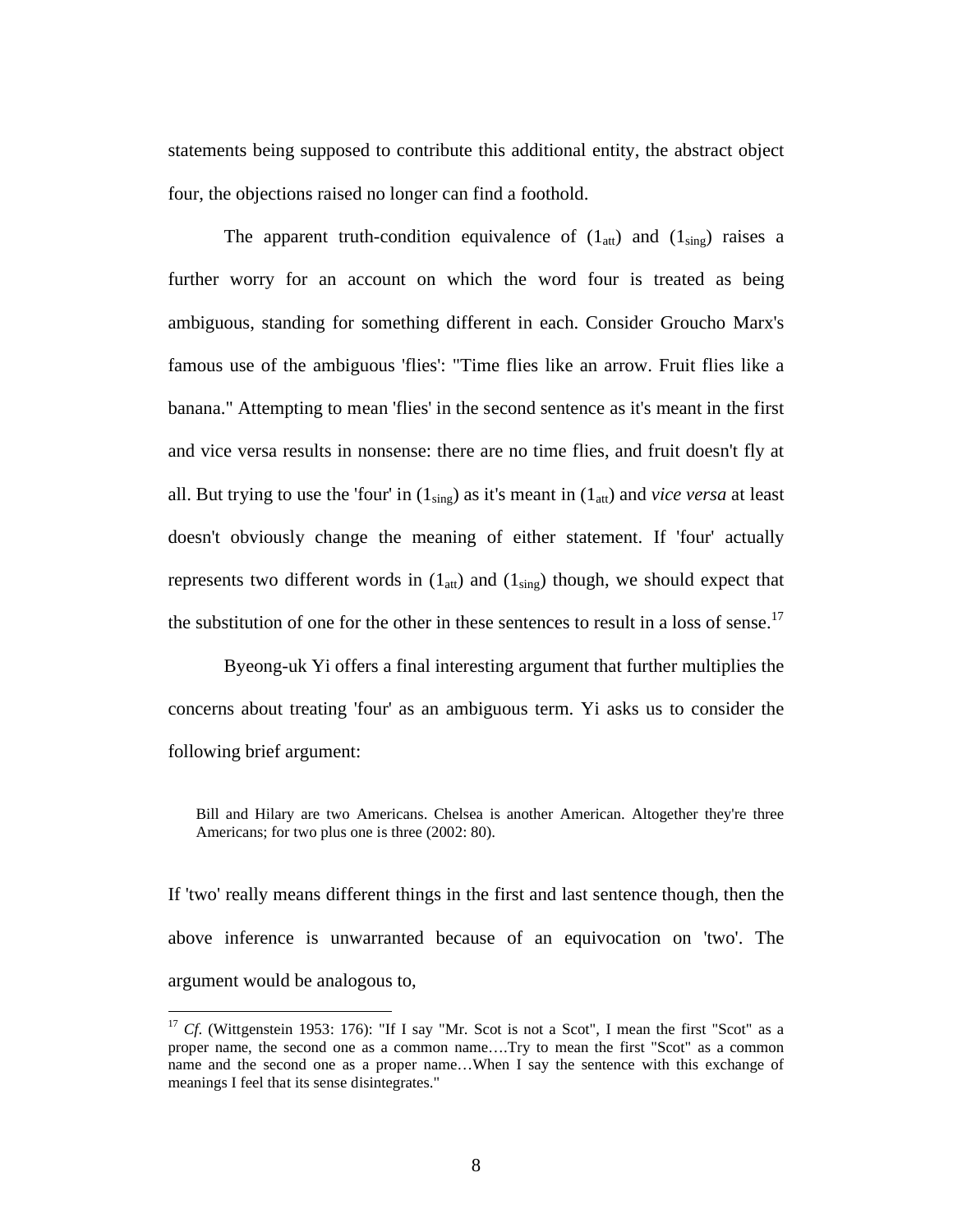Wachovia and First National are both banks. All banks are adjacent to bodies of water. Therefore, Wachovia and First National are adjacent to bodies of water; for they're both banks.

This second "argument" is clearly quite confused. However, the number-wordinvolving argument about Bill, Hillary, and Chelsea appears to be unquestionable. A uniform treatment of number-words can make sense of this validity and so, again, looks considerably more appealing.

Based on these three general reasons, then, I'll take the uniformity assumption as established as at least highly desirable in what follows. If our theory of number can comply with its demands, it will undeniably be explanatorily neater than an account that does not.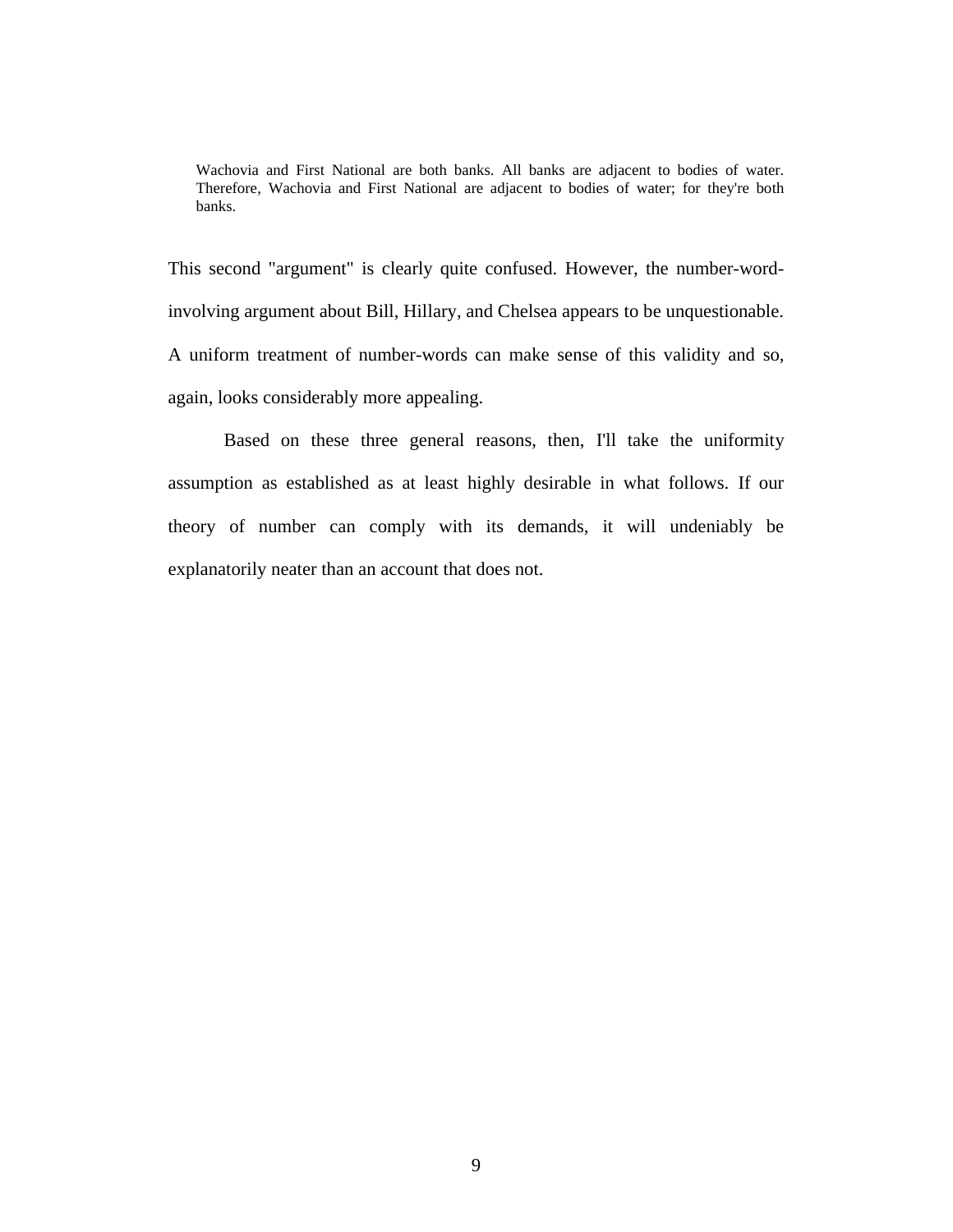#### **II. NUMBER-WORDS AND COMPOSITIONALITY.**

…the multiplication of Words would have perplexed their Use… John Locke, *Essay*: III.i.3.

1. The present chapter will begin the formulation of a modifier (non-objectual) theory of number by arguing that modifiers are the only plausible semantic-type available for number-words. The argument will run basically as follows: (i) The semantics of number-words must be compositional; (ii) Number-words can only be given a compositional semantics if they're modifiers;<sup>18</sup> Therefore, (iii) That's what they must be. $^{19}$ 

I'll begin filling in this sketch by first briefly reviewing the considerations that make compositionality seem to be such a non-negotiable feature of the semantic content of language in general, and then go on to suggest that the need for compositionality is particularly evident in the case of our understanding of number-words. Next, I'll show that prominent theories that take number-words to be (i) the names of abstract objects, (ii) syncategorematic, (iii) determiners, or (iv) predicates all fail to meet the semantic compositionality requirement. These failures will leave only the semantic-type modifier as a plausible candidate for a number-word's function in language. Finally, since modifiers can either be

<sup>18</sup> *Cf*. (Ionin & Matushansky MS*a*, MS*b*).

<sup>&</sup>lt;sup>19</sup> Jerry Fodor has forcefully employed similarly structured arguments from the need for compositionality to attack prototype theories of concepts (1998: Chapter 5), epistemically based semantics (2001: 7-10), and the thesis that the content of language is explanatorily prior to the content of thought (2001: 10-15).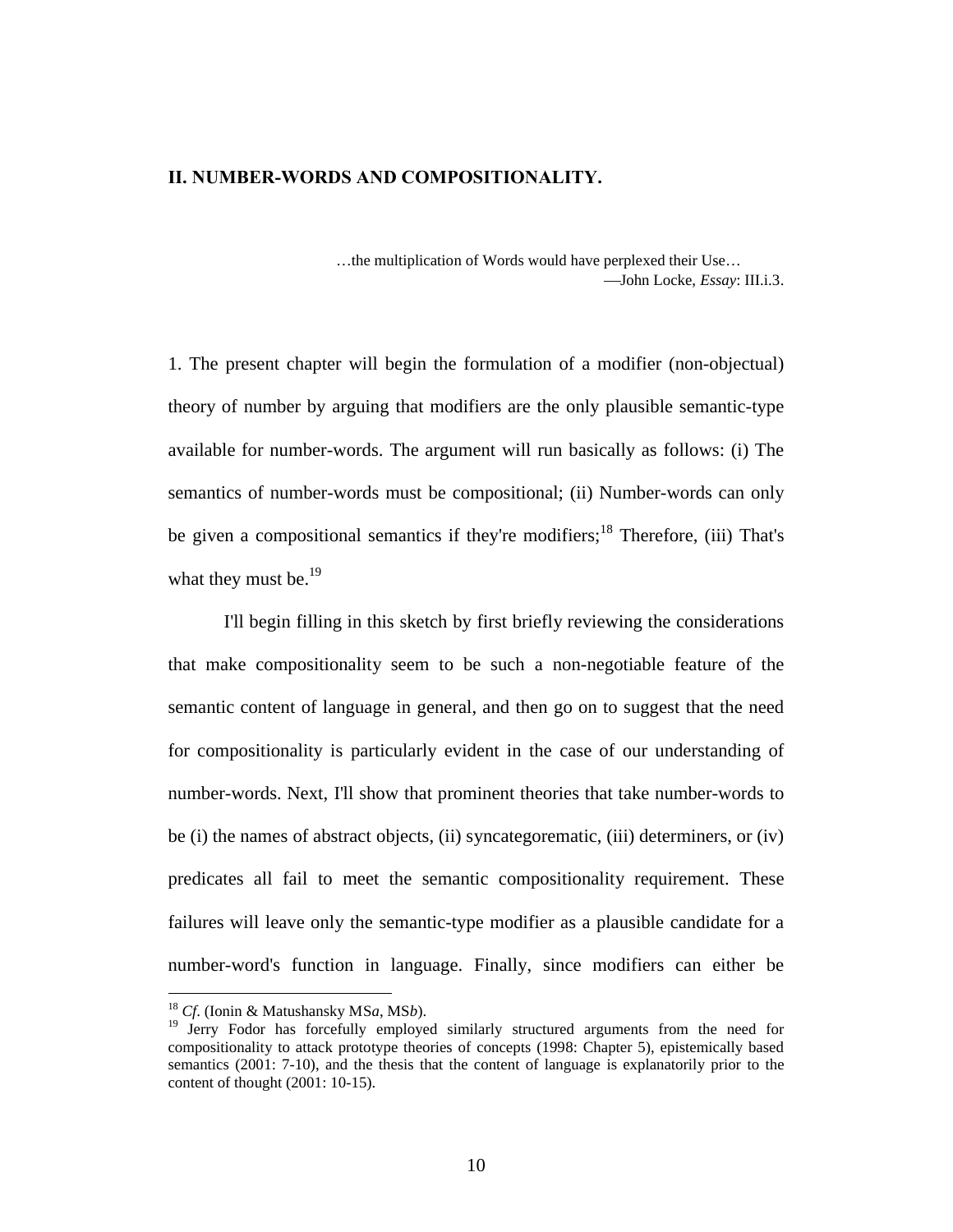adjectival or adverbial, a decision between the two will have to be made before a fuller theory of number can subsequently be developed from this starting point. A brief overview of some of the factors that will go into making this decision in Chapter III will close out the chapter.

2. Wilhelm von Humboldt famously characterized language as "the infinite use of finite means." In attempting to explain how this infinite usage is possible for creatures with finite intellects, compositionality has appeared to many as an indispensable assumption—even, "the only game in town."<sup>20</sup> The basic argument leading to compositionality seems to run,

- 1. There are infinitely many expressions that a person can understand.
- 2. Every person's representational capacities are finite.
- $\therefore$  3. This infinity of expressions must be finitely representable.<sup>21</sup>

This finite representability then gets explained by an appeal to every word's making the same contribution to statements that employ it; in other words, to the language's semantics being compositional. With this assumption in force, a finite number of words can combine in an infinite number of ways, while at the same time ensuring that the meaning of any whole is determinable in terms of the meanings of its simpler constituent parts. As Jerry Fodor puts it, compositionality is whatever makes it the case "that the things that the expression (mutatis

 $20$  (Kaye 1993)

 $^{21}$  (Fodor 1998: 94-95)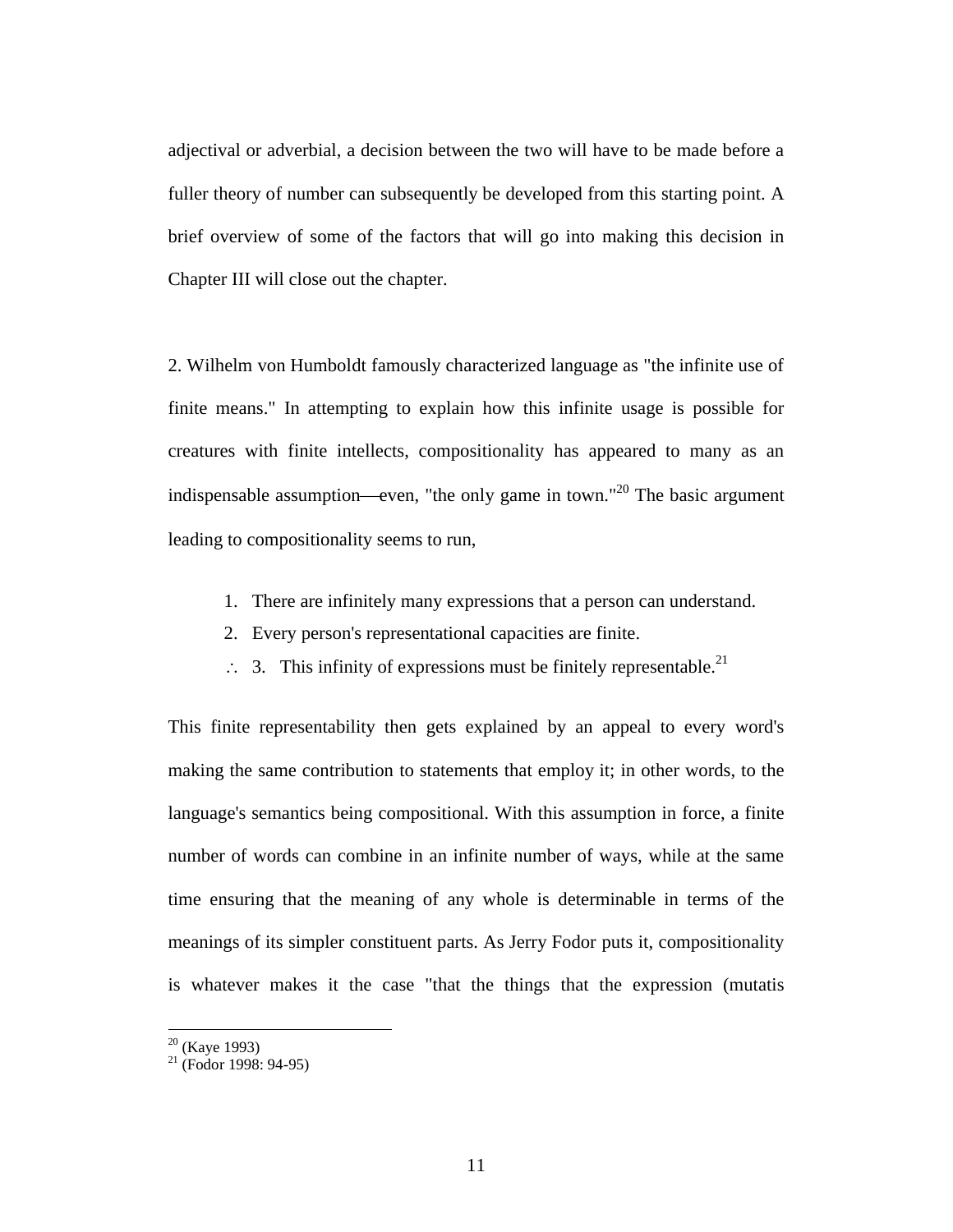mutandis the concept) 'brown cow' applies to are exactly the things to which the expressions 'brown' and 'cow' apply" (Fodor 2001: 6).

There is, perhaps, no clearer example of the infinite use of finite means in language than the case of number-words. Because the need for any useful language's semantics to exhibit semantic compositionality seems have become so universally accepted, taking a compositional semantics as a desideratum of an account of number-words (merely a small portion of any natural language) should *a fortiori* be accepted as well—and I will so accept it.

Thus, in giving an account of how number-words function in our language, any theory that can't provide them with a compositional semantics will have to be abandoned. This means that it will be required of any acceptable account that wherever, say, '2' appears, it must contribute what it always would to the meaning of the complete numerical expression. As it turns out, this compositionality requirement does quite a lot of work and rules out many of the currently accepted theories of number. Each of the following sections will examine a different theory with respect to its ability to provide the necessary compositionality for number-words and will show that only a modifier-based account will ultimately work.

3. The most familiar story about number-words and numerals takes each to function as a name for an abstract mathematical object. Elementary logic books and introductory mathematics books nearly all contain some passage giving a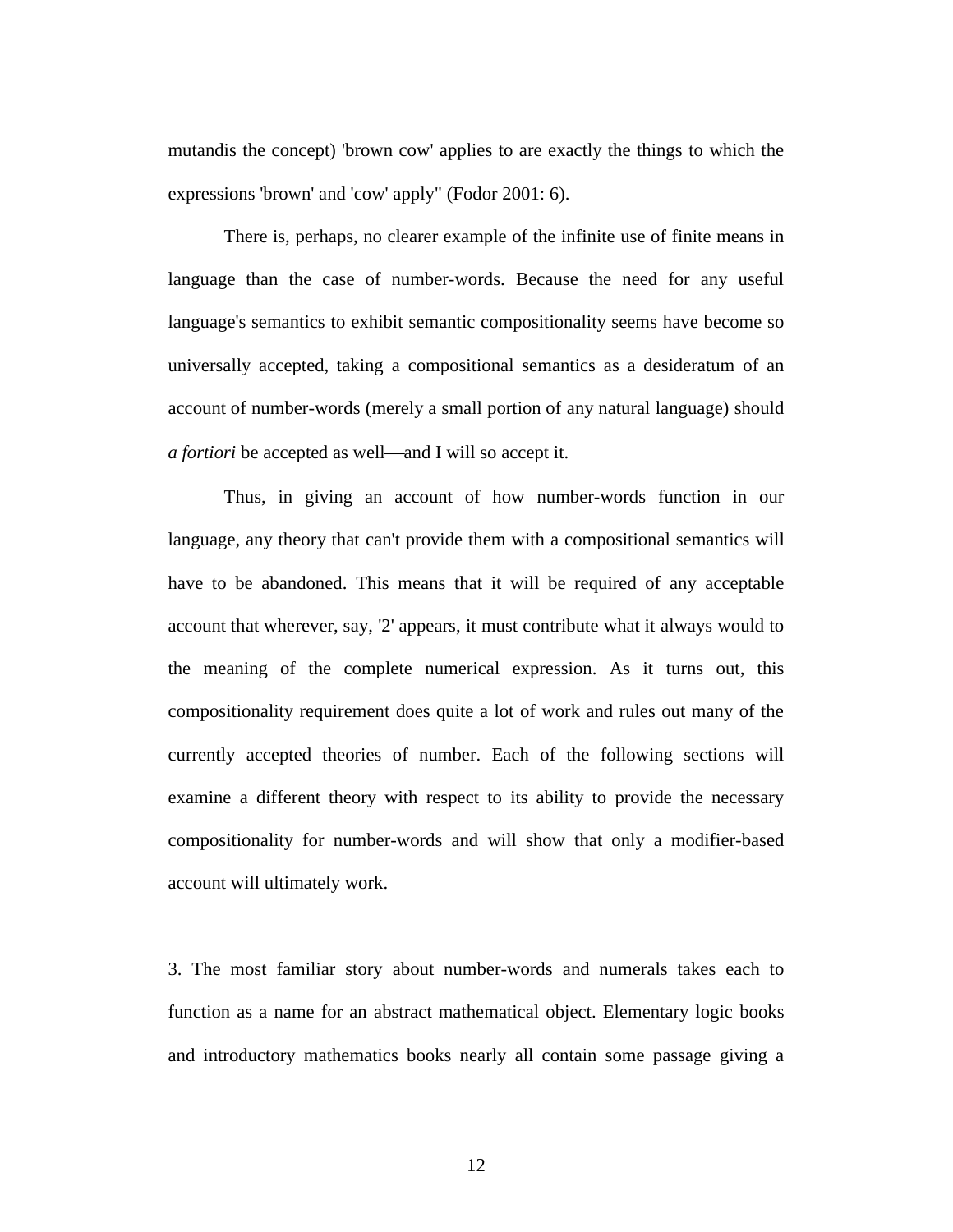brief explication of this type of theory: E.g., "Remember, '2' is not the number 2 itself, but is simply a name that refers to this object, whatever it may be." I'll suggest, however, that if we accept this kind of treatment, compositionality is sacrificed; therefore, the account will have to be deemed unacceptable.

If number-words really function as names, we lose compositionality almost by definition. Syntactically complex names (and names in general, of course) work as names precisely because they *don't* compose. 22 What allows 'The Scarlet Pimpernel' to refer to "[t]hat demmed, elusive Pimpernel" rather than some contextually relevant small red flower is the fact that in a complex name the constituent words don't make their normal contributions; that is, they don't compose—The Scarlet Pimpernel is neither red nor a flower.

Now, suppose that a compositional semantics for a number-word like '25' can be given. Then '25' is syntactically complex: The meaning of '25' is only understood compositionally if '2' and '5' each make their own particular contributions. But if '2' and '5' are both names (for 2 and 5 respectively), then it seems like '25' shouldn't name the mathematical object 25, but the pair of objects, 2 and 5. If, on the other hand, we extend the analogy of the functioning of syntactically complex names, like 'The Scarlet Pimpernel', then '25' names 25 only on the assumption that '2' and '5' *don't* contribute to a compositionally determined whole. Here we can see, then, why an account of number-words as names is unable to provide for the necessary compositional semantics.

<sup>22</sup> *Cf*. (Fodor 1998: 100): "Names…succeed in their job because they *aren't* compositional."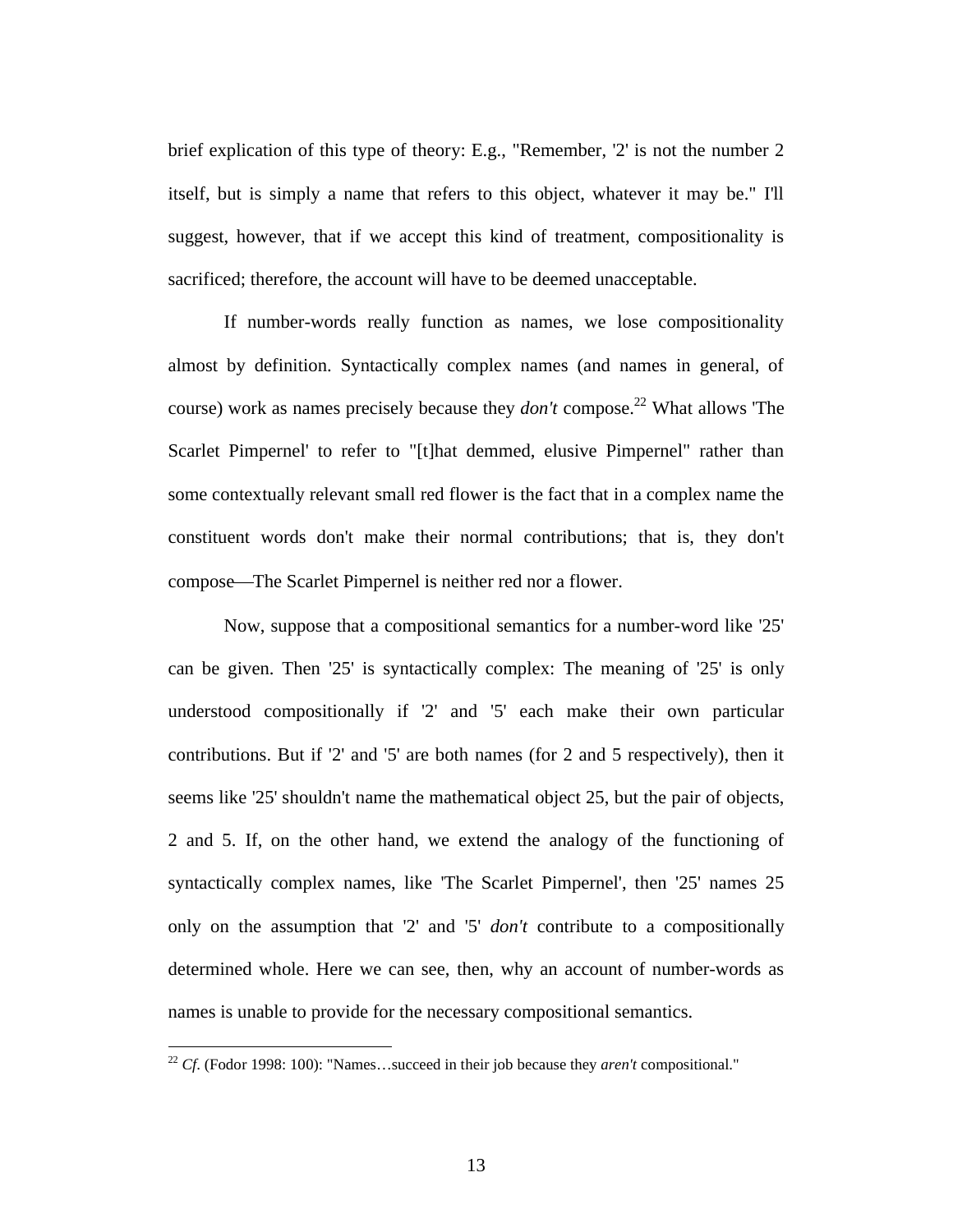To pronounce the end of any names theory at this point would certainly be a bit hasty, however. It may be objected that the '25' being discussed is really just an abbreviation for 'twenty-five', and so it's wrong to look for the contribution from '2' to be what it would be when '2' appears in the units place, for example. This point may be correct, but it still ultimately leaves us with the same basic problem. If '25' really is short for 'twenty-five' then, supposing compositionality, we ought to get a name for 20 and 5 rather than for 25.

A further, related complaint also suggests itself immediately: Couldn't we say that this name just mentioned is not a name for 20 and 5, but for 20-and-5? The reply, though, remains essentially the same. If '20' contributes the mathematical object 20 and '5' 5, then the placement of an 'and' between them shouldn't form a name of an essentially distinct object. Names joined by a conjunction nevertheless name nothing more than the individuals so conjoined, consider e.g., 'Samneric', 'Bill and Ted', and 'Batman and Robin'.

A further possible objection to the non-compositionality of names suggested above might be based on the following scenario. Here we have a man named John. There's John's son to the left. Next to him is John's son's son. In the crib upstairs John's son's son's son is sleeping. Etc. So, from an initial named person (or object) we're capable through a compositional procedure to procure names for an infinite number of other people (or objects). If the names of numbers work in a similar fashion based on an initial element (say, zero) and a generating function like " 's son" (the successor function in the case of numbers), then we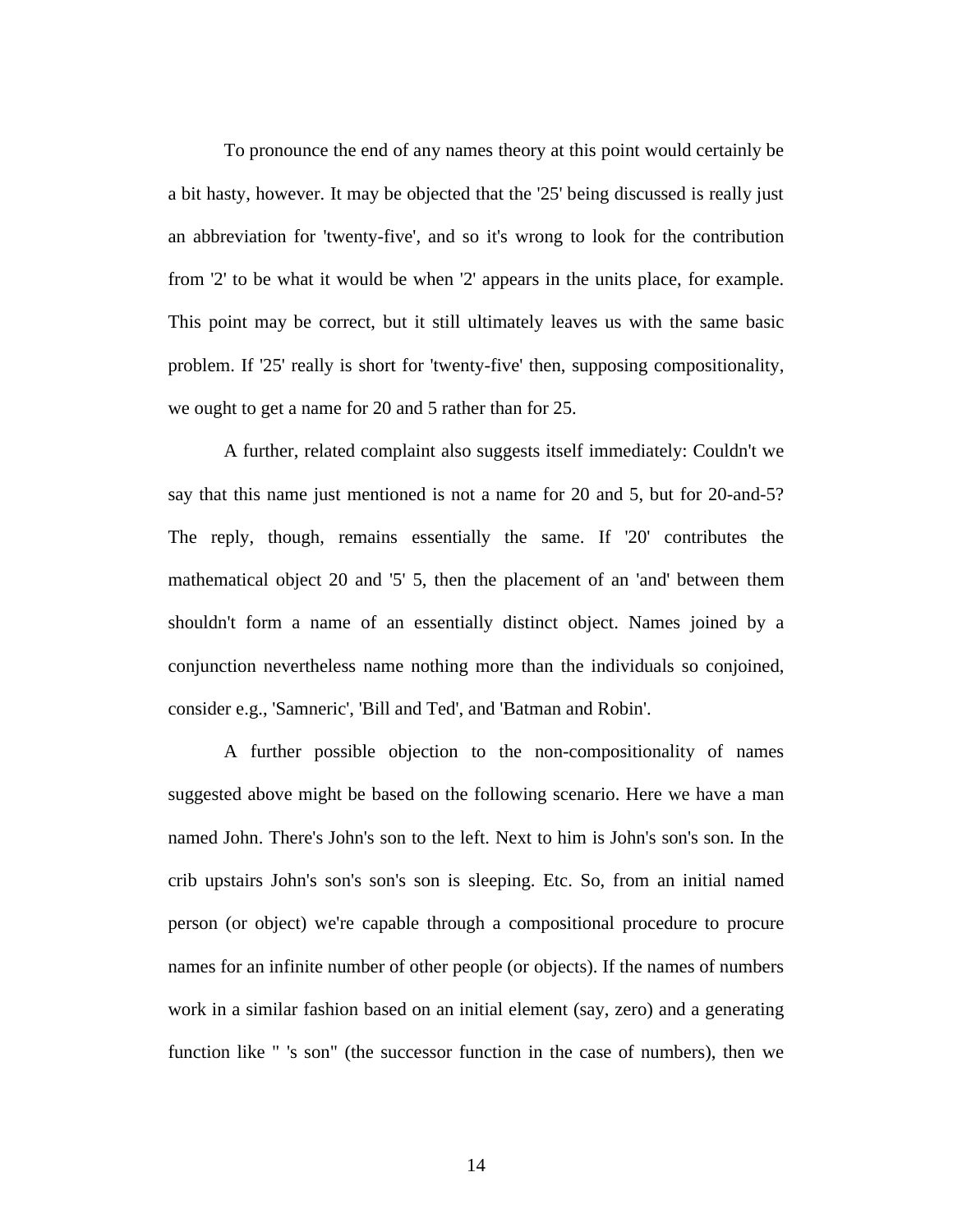have all the composition we need: Why should '25' be composed out of '2' and '5'?

One way of responding to this type of objection is to again appeal to the uniformity constraint argued for in Chapter I. If we want '2' to make the same contribution for each of its appearances, then it should make the same contribution in '2' and '25.' If '2' is simply the name we apply the result of two applications of the successor function to zero, and '25' the name we apply to the result of twenty-five applications, the contribution of '2' in each isn't constant. This reply admittedly relies on my having established the desirability of the uniformity constraint. It would be better, though, if there was a reply that wasn't dependent on this earlier argumentation. I think there is such another response.

If number-words are composed as suggested by our objector as e.g. "the successor of the successor of zero" is 2, number-words turn out, then, to be definite descriptions and not names after all. This leaves this attempted account open to Paul Benacerraf's famous objection about the non-uniqueness of numbers (Benacerraf 1965): Which is *the* successor function that generates the numbers from zero? Should we repeatedly take, with Zermelo, the singleton of the previous number to generate the series of natural numbers  $\emptyset$ ,  $\{\emptyset\}$ ,  $\{\{\emptyset\}\}\$ , etc. or is it taking the set of all predecessors that is our generator, as John von Neumann suggests, i.e.,  $\emptyset$ ,  $\{\emptyset\}$ ,  $\{\emptyset\}$ , etc.? Nothing in mathematical theory provides a means for deciding between the two choices, so if number-words compose in this fashion, their being names seems to be ruled out since there is no unique referent available and no way to establish one except by arbitrary fiat.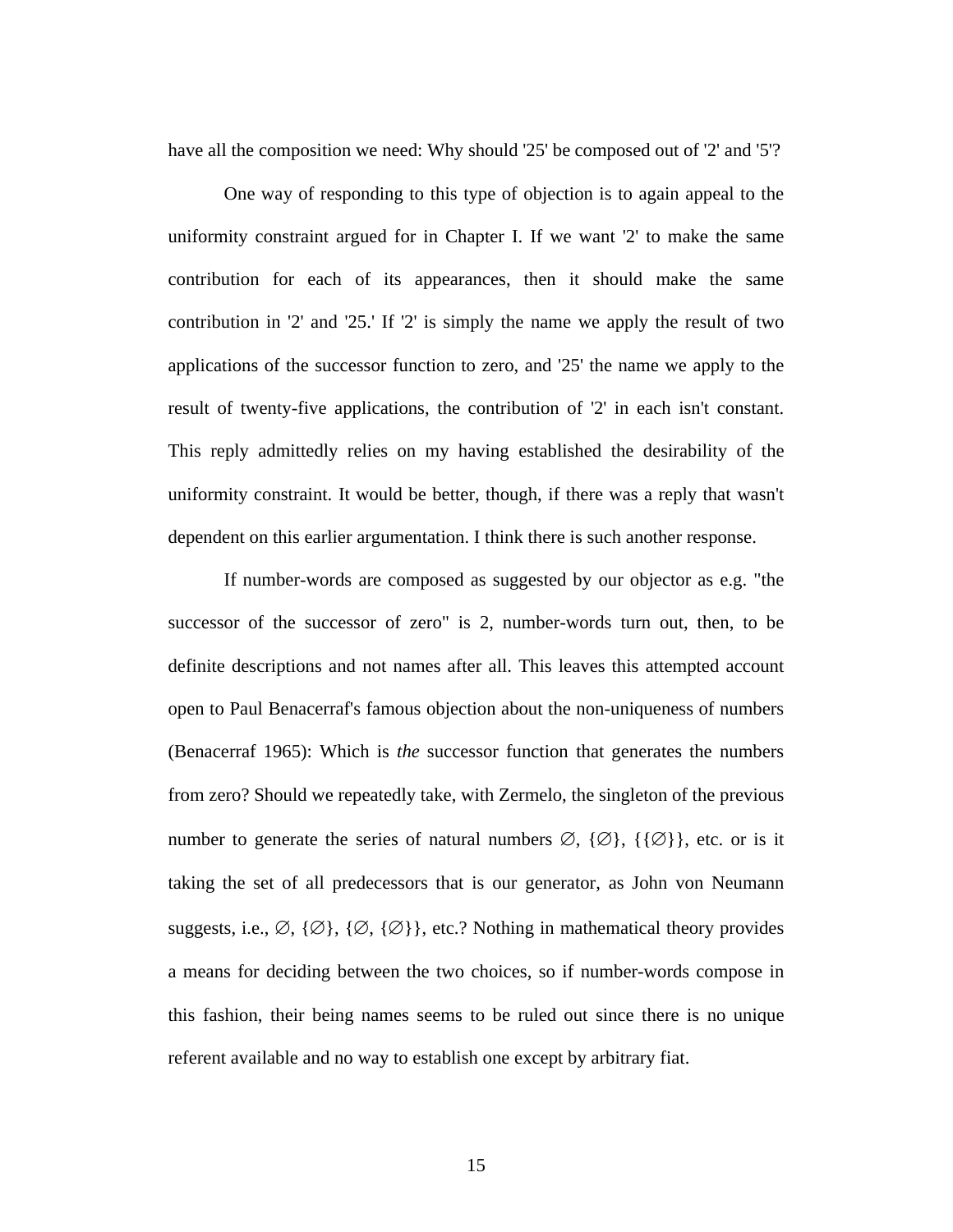If number-words and numerals are taken to function semantically like names do, then, it looks like the compositionality we need in order to explain our comprehension of an infinite range of number-words is unavailable. Therefore, we'll have to move beyond this particular type of account.

4. A syncategorematic theory of number that takes number-words to disappear at the level of logical form—replaced by numerical quantifiers,<sup>23</sup> for example—is subject to many of the same objections raised in the previous section. Thus, the treatment here will be on the brief side. In the end, though, it will be clear that, given the compositionality requirement, the account will ultimately have to be abandoned as well.

The general proposal for how to offer a syncategorematic account of number-words begins with the following recursive definition of what Harold Hodes (1984) calls *numerical quantifiers*, written in the form  $\exists_{n} x Xx$ .

$$
\exists_0 x \ Xx \Leftrightarrow \neg \exists x \ Xx
$$
  

$$
\exists_{n+1} x \ Xx \Leftrightarrow \exists x \ [Xx \land \neg \exists_n y \ (Xy \land x \neq y)].
$$

 $\overline{a}$ 

Given this definition and the uniformity constraint, '2' reduces to  $\exists_2 x$  Xx in statements involving it; '5', to  $\exists_5 x$  X*x*; and so on.

Let's again ask about how this account will treat a syntactically complex

 $23$  (Hodes 1984) is a good example of this type of account. The numerical quantifiers to be employed in this type of account will be explained presently.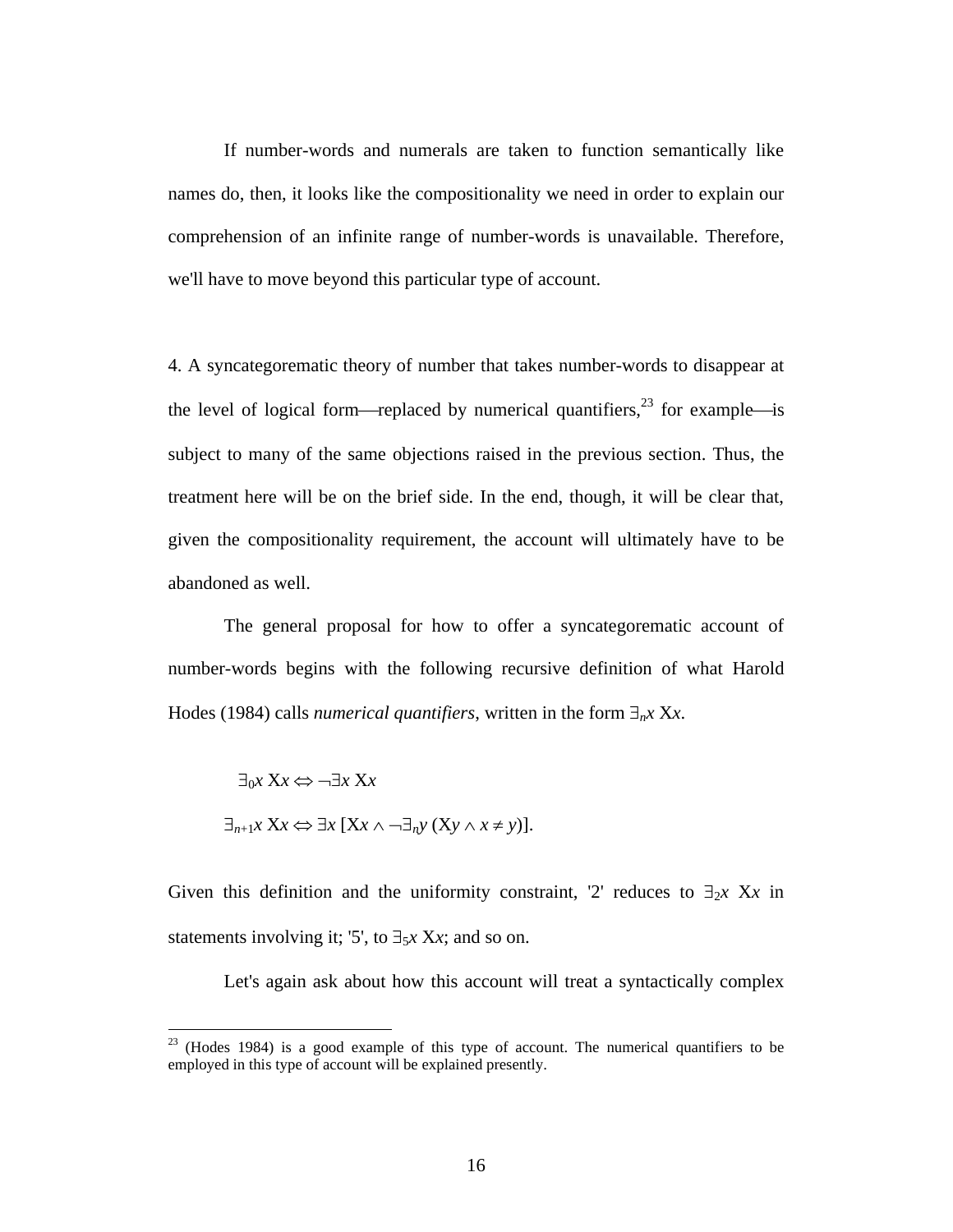number-word like '25'—complex, to repeat, because we're trying to achieve compositionality. If '2' and '5' make exactly the contribution they would when appearing separately, we should expect that, instead of the hoped-for  $\exists_{25}$ *x* X*x*, '25' reduces to  $\exists_2 x$  X $x$   $\exists_5 x$  X $x$  in statements involving it. Or, if, as in the last section, we take '25' to be shorthand for 'twenty-five', we'd get the also incorrect contribution of  $\exists_{20}$ *x* X*x*  $\exists_{5}$ *x* X*x*. The trouble, then, is exactly parallel.

Despite the similarity of the problems and objections between this syncategorematic account and the names treatment, however, there is at least one significant difference between the two. The previously considered objection that '25' ought not be understood as  $\exists_{20}$ *x* X*x* and  $\exists_{5}$ *x* X*x*, but as  $\exists_{20}$ *x* X*x*-and- $\exists_{5}$ *x* X*x*, i.e.,  $\exists_{20}$ *x*  $Xx \wedge \exists_5$ *x*  $Xx$ , is more effective in relation to the present theory. This last characterization comes very close to the desired contribution we're looking for from '25'. All that must be overlooked is the fact that some of the things satisfying the first existential claim can also satisfy the second, which is problematic because this allows the statement that, e.g., "Twenty-five people ate pizza," to be true even if only twenty people actually did. Although this is a real worry, the syncategorematic account nevertheless appears to be better off than the names treatment in this particular regard.

Despite this advantage, however, the account fails the compositionality requirement in another respect: There seems to be no way for it to explain how '4' in '400' can make the same contribution that it normally would. This is due to the fact that the numerical quantifier contributed by '4' in any statement can't itself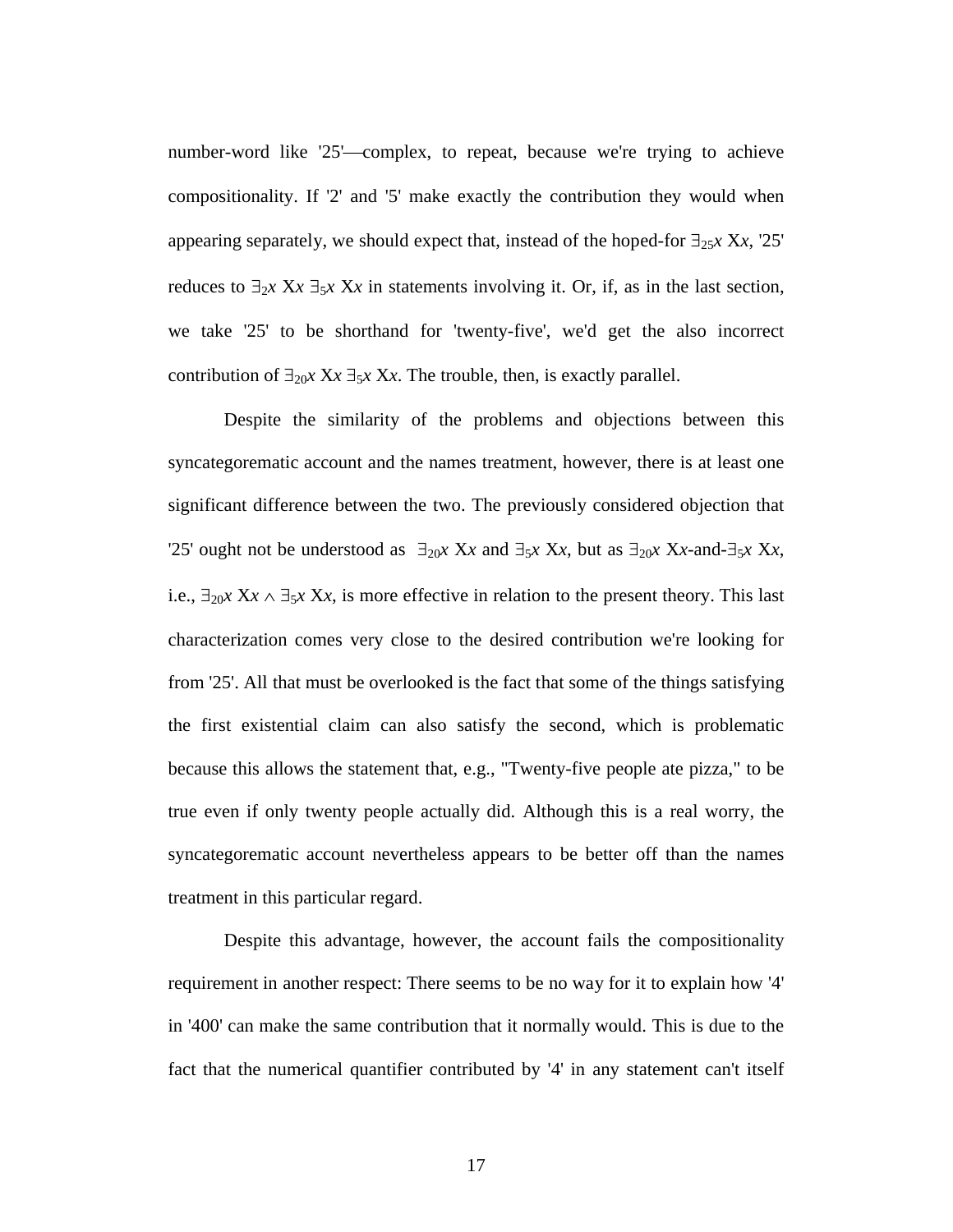quantify over numerical quantifiers, as it would need to if it could make the required contribution to a statement like '400'. We need something like,  $\exists$ 4 ( $\exists$ <sub>100</sub>) X ( $\exists$ <sub>100</sub>), to get the necessary four  $\exists$ <sub>100</sub>*x* X*x*s. This construction, however, is prohibited unless 'four' is allowed to somehow become of a higher type in certain locations, which would violate the earlier argued-for uniformity constraint.

So, although a syncategorematic account of number-words' contributions has a minor advantage over the names theory, the account will also have to be abandoned because of its failure to provide complete compositionality.

5. Thomas Hofweber (2005*a*) has offered a third, quite different alternative treatment of number-words that will now be considered. He suggests that philosophers of mathematics have too long overlooked Generalized Quantifier Theory (GQT), a common linguist's tool, and the handling of number-words it provides. If we take Hofweber's advice and look to GQT for our treatment of number-words, then we'll take them to be *determiners*. 24 I'll start by briefly reviewing Hofweber's proposal and then move on to an attempt to show that it ultimately will not pan out due to a failure of determiners to compose.

To get a better idea of the GQT claim that number-words are determiners, consider the fact that number-words like 'two' and 'four' very often play a role similar to quantifiers like 'all' and 'some'. Compare: "All dogs are rambunctious" and "Two dogs are rambunctious," or "Jupiter has some moons" and "Jupiter has

 $24$  A quick discussion of what determiners are according to GQT can be found in the following paragraph.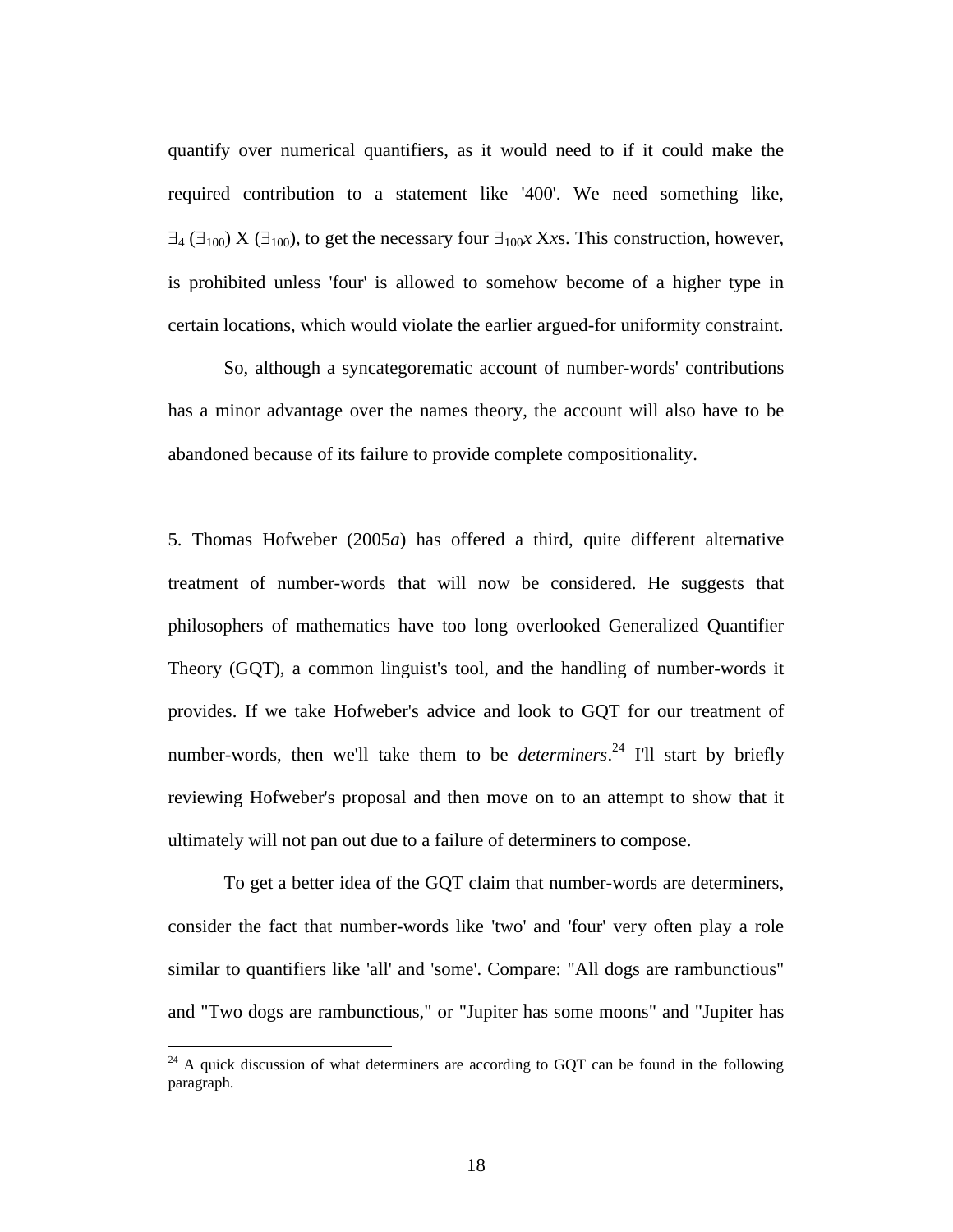four moons." According to GQT, words like 'all' and 'some' are of semantic-type determiner: That is, they compose with predicates to form noun-phrases.<sup>25</sup> Common examples of determiners include 'every', 'all', 'some', 'the' and the like, and the following are some noun-phrases involving these determiners: 'every child', 'all students', 'the football team', etc. If number-words appear to behave just like these determiners, it's natural enough to suppose that they *just are* determiners. This is Hofweber's contention.

Keeping with our basic strategy, however, before doing anything else with this interesting suggestion we'll have to first ask whether Hofweber's numberdeterminers will allow a compositional semantics for number-words to be given. Consideration of several representative examples of determiners failing to compose below, however, will suggest that they will not.

As just mentioned, determiners in general appear to be ineligible for composition with other determiners. Consider the following nonsensical claims in which determiner composition is attempted.

- (3) \*All some players at pizza.
- (4) \*The every students were tired.
- (5) \*Not all most men cried.

 $\overline{a}$ 

If 'four' is to make the same contribution to each of 'four books,' 'four hundred books,' and 'twenty-four books' and number-words are determiners, then

<sup>&</sup>lt;sup>25</sup> Or equivalently, generalized quantifiers. *Cf.* (Barwise & Cooper 2002).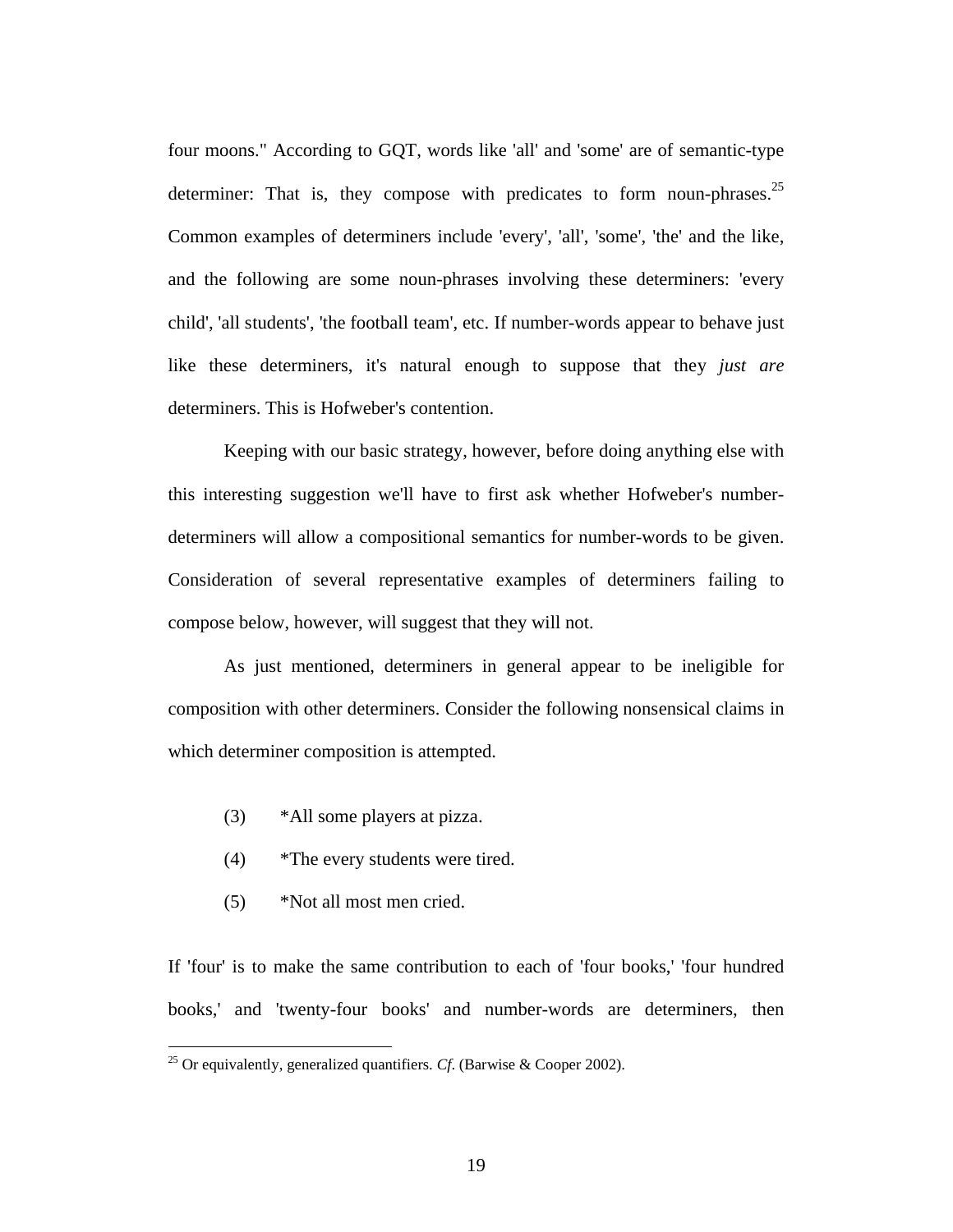determiners will have to be able to compose with one another. But the above examples suggest that this just doesn't happen.<sup>26</sup>

GQT doesn't overlook the fact that sentences like (6) - (8) below often occur, though, or the fact that the theory says that a determiner, like 'all', can't combine with another determiner, like 'eleven'. The theory therefore attempts to offer a way of avoiding the apparent determiner-determiner composition concerns. However, the way GQT theorists have chosen to solve this problem seems to go very much against the spirit of the theory.

To resolve the concerns about combining determiners in statements like the following,

- (6) All eleven players ate pizza.
- (7) The two students were tired.
- (8) Not all six men cried.

 $\overline{a}$ 

GQT takes 'the two' in 'the two students' to be its own distinct determiner. That is, it's not treated as being composed of the determiners 'the' and 'two'. However, again, this goes against the very idea that has made GQT so unique and successful. The theory is thought to be such a great innovation and advance

<sup>26</sup> *Cf*. (Ionin & Matushansky MS*a*, MS*b*). According to the technical construction rules of GQT, determiners don't compose with one another. For an expression of GOT, e.g.,  $\langle A, B \rangle$ , A is the type of the expression's arguments and B is the value it returns. *e* means type entity and *t* means type truth-value. So, as an example, a predicate has type  $\langle e, t \rangle$ : It accepts entities as arguments and returns truth-value T or F depending on whether or not the given  $e$  is in the extension of the predicate in question. A determiner has type  $\langle\langle e, t \rangle, \langle e, \langle e, t \rangle \rangle\rangle$ . So, given a predicate argument, a noun-phrase of type  $\langle e, \langle e, t \rangle \rangle$  is returned, which can't take a determiner as an argument. Neither can the determiner compose with another determiner straightaway since it only accepts predicate argument. Therefore, we can see that determiners won't compose with other determiners.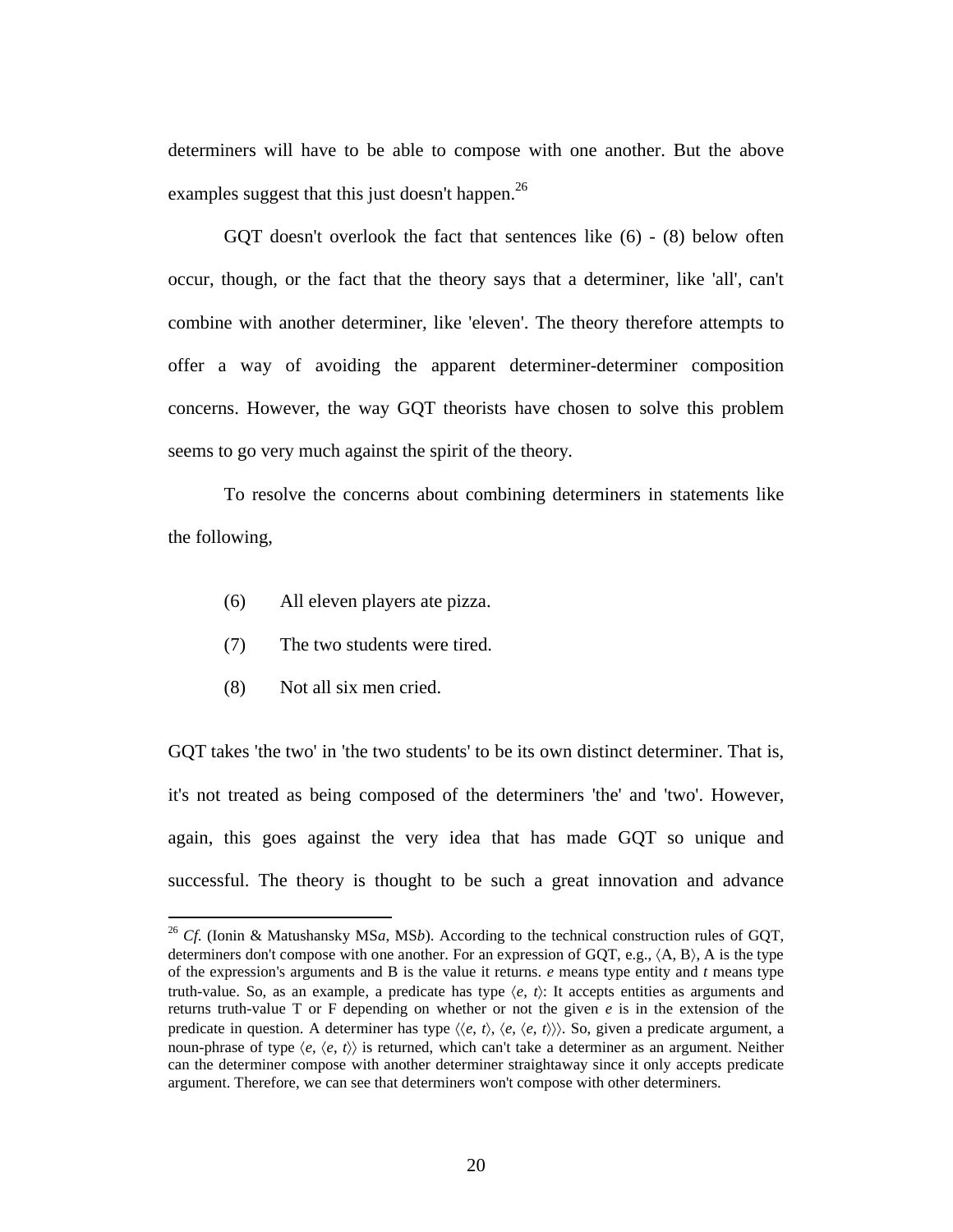beyond the first-order treatment of noun-phrases like 'two men' and 'all men' because it provides a way of determining the meaning of complex noun-phrases based solely on the contribution of their simpler parts.<sup>27</sup> So, to already have 'the' be a part of the theory that makes a specific contribution to noun-phrases in which it appears, and for this to be true of 'two' also, but to then form a new determiner for 'the two' would appear to be a step in the wrong direction. I'd suggest, then, making the change from the determiner treatment of number-words to the modifier account I'll eventually present below and that this change would allow GQT to better comply with its own apparent goals.

There are other (non-composition related) concerns about a determiner treatment of number-words that may be worth briefly considering. As mentioned in Chapter I, number-words often occur in both attributive positions and as apparently singular-terms, as in  $(1_{\text{att}})$  and  $(1_{\text{sing}})$  respectively.

- $(1<sub>att</sub>)$  Jupiter has four moons
- $(1_{\text{sing}})$  The number of Jupiter's moons is four.

However, if a word like 'two' is a determiner wherever it occurs, then its occurrence in a numerical statement like  $(1_{\text{sing}})$ , results in a split noun-phrase, which is for the most part disallowed in languages such as English.<sup>28</sup>

<sup>&</sup>lt;sup>27</sup> Cf. (Hofweber 2005a: 186-187)

 $^{28}$  Split NPs are apparently more commonly encountered in languages like German, however. *Cf*. (De Kuthy 2001) (Direct translation of the German followed by its grammatical English counterpart):

<sup>&</sup>quot;Books written has she yet none."  $\Rightarrow$  "She hasn't written any books yet."

<sup>&</sup>quot;The children have all an ice cream got."  $\Rightarrow$  "All the children got an ice cream."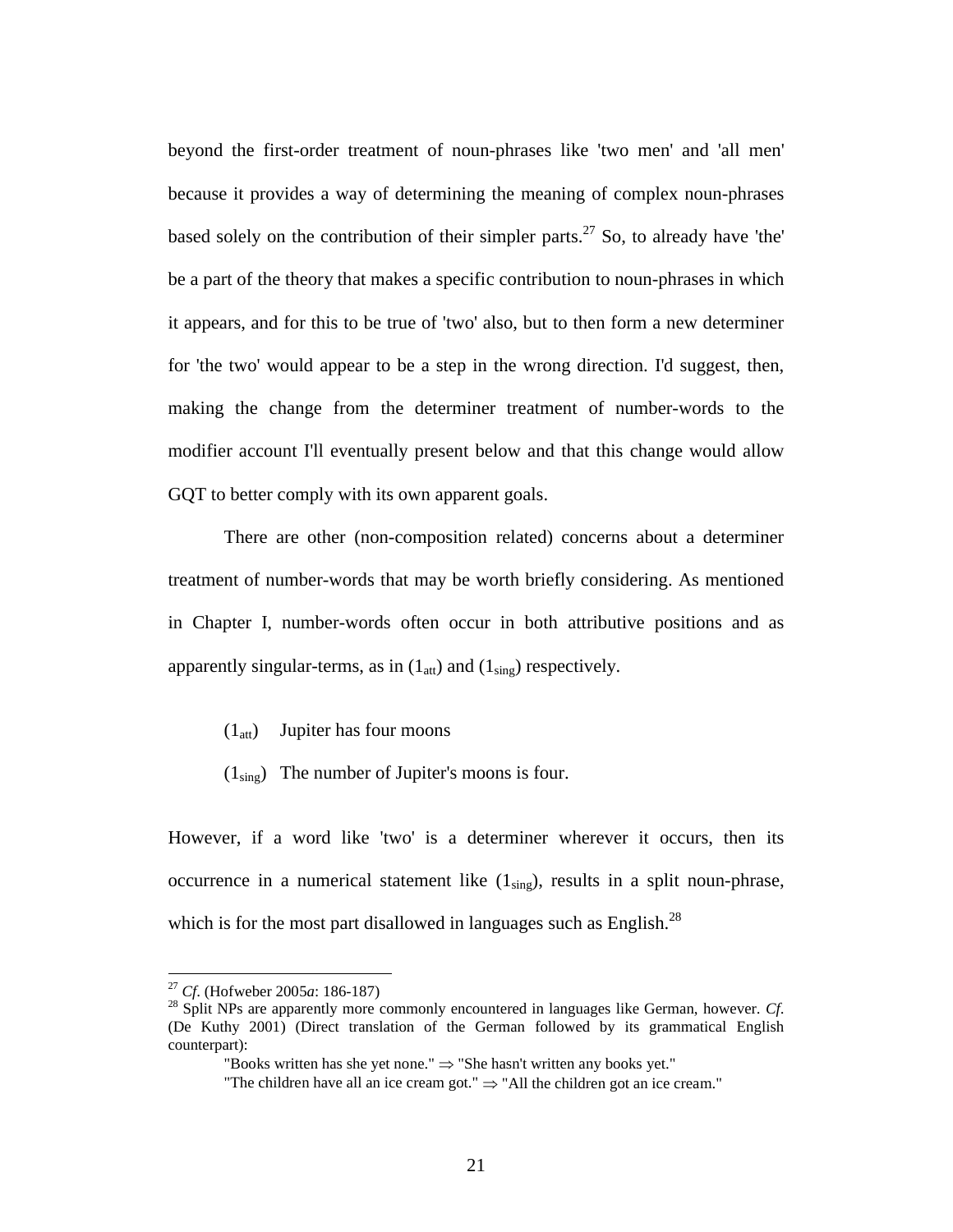Even in the few cases when the relocation of a *non*-numerical determiner is allowable in English, the form of the resulting shifted sentence doesn't seem to share any similarities with a supposedly number-determiner-involving sentence. Consider the following few examples.<sup>29</sup>

- (9) *a*. I ate two bagels. / Two is the number of bagels I ate. *b*. I ate both bagels. / \*Both is how many bagels I ate. *c*. / The bagels have both been eaten by me.
- (10) *a*. Two students play basketball / The number of students playing is two. *b*. All students play basketball / \*The quantity of students playing is all. *c*.
- (11) *a*. Two people are funny. / Two is the number of funny people. *b*. Some people are funny./ \*Some is the amount of funny people. *c*.  $/$ ?

So, besides the main concern about a determiner treatment of number-words failing to allow for a compositional semantics, there seem to be other considerations that should also make us question the proposal as well.

6. Byeong-uk Yi (1999 & 2002) is the most prominent defender of the claim that number-words should be considered as predicates. $30$  The failure of this treatment of number-words to meet the compositionality requirement will quickly become evident, however. Therefore, once again, the account will have to be abandoned.

Yi's account suggests that whenever an ascription of number is made, the

<sup>&</sup>lt;sup>29</sup> These examples draw on some provided in (Kuhn 1999).<br><sup>30</sup> See also (Partee 2002).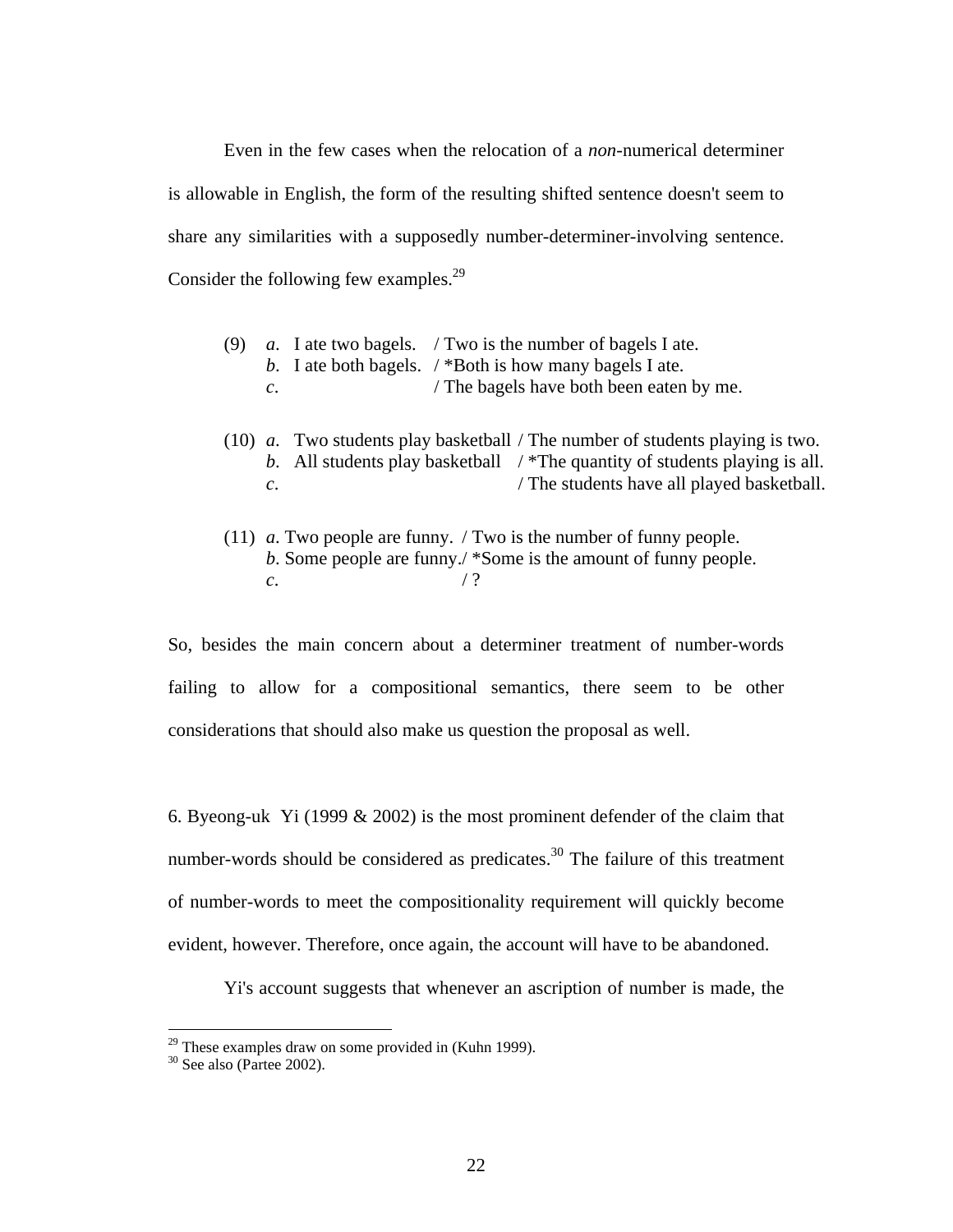property *being n thing(s)* is attributed to some plurality. To see why numerical properties can't provide for compositionality, we can consider any complex cardinal-involving property; say, *being 25 years old*, for example. The distinctions considered in previous sections between whether the numerical properties compose as 20 and 5 or 2 and 5 are irrelevant here. If each of the composing numerals represents a numerical property, there can *never* be any bearer of the composed property: Nothing is ever both 20 and 5 of the same thing, nor could anything be 2 and 5 of the same thing. Therefore, there is no way for Yi's numerical properties to make their usual contributions to the semantics of a complex cardinal in an attempt to provide a compositional semantics for the numbers. $^{31}$  Thus, the account fails our basic requirement.

7. Given what's been said thus far, number-words' being of the semantic-type modifier is almost the only remaining option. The argument is therefore basically a "What else?"-argument, which, though not ideal, should nevertheless not be shied away from because of its not being apodictic.

By now, the general idea of compositionality and its importance should be clear, so all that should be required is to show that modifiers do compose for this type to be preferred in our treatment of number-words in natural language. Fortunately, examples of non-numerical modifiers combining with one another

<u>.</u>

<sup>&</sup>lt;sup>31</sup> If we also want to examine the GQT treatment of predicates as in the case of Hofweber's determiners, we can see that according to the theory's rules predicates can't provide for a compositional semantics of our number-words either. As mentioned in note 26, predicates have type  $\langle e, t \rangle$ , so they can only accept type  $e$ , or entity, as an argument; not another predicate. Thus, composition fails.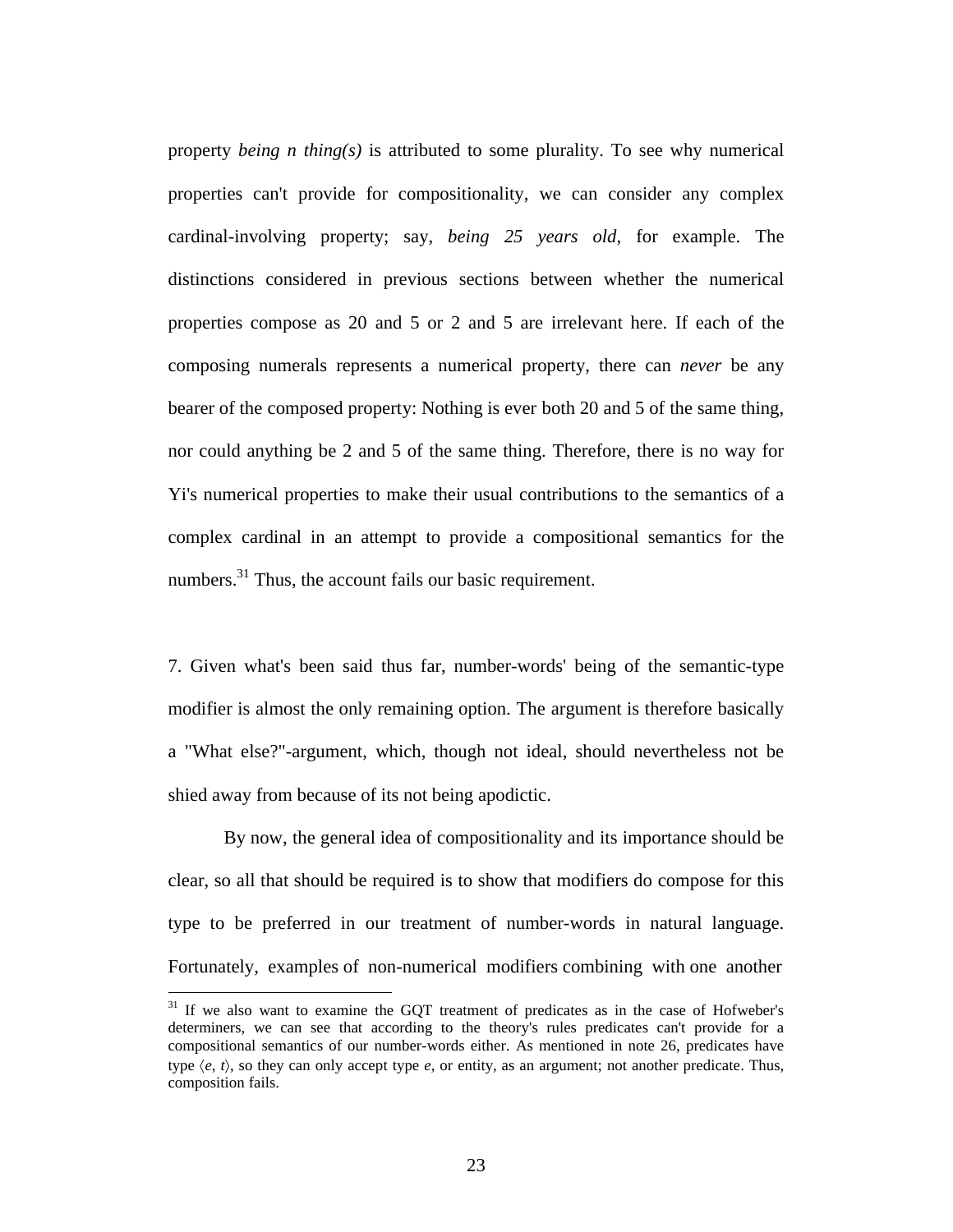are plentiful, and can even become quite complex. Consider the following lunch special, for instance:

(12) Garlicky Pork Sausage Stuffed Crisp Fried Maryland Soft Shell Crab<sup>32</sup>

Furthermore, not only are adjectival modifiers commonly composed with one another, but adverbial modifiers can do the same.<sup>33</sup> E.g.,

(13) Jump very quickly with caution today.

So, modifiers seem to be just what we've been looking for as far as being eligible for composition is concerned. If numbers are modifiers, then they'll compose in the required manner. So, as an example, given some, say, cards, we can form the modified predicate *being 52 cards* in the following manner: *being 52 cards*  reduces to *being 5 10s and 2 1s cards*.

I've thus far confined the GQT account of the (failed) composition of other semantic-types to footnotes, but perhaps it will be useful to see how the modifier account is supposed to technically achieve its compositionality.<sup>34</sup>

 $32$  From a posting on the "Language Log" 27 May 2006. This was apparently a menu item at a restaurant somewhere near Boston.

 $33$  This will actually end up being an unfortunate fact because it will force a decision between adjectival and adverbial modifiers; this choice will be made in the following chapter.

<sup>34</sup> See (Ionin & Matushansky MS*a*, MS*b*) for full details.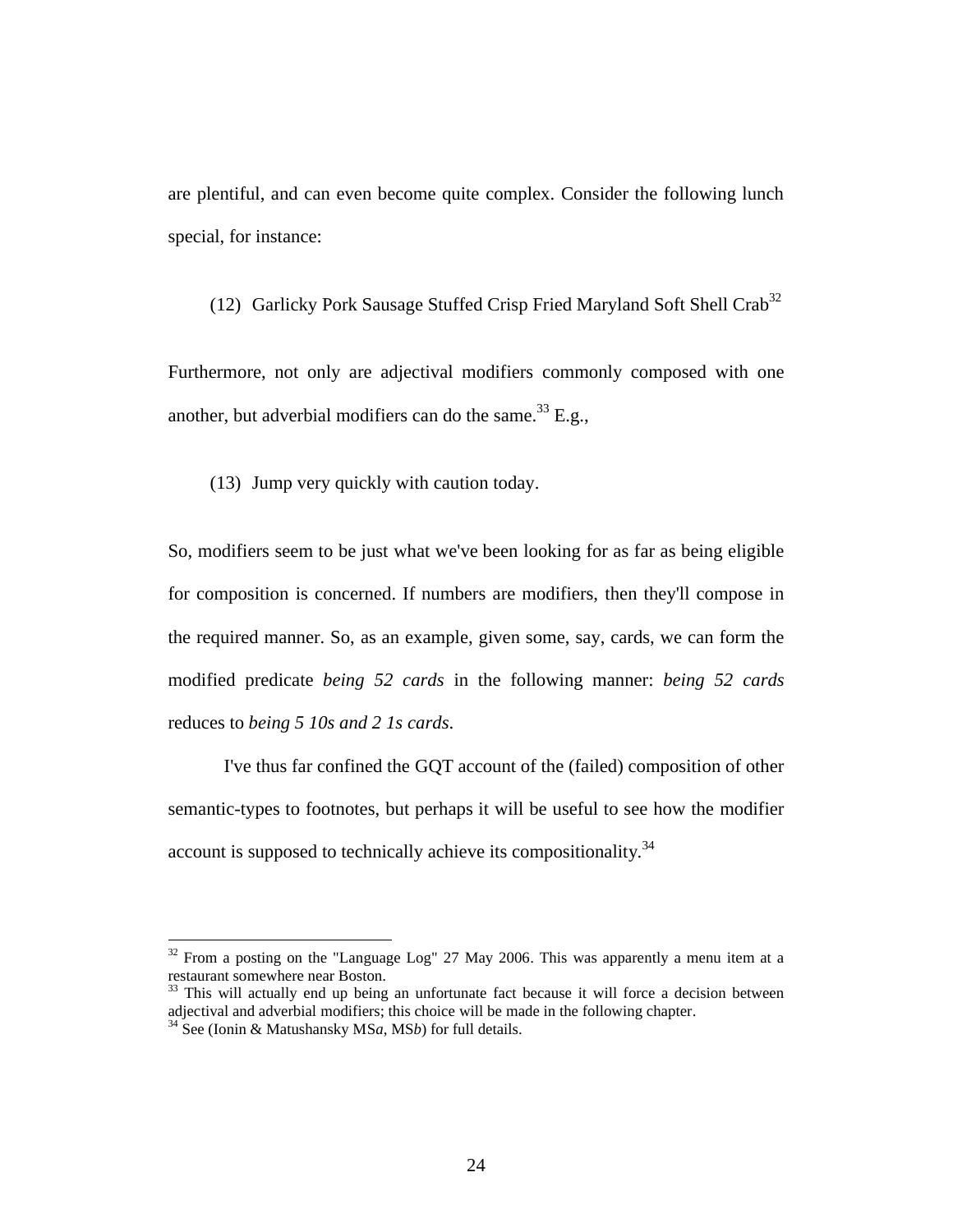

**Figure 1.** Two types of numerical composition with modifiers.

Modifiers have GQT type  $\langle \langle e, t \rangle, \langle e, t \rangle \rangle$ , so, given a predicate (or verb) to compose with, a number modifier will return a predicate (or verb) that is again eligible to compose with another number modifier and compositionality is thus achieved.

8. Since modifiers can either be adjectival, as in "a blue sweater," or adverbial, as in "ran quickly," we'll eventually need to make a choice about which is more appropriate for the semantic-type of number-words. Consideration of a number of paradigm modifier-involving statements, though, doesn't seem to settle the question in itself.

(14) *a*. I wore a blue shirt. / Blue is the color of the shirt I wore. *b*. I wore two shirts. / Two is the number of the shirts I wore.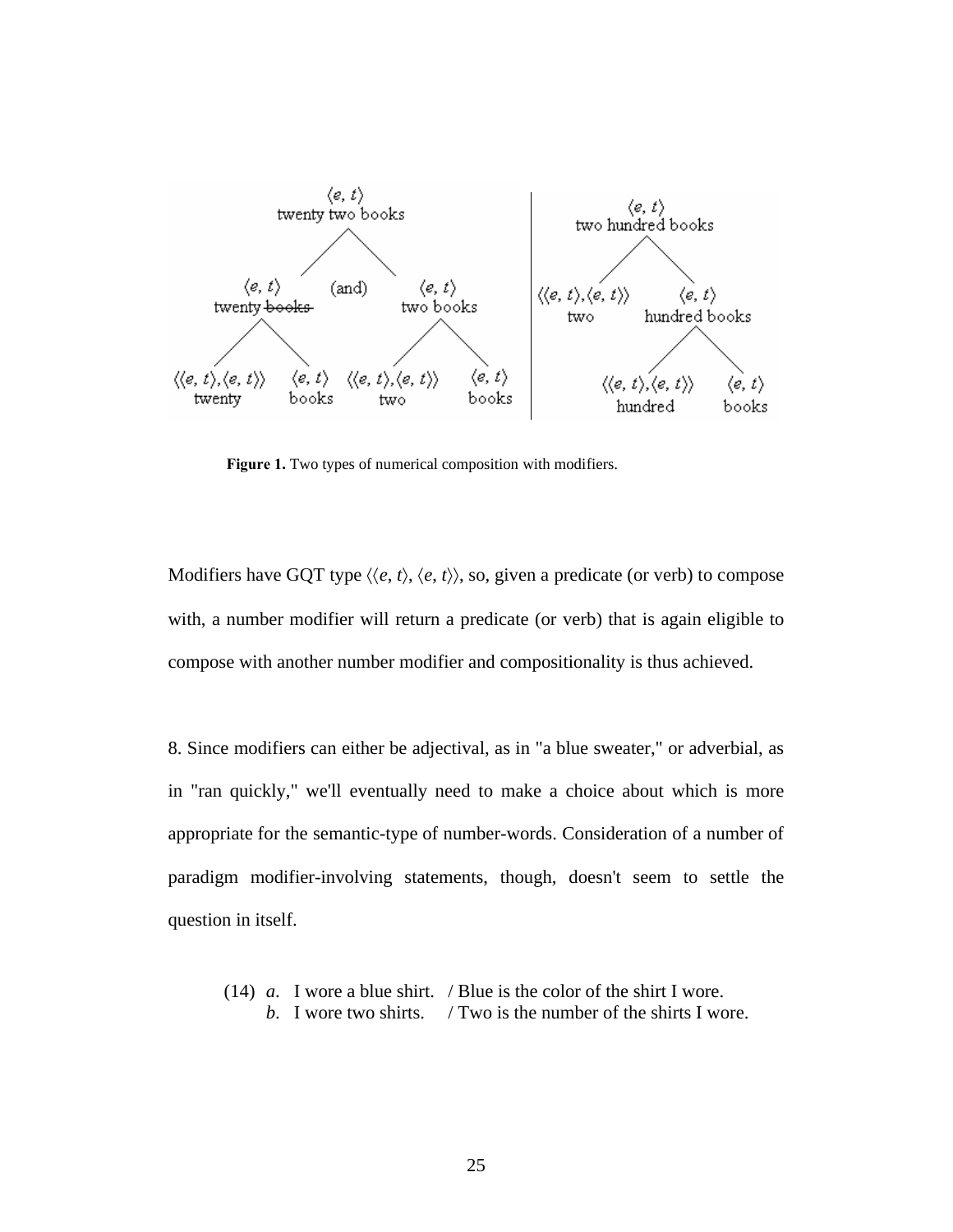- (15) *a*. I went to the store speedily. / Speedily is how I went to the store. *b*. I went to the store two times. / Two times is how often I went to the store.
- (16) *a*. A stone statue is preferable. / Stone is the preferable type of statue. *b*. Two statues are preferable. / Two is the number of statues I prefer.

In the statements in (14) - (16), an adjectival treatment may appear *slightly* more natural, but adverbs seem to do just about as well.

If we could have our choice between the two, with respect to the overall goal of finding a non-objectual theory of number, an adverbial treatment might be preferable. That is, an adjectival modifier like 'blue', for example, appears to be more plausibly treatable as some kind of object—say, the set of all blue things—than does an adverb like quickly (the set of all quickly things?).<sup>35</sup> So, an adverbial account would have at least this *prima facie* advantage. Yet, numbers simply don't seem to behave like adverbs at all. It appears to be much more likely that, in a claim like "Jupiter has four moons," we're ascribing some property to Jupiter; and this is how most philosophers have tried to understand these claims. There are, then, considerations pulling in both directions here. The settling of this matter is therefore best postponed until the next chapter.

<sup>35</sup> This is the basic idea behind the supposed ontological parsimony of "adverbial theories of *X*" in general. The adverbial theory of perception of (Chisholm 1957), for example, attempts to get rid of troublesome objectual sense-data by appealing to things like being appeared to redly and such.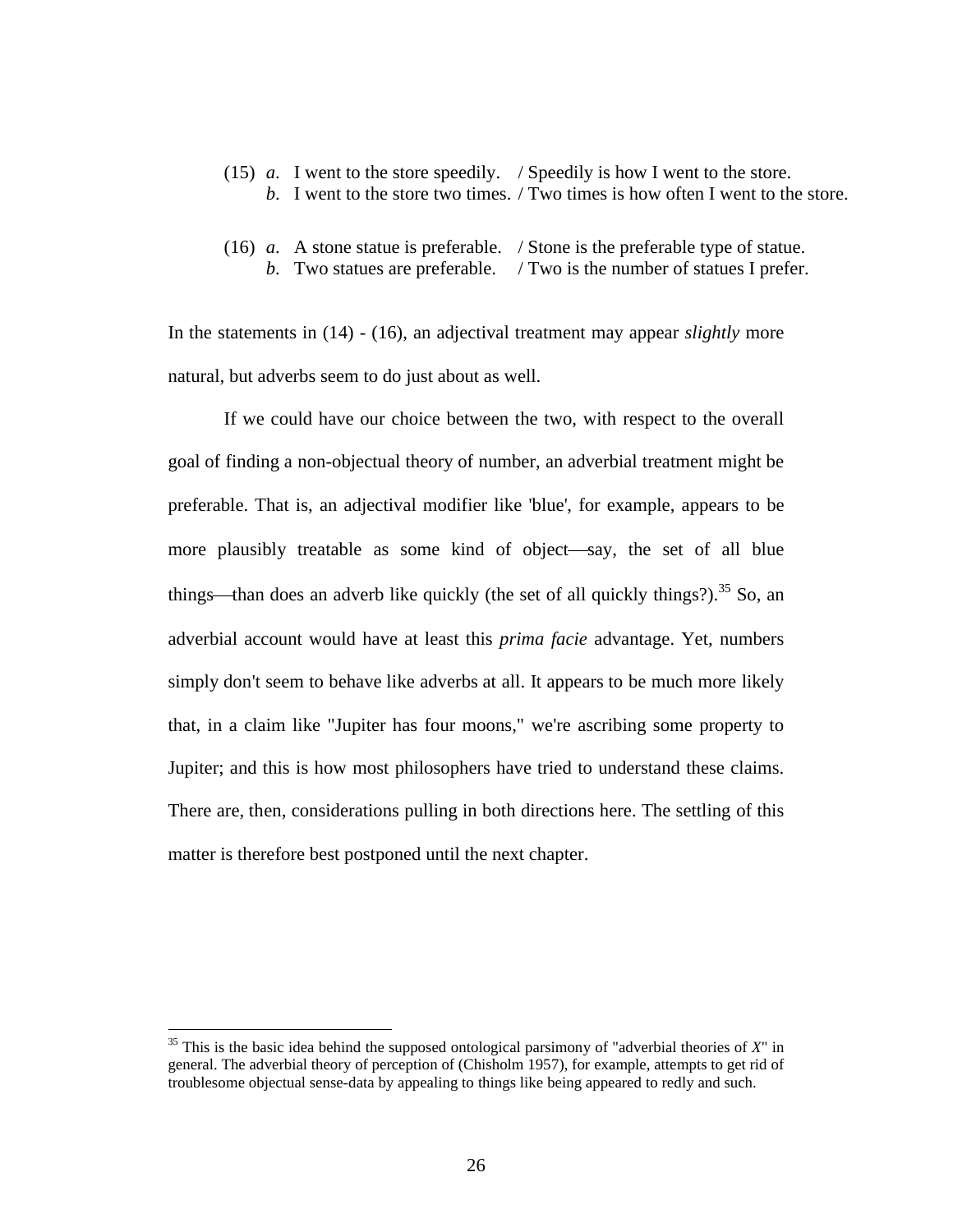### **III. AN ADVERBIAL THEORY OF NUMBER ASCRIPTIONS.**

If we are asked why we count, we are tempted to say that we count in order to find out the number of things.

Wittgenstein, *Lectures on the Foundations of Mathematics*.

1. In the last chapter, I suggested that the semantics of number-words is (and must be for creatures with finite intellects) compositional and that this compositionality can't be explained if number-words are treated as names for abstract objects, syncategoremata, determiners, or predicates. This left only the semantic-type modifier as a plausible candidate for a number-word's role in natural language. Also in the last chapter, I began to outline a further choice that had to be made about a number-word's semantic-type before we could go on to investigate the content of empirical ascriptions of number: If number-words are modifiers, are they adjectival or adverbial modifiers? The present chapter will argue that, despite initial appearances to the contrary, number-words are *adverbial* modifiers.

The argument, in outline, will run as follows. If number-words are adjectival modifiers, then there must be bearers of the numerically modified properties that they variously form. But, as a matter of fact, there don't seem to be any such eligible candidates amongst everyday objects. In the *Grundlagen*, Frege sought to solve this apparent problem by proposing that not objects, but *concepts*, were the bearers of numerical properties. His selected bearers, *viz*. concepts, come close to doing the required work, but ironically his own "relativity of number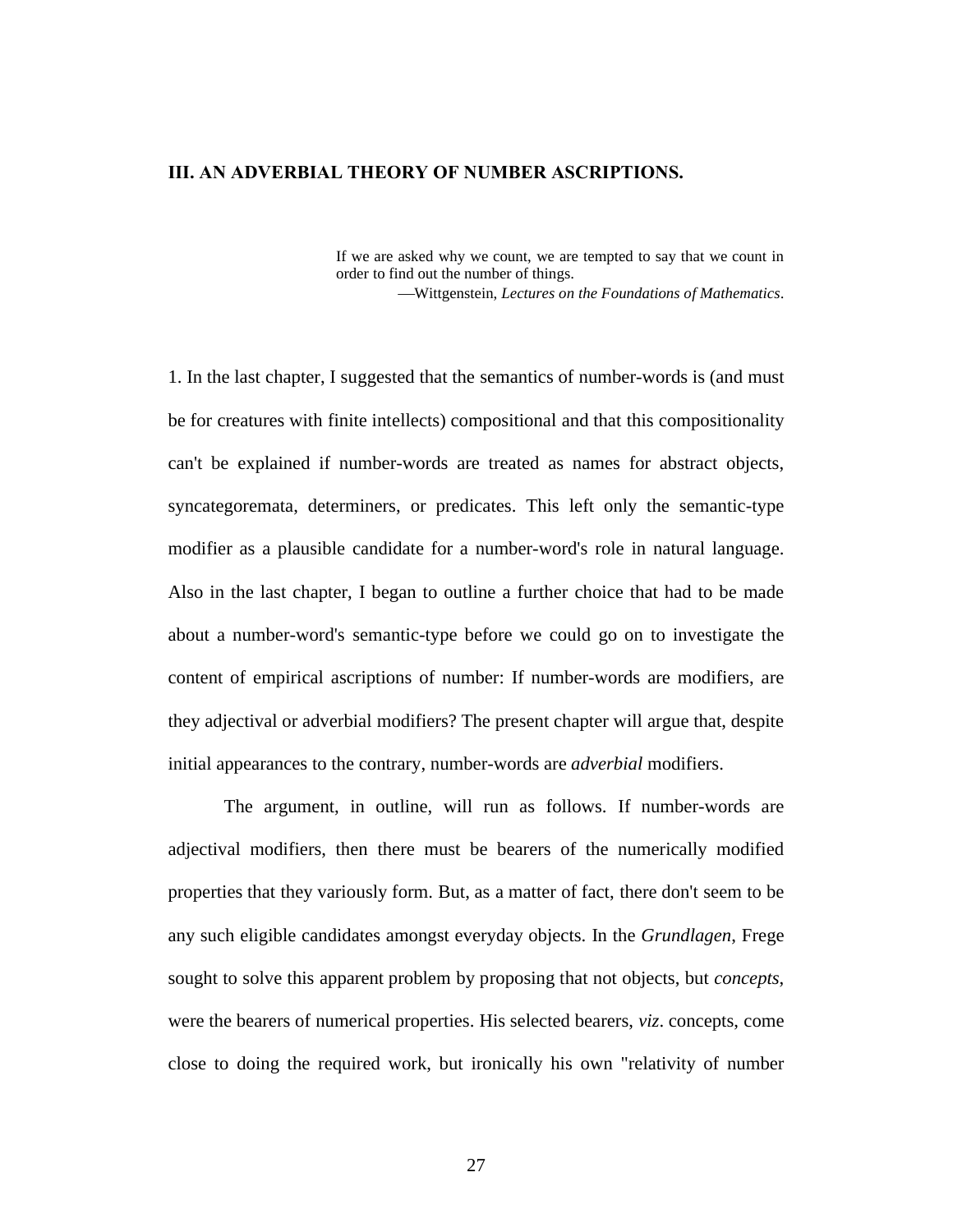argument" ultimately shows concepts to fall short of achieving their task. At this point, then, the possibility of an adjectival modifier account of number appears slim. By noting the role of counting procedures in resolving the trouble with Frege's initial proposal, an alternative account of the content of empirical number ascriptions emerges, a natural consequence of which is that number-words should be treated as adverbial modifiers. Thus, it will be concluded that number-words are in fact adverbial modifiers.

2. To repeat: We've already decided that number-words are going to have to be treated as modifiers, but we're not yet settled on whether these modifiers are adjectival or adverbial. At first glance, observing statements like (1) and (2), adjectival modifiers appear to be the more natural choice.

| (1) | I ate onion bagels. | I ate two bagels. |
|-----|---------------------|-------------------|
|     |                     |                   |

(2) I went quickly.  $/$  I went twice.

In general, when making an ascription of number, it seems as if it's the nounphrase, not the verb, that's modified, e.g. in (1) 'bagels' becomes 'two bagels'. However, a closer look at the supposition that number-words function adjectivally raises some serious concerns. Consider the following inferences:

- (3) I ate onion bagels  $\therefore$  I ate something onion.
- (4) I own blue shirts  $\therefore$  I own something blue.

Each of these inferences seems to be a paragon of right reasoning. Yet, when the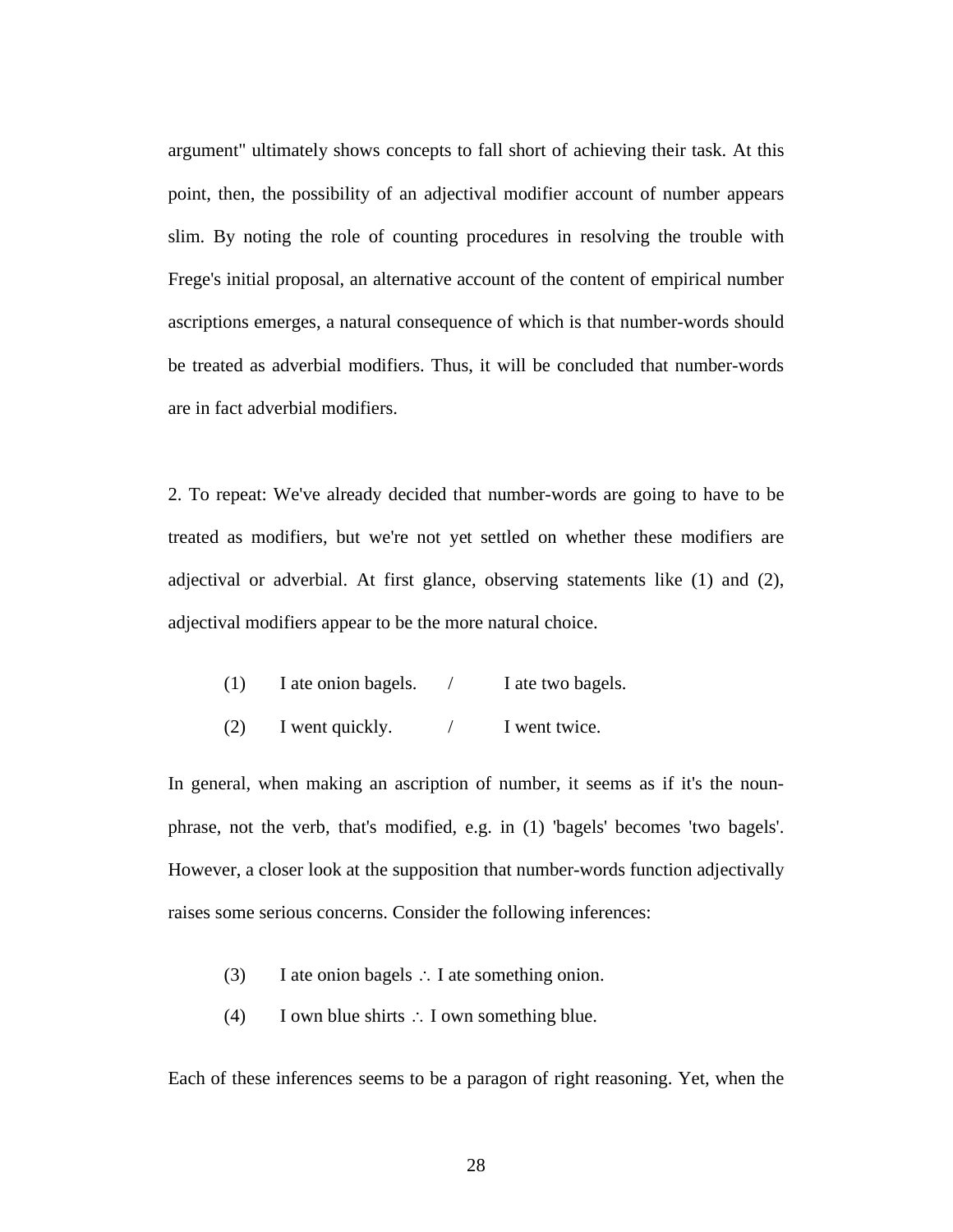switch from statements involving common adjectival modifiers to statements involving numerical modifiers is made, things quickly go awry. Consider:

- (5) I ate two bagels  $\therefore$  I ate something two.
- (6) I own six shirts  $\therefore$  I own something six.<sup>36</sup>

These problem inferences involving adjectival number modifiers can be seen as a special case of the first big worry for an adjectival modifier treatment of number, what I'll call *Russell's Dilemma*: No matter what we take as the subject of an empirical ascription of number, there doesn't seem to be anything that can be the bearer of a numerical property such as *being two philosophers*—the subject is either *one* thing or *there is no single subject* that could bear the property.<sup>37</sup> The inferences in (5) and (6) above seem to fail because there *can't be* anything that is *two*. Further examination of this dilemma and the problems it raises for adjectival modifiers will be the subject of the next section.

3. Russell struggled with the dilemma introduced in the last section primarily in his early work, *The Principles of Mathematics*. He found that with regards to claims like  $(7)$  below there didn't seem to be any possible logical subject.<sup>38</sup>

(7) Jones and Brown are two philosophers.

 $36$  (Hugly and Sayward 2006: 219)

<sup>37 (</sup>Laycock 2006: 76)

 $38$  See (Russell 1903: Chapter VI, esp.  $$70-71$ )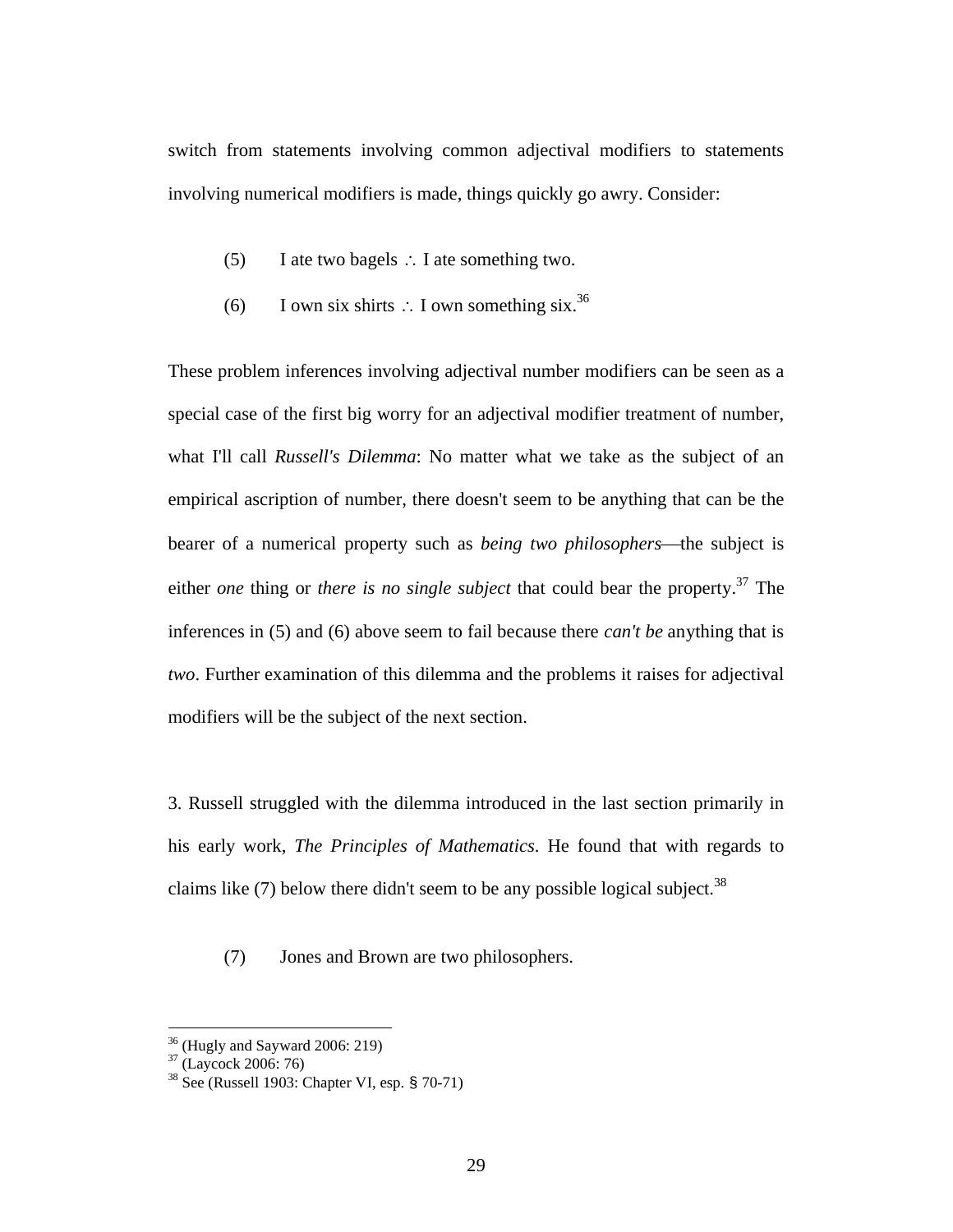That is, there is *prima facie* no eligible bearer of the property *being two philosophers*. Henry Laycock, from whom the phrase 'Russell's Dilemma' is derived, offers a clear exposition of the worry.

If we suppose that [(7)] has a single compound subject, then, trivially, that subject has to be one, not two. If however we suppose that  $[(7)]$  does not have a single compound subject—that all there is is merely the individual Brown on the one hand, and the individual Jones on the other—then once again we have nothing of which 'are two' is predicable  $(2006: 76)$ .

This dilemma led Russell to say some quite bizarre things, and the strange positions that philosophers have been inclined to adopt in order to deal with the dilemma don't peak with Russell, as a review of some representative solutions in the following paragraphs will reveal.

It's important to note here that whether or not *we* agree that Russell's Dilemma is a real problem, a solution is required for anyone who takes numberwords to be adjectival modifiers. If 'two' modifies the predicate '\_\_\_ *are books*' into the predicate '\_\_\_ *are two books*', there must be something that can be *two books*. Considering several attempts to resolve this trouble and their failures will set the stage for the adverbial account that I'll offer near the close of the chapter.

First, let's look at Russell's own response to the dilemma. He begins by distinguishing between a 'class as many' and a 'class as one'.

In a class as many, the component terms, though they have some kind of unity, have less than is required for a whole. They have, in fact, just so much unity as is required to make them many, and not enough to prevent them from remaining many (Russell 1903: §70).

So, the class as many has enough unity to allow it to bear numerical properties,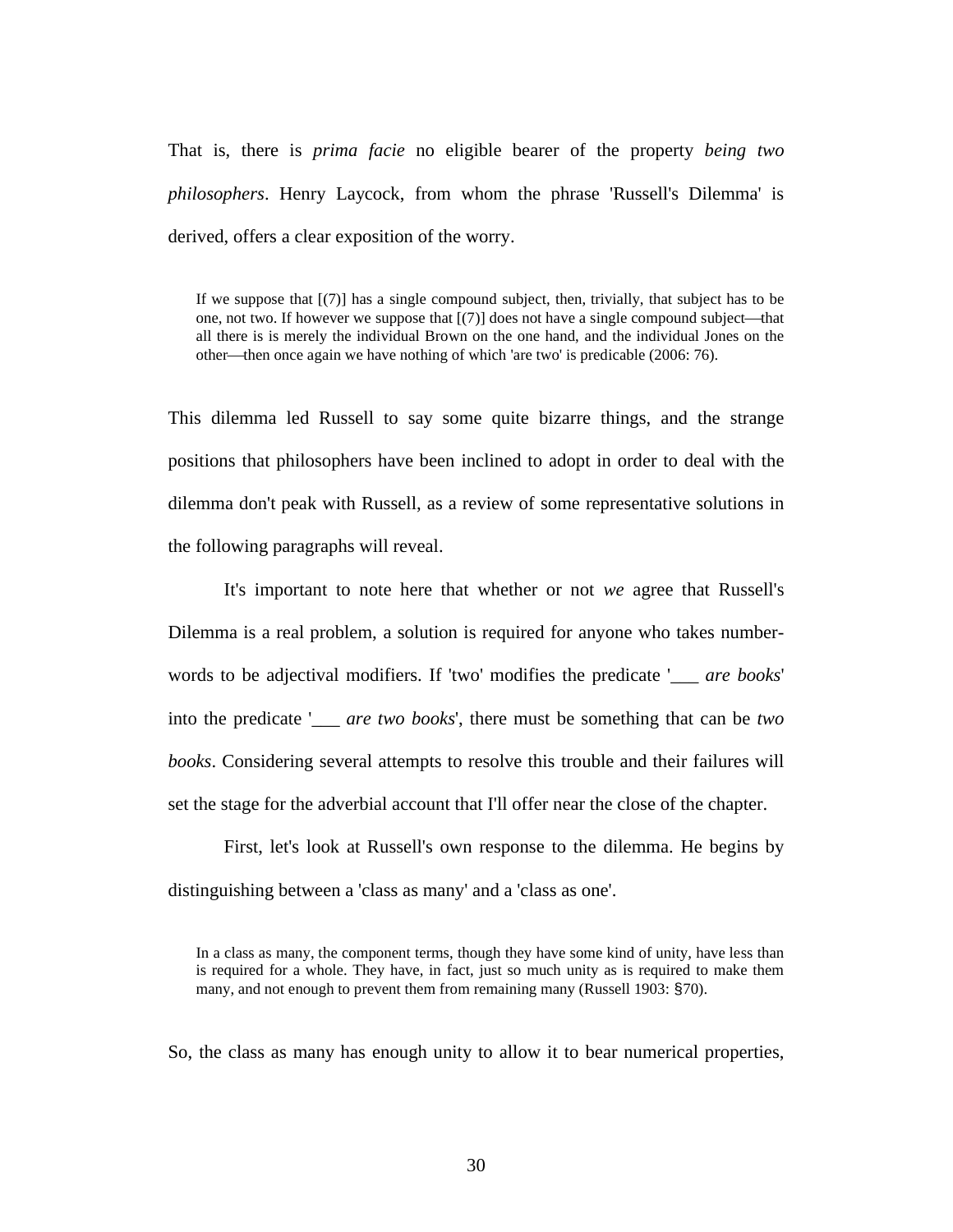but not enough to make it one and thus not the bearer of any numerical property greater than one. In other words, Jones and Brown can be treated as having some kind of unity in order for them to be capable of instantiating properties, but they're not unified enough to count as a single entity Jones-and-Brown. While Russell is clearly trying hard to handle the worry here, his reply appears to border on incoherence (and at the very least looks desperately *ad hoc*): What could be meant by a unity that is not quite a unity? And how could something that is not quite a something be the bearer of *any* properties?<sup>39</sup>

Another solution to the dilemma has been suggested by Peter Simons, who takes note of the trouble and offers his theory of *manifolds* as a way of avoiding it. For Simons, number is a property of a manifold, and he gives the following characterization of what manifolds are.

I take…manifolds to stand to plural terms as individuals stand to singular…We might say that 'manifold' is the plural of 'individual' (1982*a*: 165-166).

There is no difference between the manifold, and the several individuals, despite the fact that we can talk about *a* manifold, and indeed can count manifolds to some extent as though they were individuals (1982*a*: 166).

Here, again, the way out of the dilemma appears to land us in more obscurity. Analogies and vague gesturing at the idea of a manifold, are not enough to provide the means to clear up the difficult question of what it is that instantiates numerical properties. Furthermore, just like Russell's solution to the dilemma,

 $39$  It even becomes difficult to state objections to the position: We end up saying things like, This some*thing* is not a thing. Maybe we just need to occasionally invoke Wittgenstein here: "It is not a *something*, but not a *nothing* either!" (1953: §304).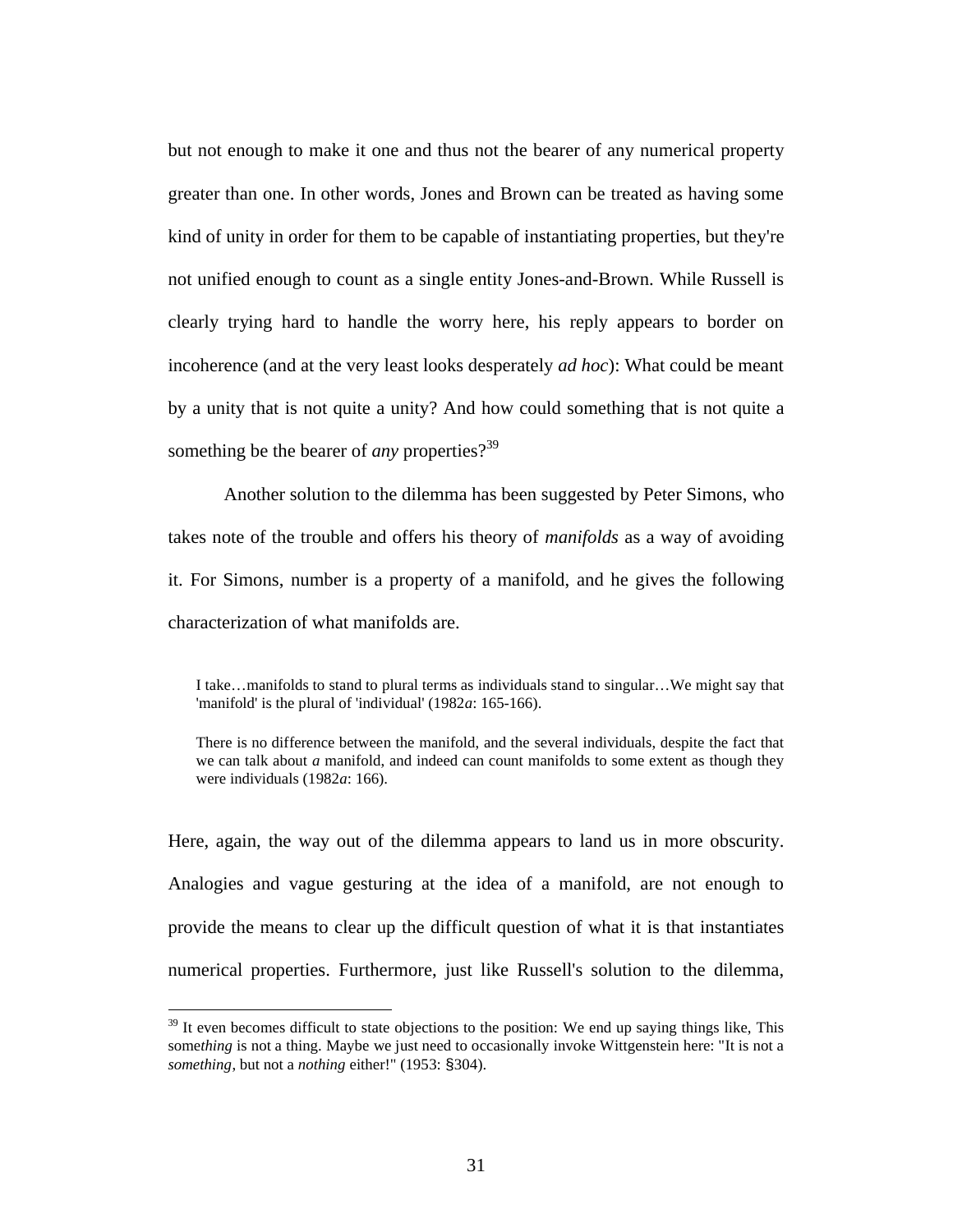Simons' manifolds are *many*, not one, and so are just as unable to exemplify any proposed property—the numerical property of an ascription of number in particular—as were Russell's unities that weren't quite unities.

An inability to speak literally about the subject of the bearers of numerical properties seems to be a common factor of the proposed solutions to Russell's Dilemma canvassed so far. We've seen Russell suggest that the class as many has "some kind of unity," but exactly what kind this is we cannot say. Next, Simons claimed that we can "count manifolds to some extent as though they were individuals," while nonetheless emphasizing that they are not *really* individuals. A final example of figurative speech in this arena appears in Byeong-uk Yi's treatment of the bearers of numerical properties. He claims that,

Yet, Yi emphasizes that "taken together" *cannot be taken literally* nearly every time the phrase is mentioned. $40$ 

The general worry with these responses is becoming clear and has been forcefully put by Uwe Meixner: Each author's own characterization of the bearers of numerical properties makes it apparent that there simply are *no such things* as the bearers of these properties.<sup>41</sup> Russell's 'classes as many' don't have enough unity to count as an entity; Simons's manifolds are nothing but the individual

<sup>[</sup>A] property is *plurally instantiated by* some things (e.g., John and Carol), if it is instantiated by them, so to speak, taken together (2002: 70).

 $40$  See (Yi 2002: 70 and 83) for example.

<sup>41 (</sup>Meixner 1997: 213)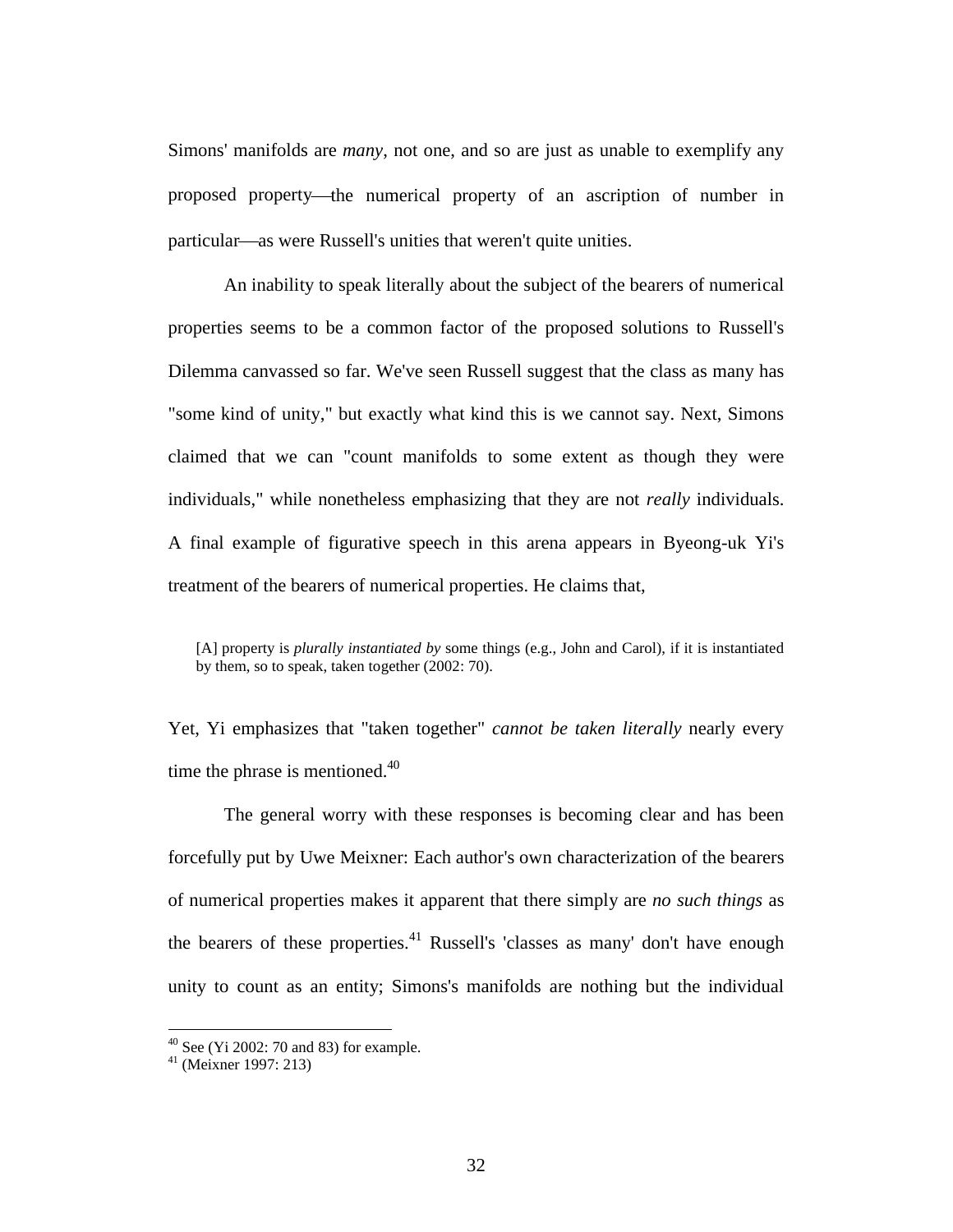constituents of the manifold; and Yi's talk of "taking together" is nothing but a manner of speaking. I take it that the failure of these very bright authors to do anything more than resort to a *façon de parler* when trying to deal with our dilemma suggests that the wrong approach is somehow being taken.

Something like this dissatisfaction with previous writers' comments on the bearers of numerical properties motivated Frege to propose an alternative to the idea that number is a property of external things. His own account takes number not to be a property of things, but of concepts. In the next section, as a transition to the account I'll offer in §5, I'll quickly review Frege's solution to the worry and explain why an objection raised to it by Palle Yourgrau (2002) ultimately does it in. The lessons learned from attempting to correct Frege's account, while maintaining something of its spirit, will lead into the proposal of our new alternative.

4. Although not strictly concerned with solving Russell's Dilemma, Frege did strongly oppose treating number as a property of external objects. Instead of not being able to find any bearer of numerical properties, he found too many: Any material object could seemingly be ascribed a great many numerical properties. This is basically Frege's *Relativity of Number* argument against numbers being ascribed to external objects.

Frege asks us to consider an everyday object like a deck of cards. Depending on how we think about it (as *one* deck or as *fifty-two* cards) it will be

33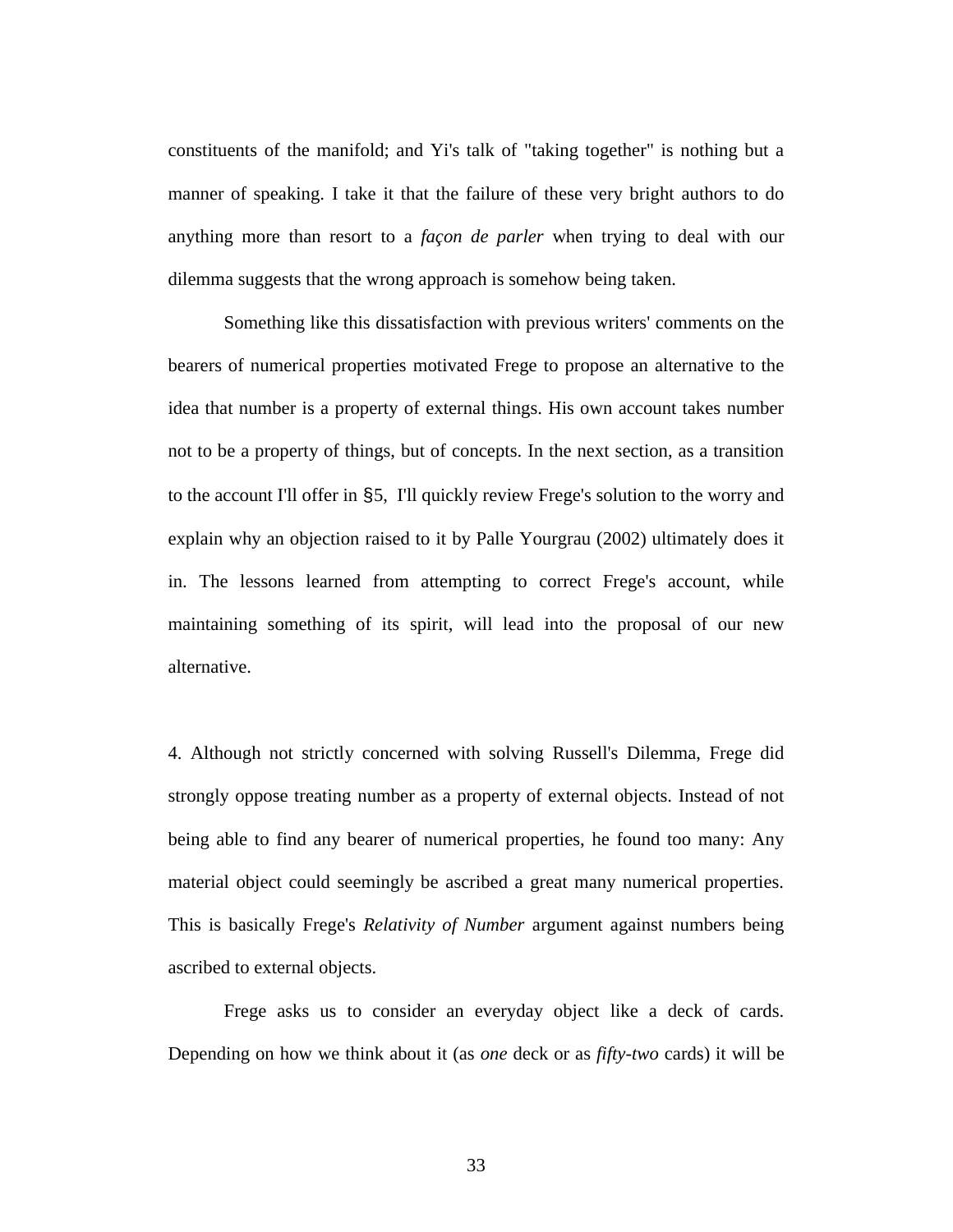ascribed a different number. The first reason to doubt that number is a property of external objects like this one that this fact suggests is that if number is really a property of objects, then we're able to change an object's properties merely by an act of thought. However, the properties of material objects don't seem to be changeable just by being thought of under different concepts.<sup>42</sup> We can't change the shape of a box nor its color merely by thinking about it differently for example. Number, then appears to be quite different in this sense from other real properties, and Frege concludes from this that number is therefore *not* a property of material objects.<sup>43</sup>

The deeper concern Frege has with external objects as bearers of numerical properties is that the question, "How many?" is indeterminate for any external object, and it's this fact that is responsible for our ability to change the number ascribed to an object by thinking of it under different conceptions. Since "How many?"-questions are incomplete we can substitute "How many (cards)?" or "How many (decks)?" to get answers of fifty-two and one respectively with respect to a single object. For Frege, though, we must be able to ask *unambiguously*, "How many?" of whatever ultimately is ascribed numerical properties.

<sup>&</sup>lt;sup>42</sup> (Frege 1884*b*: §22)<br><sup>43</sup> Although Frege is usually given credit as the originator of this argument it seems to have been known at least to Berkeley as well:

That number is entirely the creature of the mind, even though other qualities be allowed to exist without, will be evident to whoever considers, that the same thing bears a different denomination of number, as the mind views it in different respects (1710: §12).

Berkeley draws very different conclusions from this argument, however. He goes on to suggest that this relativity shows that number is subjective, something that Frege would vehemently deny.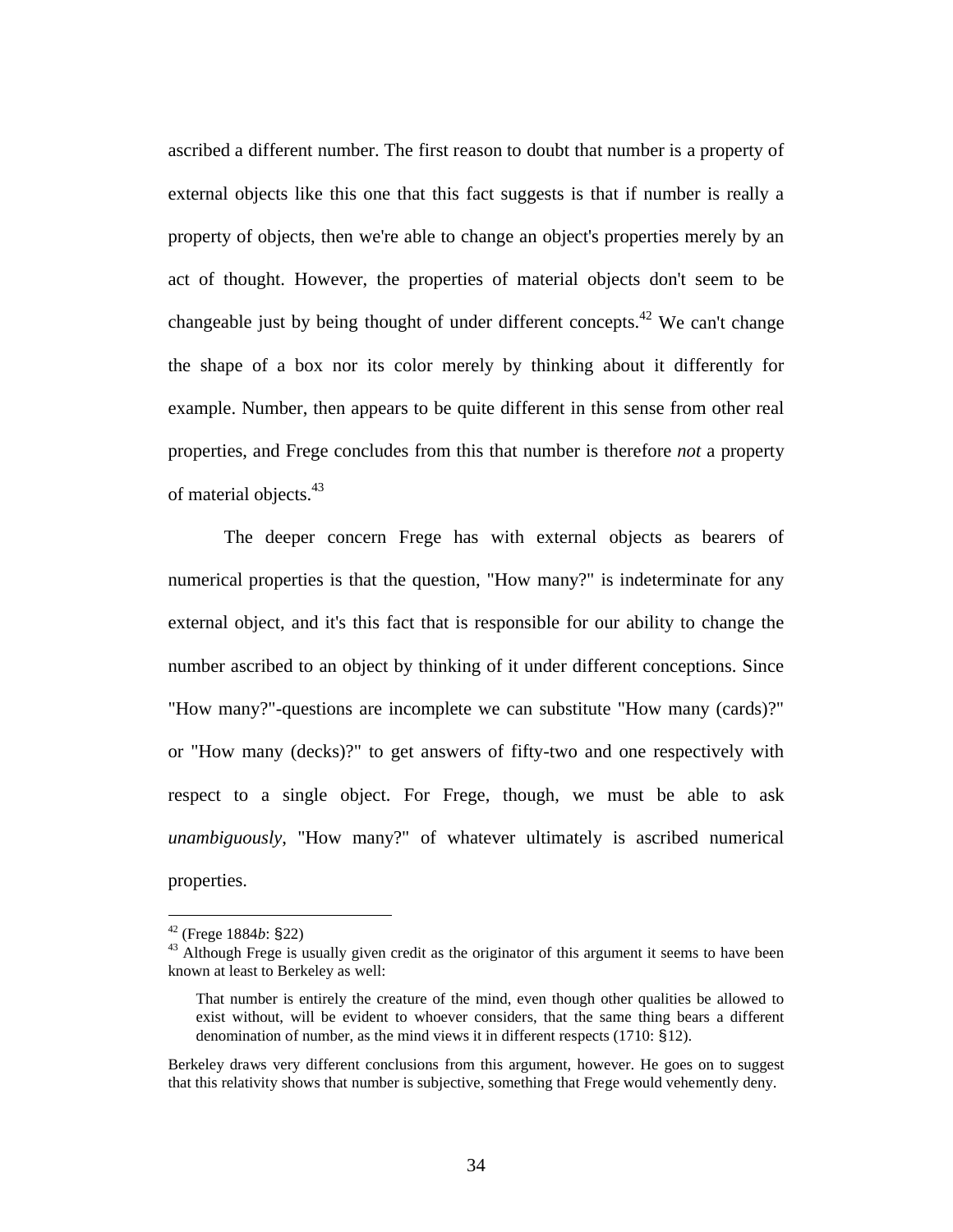Instead of being a property of objects, Frege takes number to be a property of concepts, e.g. *being a deck of cards* or *being a card in the deck*. 44 Given the concept *card in the deck*, Frege thinks that we now *can* simply ask "How many?" and ask a determinate question whose answer is 52. Each of the concepts mentioned has an objective number that is (without going into the details of the account) completely determined by its particular extension.<sup>45</sup> Thus, there is just one thing falling under the concept *being a deck of cards* (on, say, the table), and there are fifty-two things falling under the concept *being a card in the deck*, and this is a property of each concept independently of any of our perspectives. Each concept is therefore ascribed this respective number, and concepts are the objective bearers of these numerical properties.

This proposal of Frege's seems to solve both Russell's Dilemma and the Relativity of Number worry in one fell swoop by abandoning the notion of numerical properties being ascribed to objects in favor of a concept-ascription model. It does this while also allowing us to maintain the initial appeal of an adjectival type of account. Further, Frege felt that his theory had the additional benefit of explaining how number ascriptions can be objective (since a concept's number is strictly determined by its extension). And this objectivity could make his proposed theory of number, therefore, more "suitable for science," as he had hoped it would be.<sup>46</sup>

<sup>44 (</sup>Frege 1884*b*: §46) <sup>45</sup> *Ibid*, §72. <sup>46</sup> *Ibid*, §57.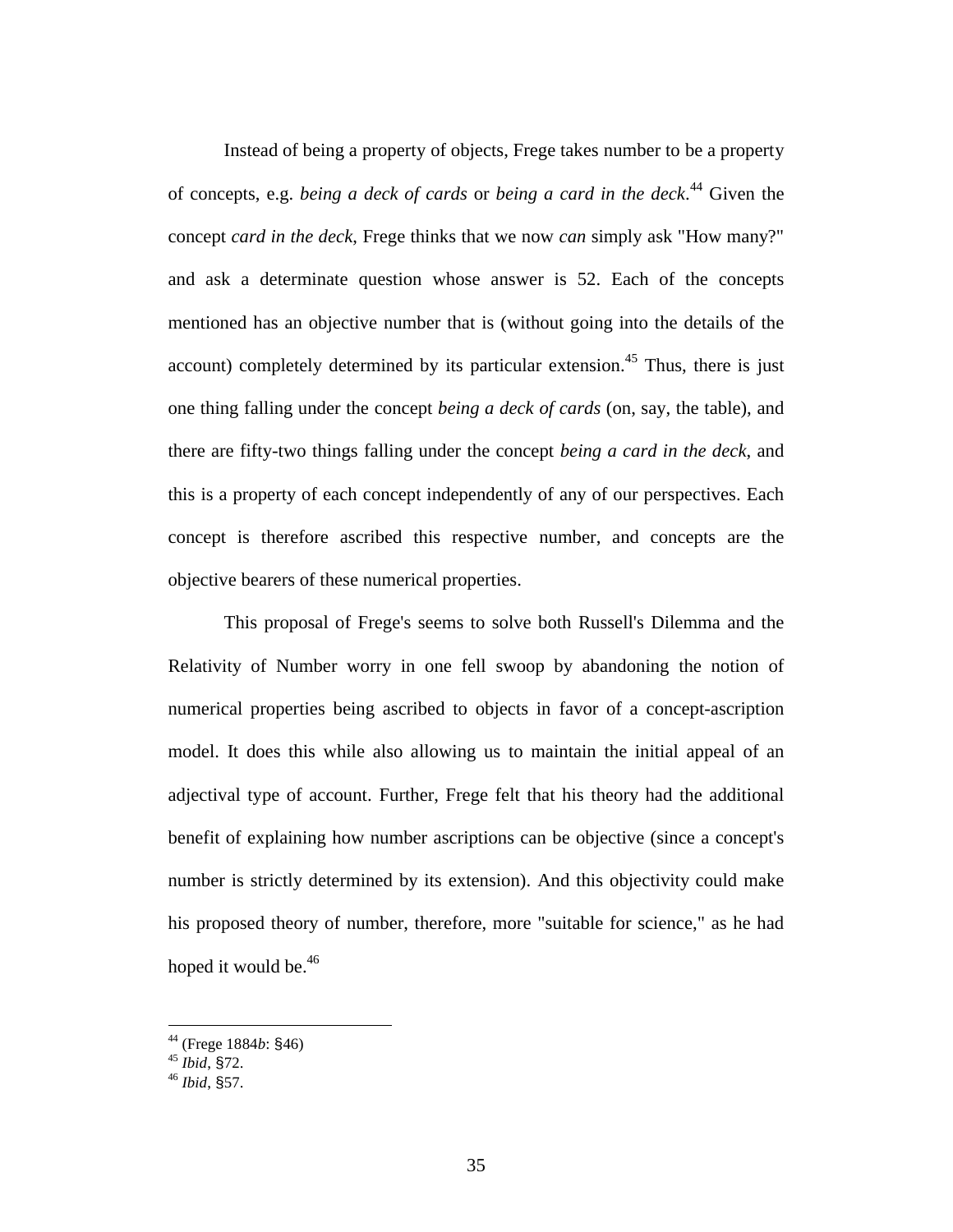Frege undeniably made many ingenious suggestions about number like this one in the *Grundlagen*. However, as Palle Yourgrau has noted, he may have failed to appreciate the full applicability of one of these suggestions, i.e., his relativity of number argument. Yourgrau's main objection asks, Why should we think that number is a property of a concept any more than an object?

Concepts seemed to Frege better candidates for the bearers of numerical properties because they have the extensions they do essentially.<sup>47</sup> When we considered the deck of cards mentioned above as an external object, it wasn't clear whether we should count it as having just one part (the deck itself) or as having fifty-two parts (the various cards). This question doesn't arise with the concept *being a card in the deck*, however. Therefore, the "How many?"-question that Frege noticed was indeterminate with respect to material objects appears to become determinate when the question is asked about a concept whose very identity is tied-up with its extension. The concept, *being a card in the deck*, has an extension of fifty-two members independent of any human choice.

As it turns out, however, on Frege's theory the property ascribed to the concept *being a card in the deck* is really something like, *being 52-membered*. And then, as Yourgrau puts it, "If we are allowed in the case of sets to construe the number question as 'really': How many (elements)?, then we could just as well construe Frege's famous question about the deck of cards as: How many (cards)?"

 $47$  Frege believed that concepts with seemingly variable extensions really had their extensions invariably because they were all implicitly given a timestamp. E.g. The concept *Citizens of Germany* would appear to have a constantly changing extension, but Frege suggested that the concept as presented is incomplete. It's full formulation must be something like *Citizens of Germany on 27 November 1910*. *Cf*. (Frege 1884*b*: §46) and (Frege 1897: 236)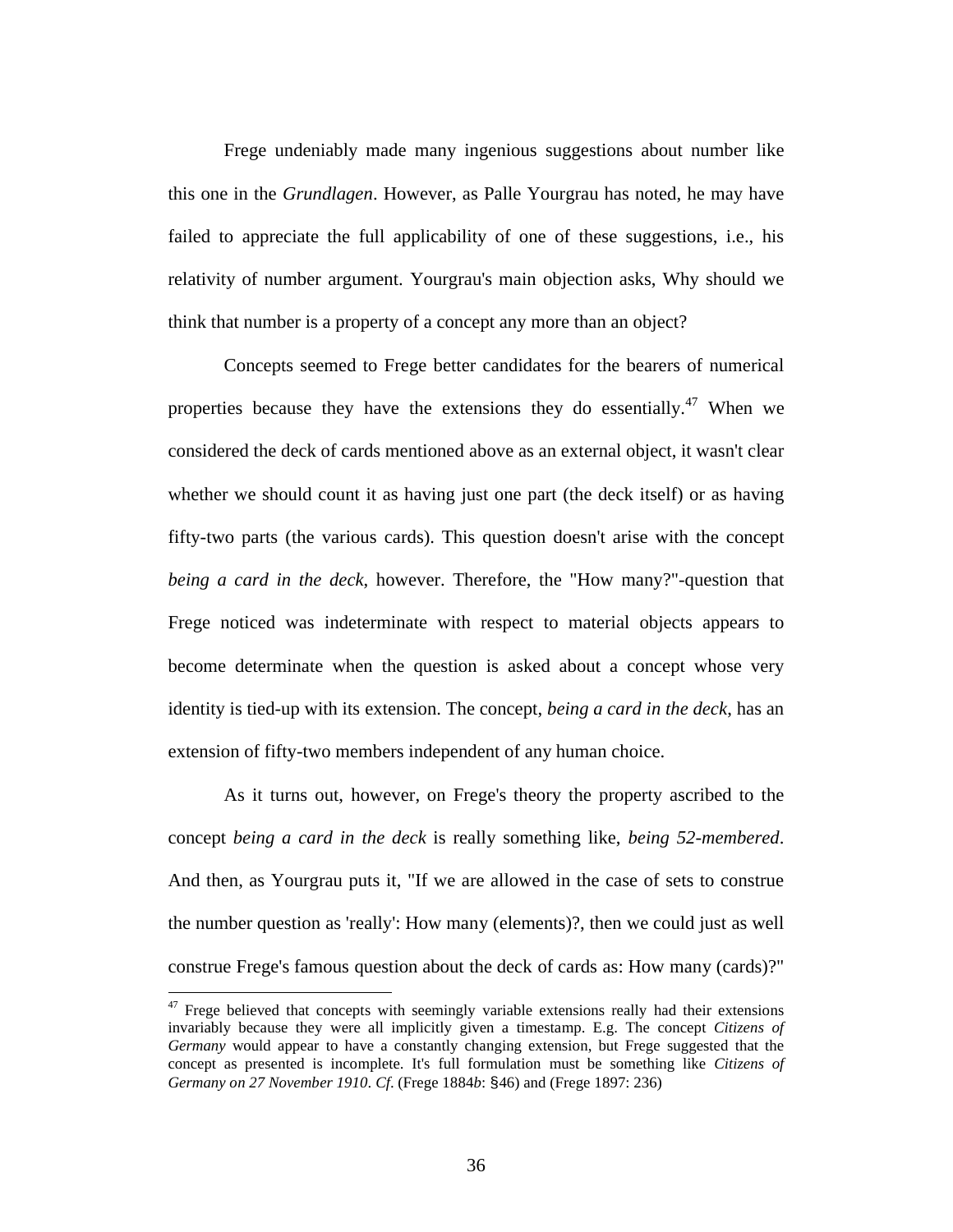(2002: 358).

The objection to concepts as the bearers of numerical properties can perhaps be clarified by a brief example. For Frege, the referent of a concept, like *is a member of the Ramones*, is essentially the set of all the Ramones, <sup>48</sup> i.e., {Joey, Johnny, Marky, Dee Dee}. And this treatment of concepts in terms of their extensions is not peculiar to Frege but is fairly commonly accepted method, though often slightly modified by taking the concept's extension to range across all possible worlds (*cf*. e.g. Lewis 1999: 9) to account for (arguably) accidentally coextensive concepts such as, *has a heart* and *has a liver*. But, if a concept-phrase like *is a member of the Ramones* or *is a moon of Jupiter* has as its referent some particular set, then we seem to land right back in the grips of the relativity of number argument. Being given {Joey, Johnny, Marky, Dee Dee} and being asked "How many?" is no better than being given a deck of cards and being asked "How many?" In both cases, one answer might be more forthcoming than another (i.e., four and fifty-two respectively), but in neither case is the "How many?" question yet determinate. Why couldn't the set of the Ramones be considered in regards to the question of "How many (guitar players)?" This number is just as legitimately ascribed to the concept as it would be in the case of simply considering the band itself and asking, "How many?"<sup>49</sup> Frege seems to privilege "How many (members)?" or "How many (elements)?" as what the number question is *really*

<sup>48</sup> *Cf*. (Frege 1891) for example.

<sup>49</sup> *Cf*. (Yourgrau 2002: 358).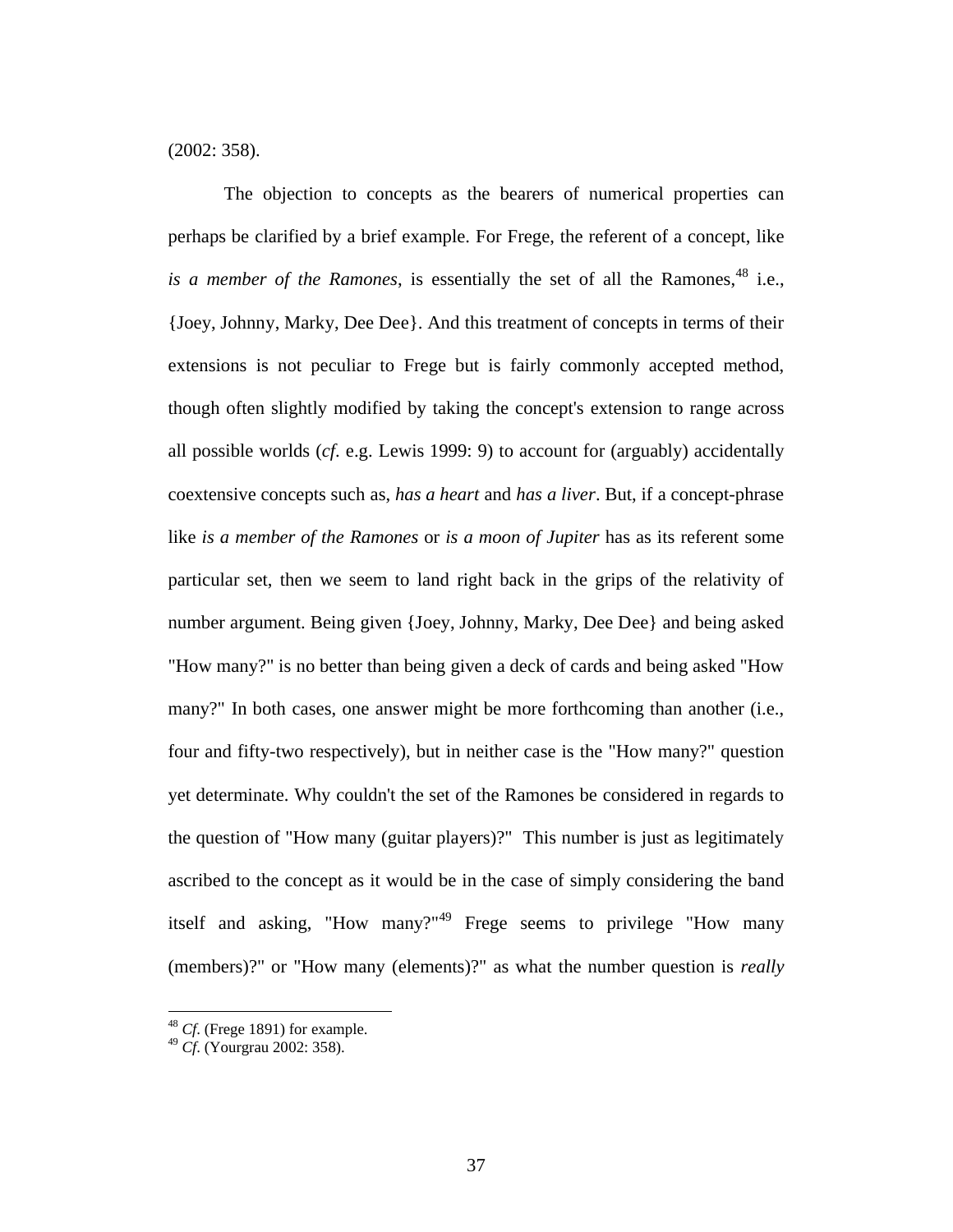about, but this leaves him no principled reason (to repeat) to rule out "How many (cards)?" as the *real* question a person asking about the number of a certain deck of cards is after.

Since we, with Frege, ruled out external objects as the bearers of numerical properties because it seemed to be up to us to determine the number they bore in a way that a material object's real properties weren't similarly determinable, we must also rule out concepts as the bearers of these properties if they are shown to be variable in this way as well. This is just what Yourgrau's objection shows, though, so we'll have to do without the help of concepts as playing the role of *bearers* of numerical properties.

At this point, then, we appear to be running short of options for what can bear the necessary properties if number-words are to be treated as adjectival modifiers. I think we can best move forward from here by abandoning the adjectival approach and, instead, pursuing the suggestion that number-words are adverbial modifiers. The proposal will assume that concepts are still important in ascriptions of number, since they supply the unit by which we count, but that they are not themselves the bearers of numerical properties.

5. If what's been said so far is correct, then number-words are modifiers but not adjectival modifiers. They are, therefore, adverbial modifiers. As such, we now need to determine what kind of verb(s) they modify. At first glance, though, there don't appear to be any likely candidates.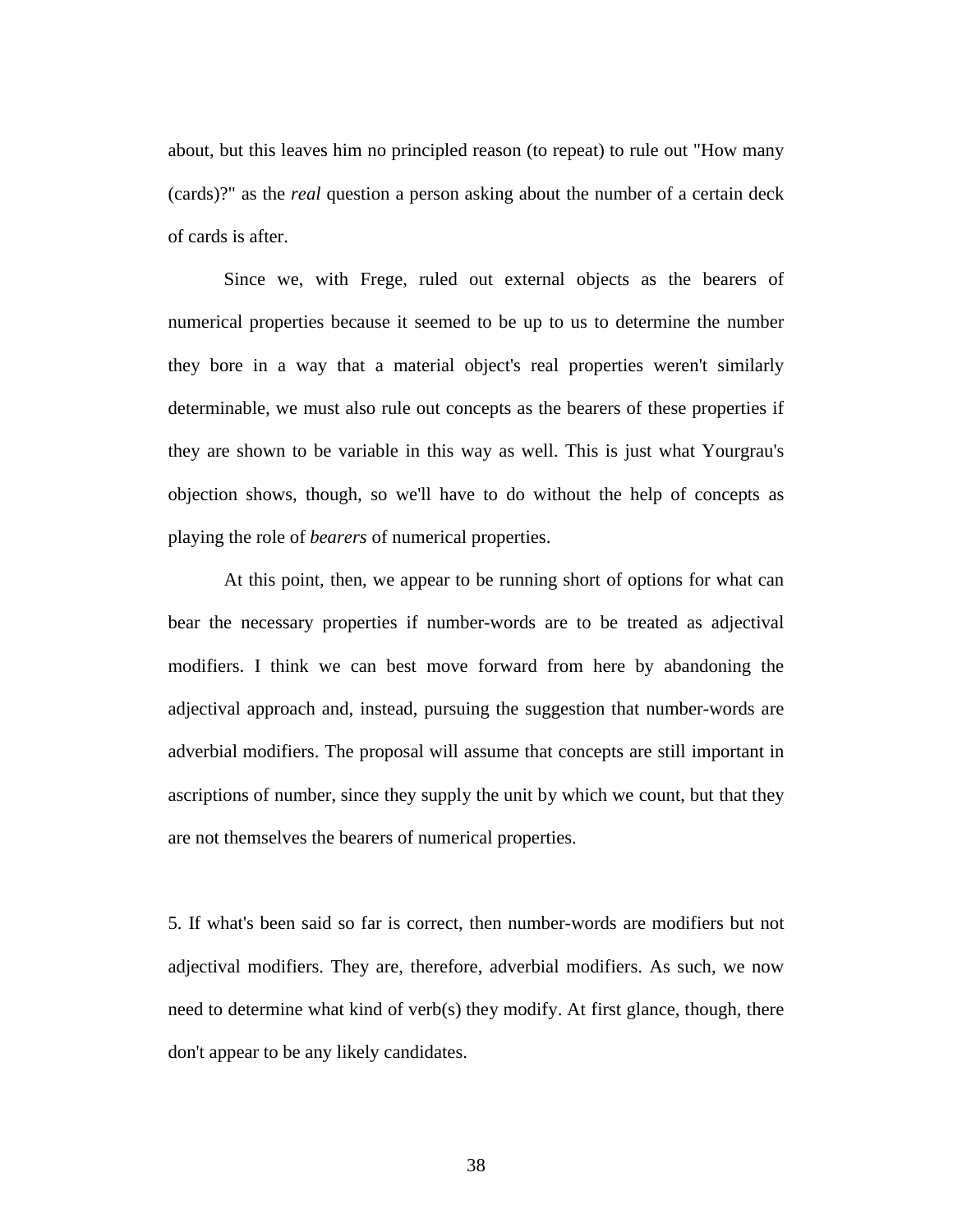Consider the diverse use of number-words in the statements below.

- (8) Jupiter has four moons.
- (9) Those are six beers.
- (10) Two men walked into the bar.

None of the verbs in these sentences seem to be modified by any of the respective number-words. In fact, the very notion of a number-word modifying *any* verb sounds confused; e.g., To the question "How did she run?" Could we possibly respond, "Two"? The aim of the present section is to show that there is a common verb that can be taken to be modified by a number-word in each of the above claims, and that there is nothing confused about the idea.

Despite the fact that there is no explicit verb shared by statements (8) - (10), there does seem to be an implicit common verb form: *to count*. Given a nonmass-term subject or predicate, since mass-terms like 'water' or 'gold' aren't numerable, each of the above claims can be reformulated as making the following type of assertion:

#### (#) *Atomized predicate* is/are *to be (completely) counted to N*.

The "atomized predicate" here determines which things are to be counted as steps in the counting procedure, and the phrase "to *N*" is supposed to specify how the counting is to be done. I'll suggest that this understanding of empirical claims of number best comports with all the findings that have come before and is therefore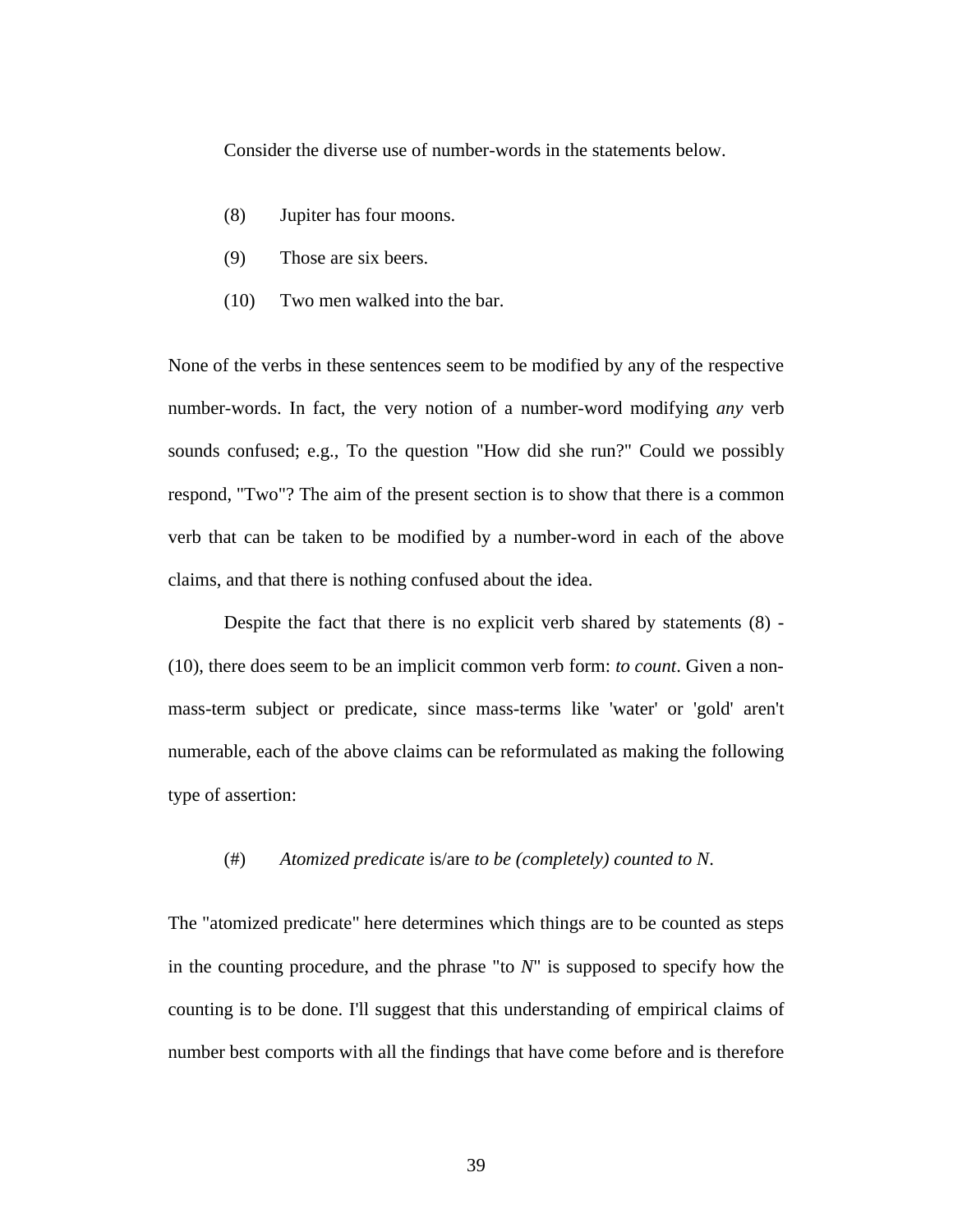the one that should be accepted.

On this account, then, (8) - (10) are most perspicuously stated as,

- (8') Jupiter's moons are counted to four.
- (9') Those beers are counted to six.
- (10') The men that walked into the bar are counted to two.

Given this understanding of empirical number claims, the problem of the bearers of numerical properties is avoided because the numerical property is a characteristic of the counting *act*, not any "class as many," or "manifold," or other such strange entity. Furthermore, Frege's important insight that the concept an object is considered under is an essential ingredient for answering any "How many?"-question is respected by allowing a concept to specify the counting unit. Finally, each of the number-words functions as an adverbial modifier and can therefore allow for a compositional semantics of complex cardinals. $50$ 

Turning to statements involving complex number-words like the following,

(11) I have twenty five books.

 $\overline{a}$ 

(12) Three hundred tyrants ruled.

these statements will be construed compositionally by this account as,

(11') My books are counted to twenty and five.

 $50$  "to four" may appear to be prepositional, not adverbial; this complaint will be addressed shortly.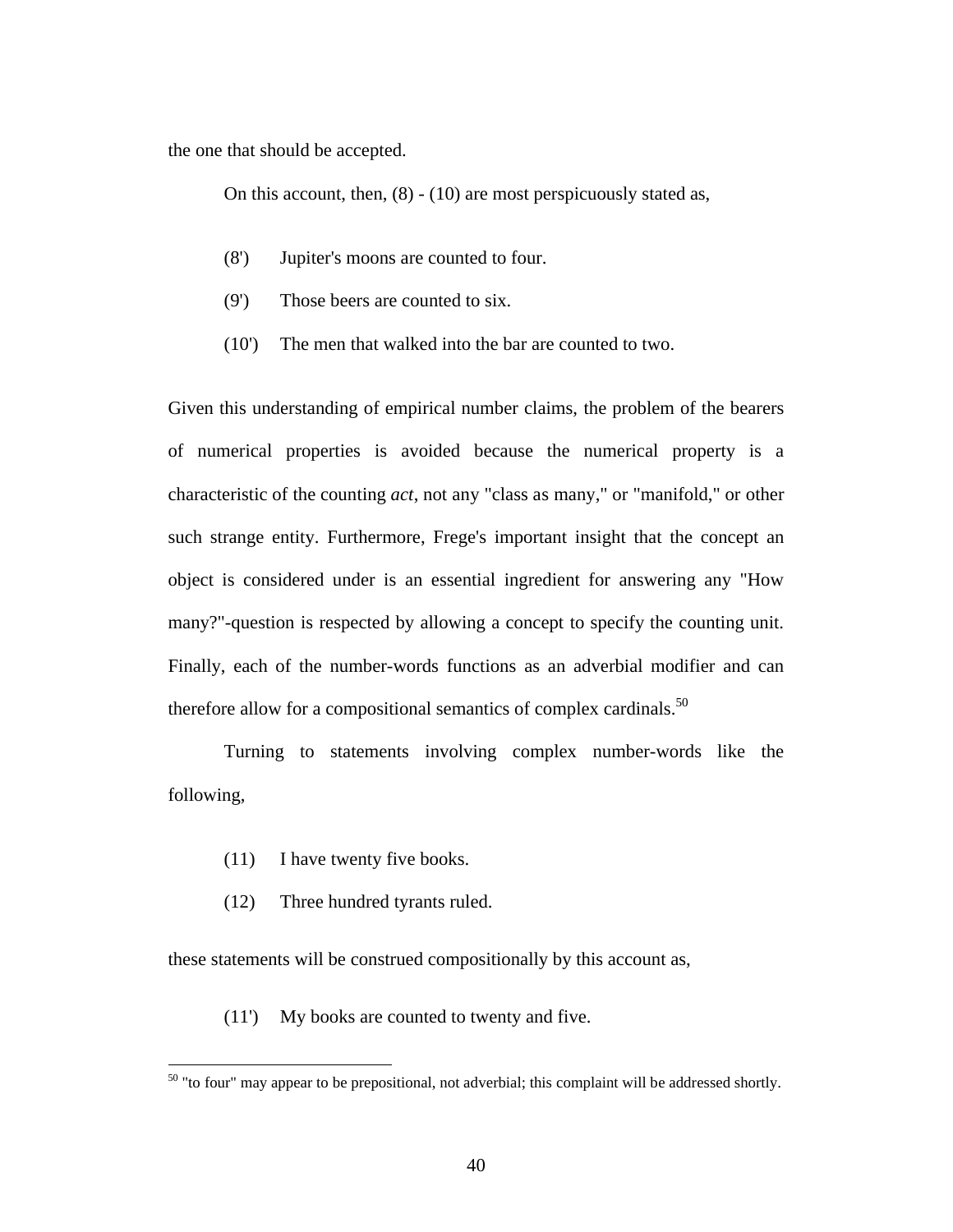#### (12') The ruling tyrants are counted to three hundreds.

Thus, we've found an account of number ascriptions that meets all our previously determined desired characteristics.

The most serious obstacle for this suggested treatment of empirical number ascriptions to overcome is accounting for the truth-value of uncounted or uncountable groups of objects. Consider for example,

- (13) There are 83 people walking across the Drill Field right now.
- (14) There are 500 billion stars.

Unless we give up the Law of Excluded Middle for numerical claims like these (and that would certainly be quite a drastic move), (13) and (14) are either true or false right now. But by hypothesis, the people walking across the Drill Field at the moment have not been counted by anyone, and the counting of all the stars in the sky is what Bertrand Russell has called "medically" impossible—that is, it couldn't be carried out in the course of any one person's life. The problem, then, is to find some way to ground either the truth or falsity of these claims.

An account of number ascription like Frege's is able to avoid this kind of worry because he supposed that any concept had a numerical property independent of whether or not people *even existed*. There is just something objective about the world that determines the property that any given concept bears. Since an ascription of number on the account I'm presenting here depends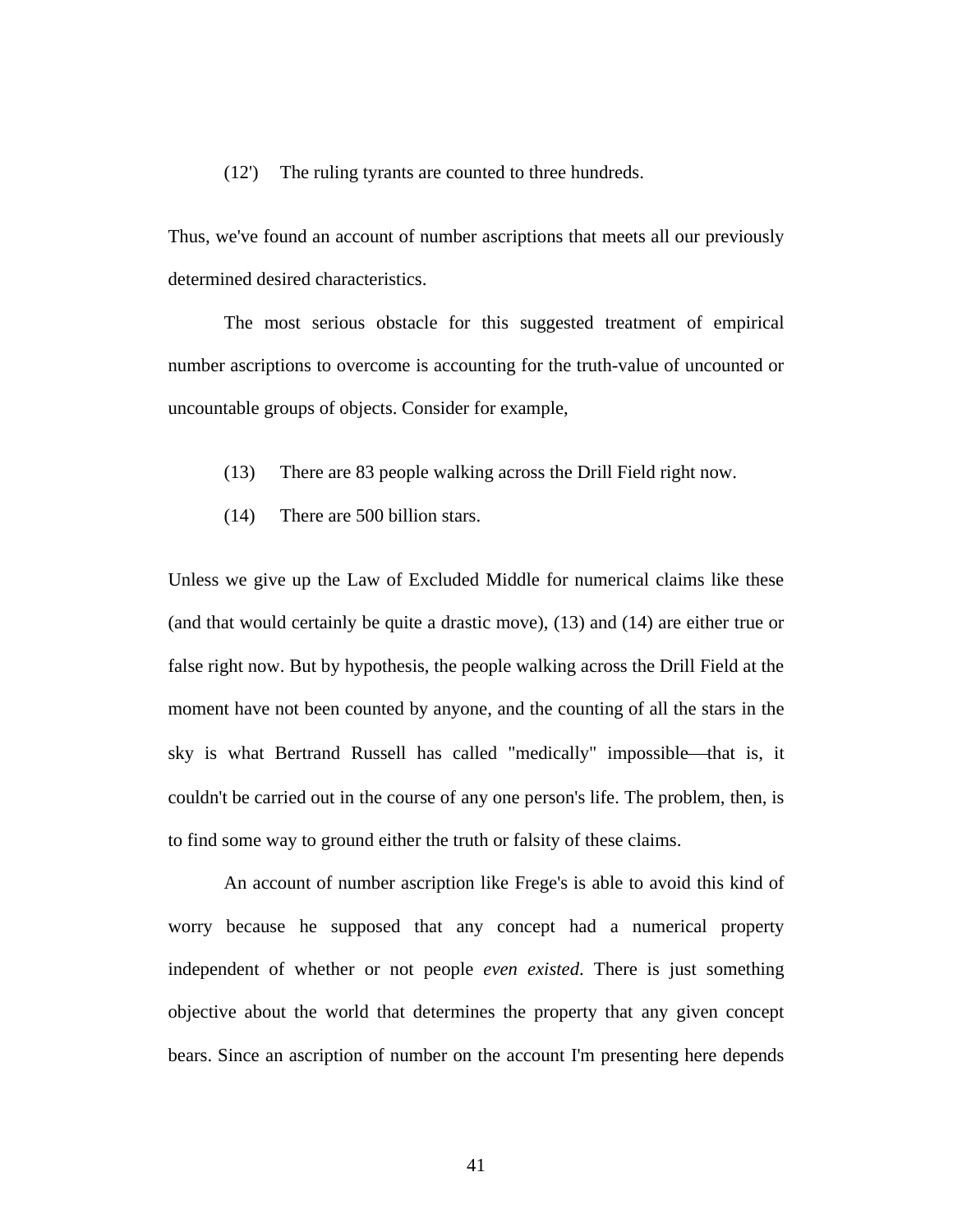on the act of counting, though, this exact move is not available. However, a similar type of response seems to be possible. There is no numerical property that any group of countable objects has independent of anyone's counting on this account because I've argued that numbers aren't ascribed to groups of objects at all. There is though, I think, an objective fact about the world, that a being with our type of mind either would or would not count the stars in the sky through 500 billion, as well as whether or not a person with our type of mind either would or would not count the people walking across the Drill Field to 83. And on this fact, the truth or falsity of claims like (13) and (14) must depend. Admittedly, this may feel like sweeping the problem under the rug of counterfactuals, but I presently see no better way for dealing with the concern. If what has been said up to now is on the right track, then something like a counterfactual claim about would-be counters does look like the only available option for accounting for the truth or falsity of (13), (14), and the like though.

Finally, beside any of the theoretical advantages that I'm suggesting this adverbial account has, there is some empirical evidence that "How many?" questions are most basically answered with an implicit use of a counting verb. Heike Wiese, for example, reports the following finding:

This suggests that among the modes of thinking basic to the human mind, there is

<sup>[</sup>W]hen you ask a three-year-old how many toys there are in her room, she might just say 'one, two, three, four, five', counting the toys without using the last counting word as an answer. If you ask again, chances are that she will…repeat the counting procedure…Karen Fuson reports that in one study some children recounted sets of blocks as often as seven times (2003: 169).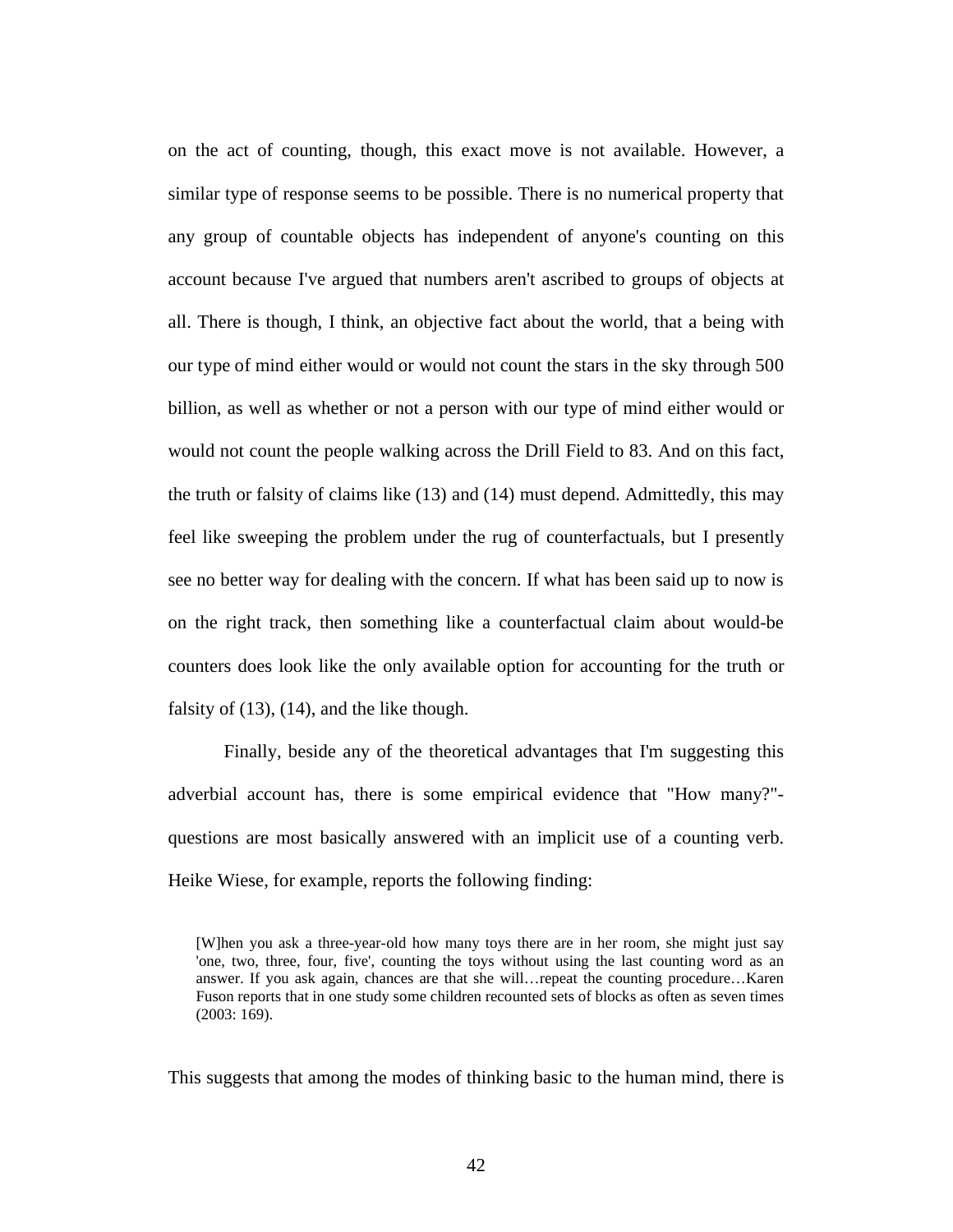a capacity for the activity of counting. That is, the mind has an idea of what it's like to consider something as one and then another and then another, etc. When ascribing numerical properties, then, it's not the things themselves that bear the property of number, but the way I carry out the act of counting them that does. Therefore, there is a sense in which Berkeley was right to say that number is a "creature of the mind": $51$  Number is a creature of the mind because it's minds' acts of counting that are described by number-modifiers; however, number is not a creature of the mind in the (pejorative) relativistic sense that Berkeley thought he showed them to be.

Before moving on, let me address the concern that in "counted to four", for example, the verb is not modified at all but is complemented by the prepositional phrase, "to four". This objection would claim that counting to four is analogous to, for example, running to work.

This is simply a mistaken comparison. The complaint presupposes that 'four' refers to an *object*, just as 'work' refers to some place of business that I'm trying to get to in time. However, what we've found in Chapter II at least, is that number-words do not function as names, and in fact that they can't function as names if we're to be able to explain our grasp of an infinite variety of them. If 'four' doesn't name the abstract object four, then the analogy between counting to four and running to work is inappropriate.

A better analogy might be between "running a short distance" and

1

<sup>51 (</sup>Berkeley 1710: §12)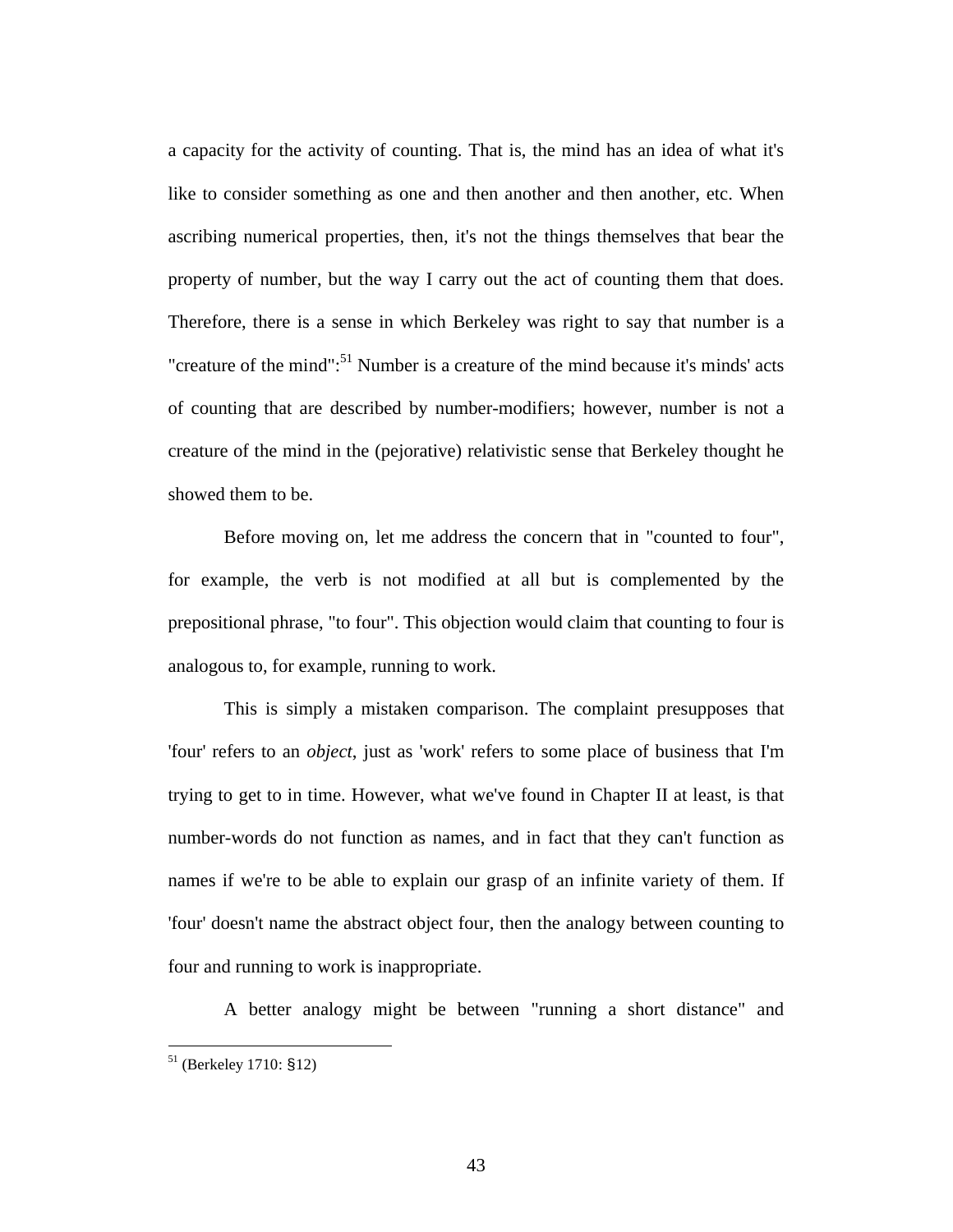"counting to four". There are certain ways of running: quickly, in large leaps, and for a brief span. And these ways apparently correspond to different ways of counting: quickly, by tens, and to four, for example. So, if we keep in mind that an examination of the functioning of number-words has (at least initially) shown them not to be names for abstract objects, the claim that "counting to four" is an adverb-modified version of 'to count' is not objectionable in the present sense.

6. Up to this point, we've been primarily concerned with statements of number in what I've called in Chapter I their *attributive* sense. This form of a numerical statement is contrasted with those in which number-words function as apparently singular-terms. The examples previously given to demonstrate the difference between the two forms were,

 $(1<sub>att</sub>)$  Jupiter has four moons.

1

 $(1_{\text{sing}})$  The number of Jupiter's moons is four.

Since we have come to the conclusion that number-words are modifiers in Chapter II and we've also decided that a *uniform* account of number is to be preferred,<sup>52</sup> a treatment of statements like  $(1_{sing})$  in which number-words function as modifiers will also have to be given. As a brief preview, the basic idea of the treatment of singular-term number-words to be given in the next chapter will run as follows.

 $52$  Reminder: A uniform account will have a number-word like 'four' making the same contribution to statements of number in either of these forms.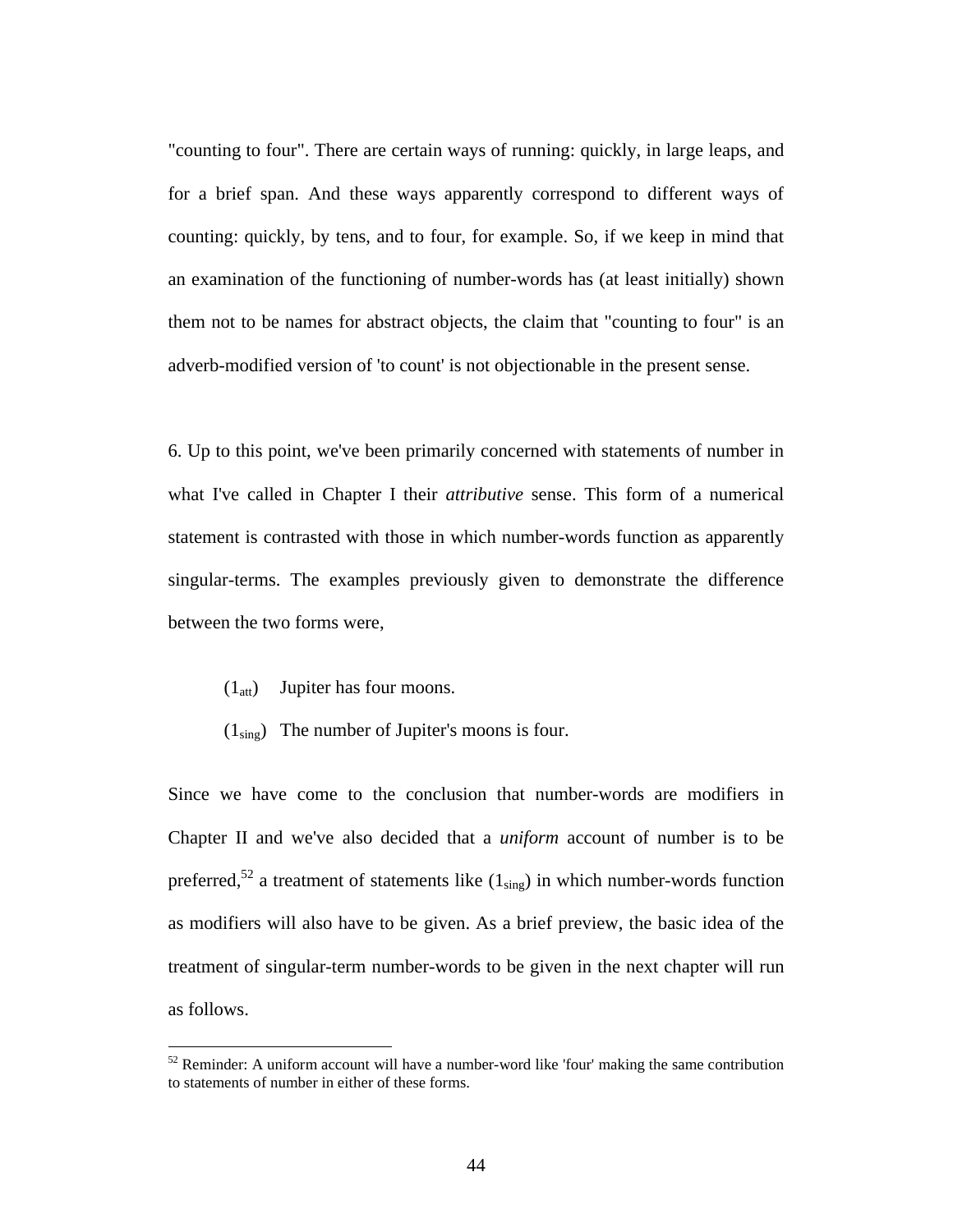Statements like  $(1_{sing})$  appear to be more closely aligned with the statements of arithmetic than do those similar to  $(1_{\text{att}})$ : In  $2 + 2 = 4$ ' for example, each of the terms involved is singular and the '=' seems to be essentially the "'is' of identity" that is in use in  $(1_{sing})$ . This *prima facie* greater likeness between  $(1_{sing})$ and arithmetical statements is somewhat curious, given that  $(1_{sing})$  and  $(1_{att})$ evidently are truth-functionally equivalent: Why shouldn't they be equally similar? The relation that I'll suggest exists between  $(1_{\text{att}}), (1_{\text{sing}})$ , and the claims of arithmetic is that statements like  $(1_{sing})$  are, in effect, "bridge laws" that take empirical ascriptions of number into the "language-game" of arithmetic. Elements of Wittgenstein's philosophy of mathematics, along with some aspects of mathematical fictionalism, will play a role in making the relationship between these three types of statement clearer.

For a perhaps helpful pictorial representation of the general idea to be pursued, see below.



**Figure 2.** The proposed relationship between attributive, singular-term, and symbolic statements.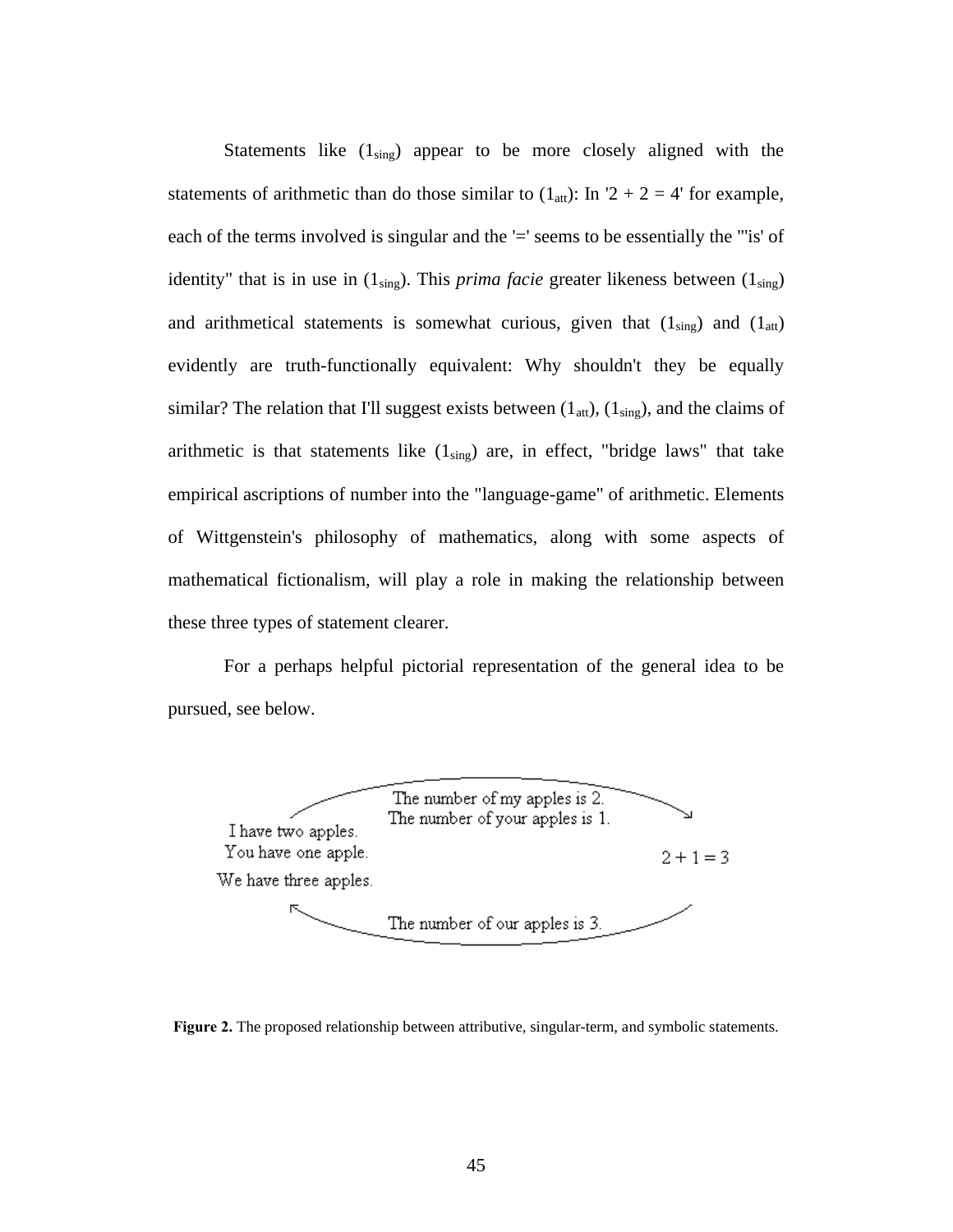### **IV. ADVERBIAL NUMBERS AND ARITHMETIC.**

"Can you do addition?" the White Queen asked. "What's one and one and one and one and one and one and one and one and one and one?" "I don't know," said Alice. "I lost count."

Lewis Carroll, *Through the Looking Glass*.

1. As noted at the end of last chapter, it is a curious fact that number-words as they occur in mathematical statements appear to be more like those that show up in singular-term involving statements than those in attributive statements of number. The exemplars of each type of claim throughout have been,

- $(1<sub>att</sub>)$  Jupiter has four moons.
- $(1_{\text{sing}})$  The number of Jupiter's moons is four.

This chapter will attempt to answer several important questions regarding this perhaps surprising fact: First, (i) Why should singular-terms be (or appear to be) more appropriate for use in the statements of arithmetic? (ii) Why does language provide these apparently different logical forms for any statement of number? and finally, (iii) How can an account of the claims of arithmetic be given that comports well with the findings of the previous chapters?

Some insight into question (i) will be gained by examining a problem common to theories of arithmetic that don't make use of singular-term numberwords. The consideration of (ii) will explain the existence of these distinct forms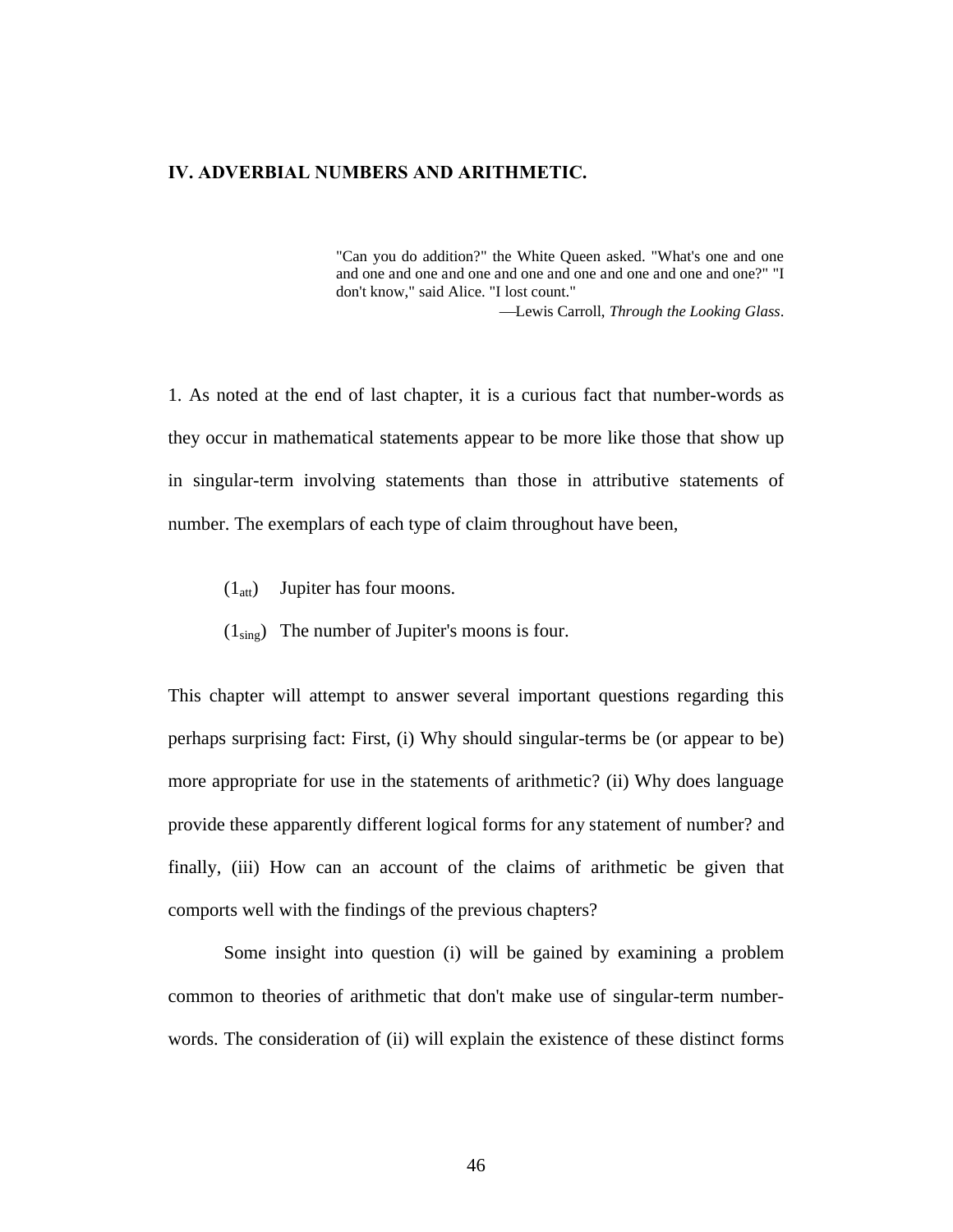of numerical statements by expanding on the "bridge law" theory suggested at the close of Chapter III. And the chapter will close by answering (iii) with an account of the statements of arithmetic that draws on aspects of Wittgenstein's remarks on the foundations of mathematics.

2. To see why the singular-term usage of number-words has seemed more fundamental to the claims of arithmetic, we'll consider an account of these claims that doesn't make use of them.

Harold Hodes (1984) offers the following theory about the relation between  $(1_{\text{att}}), (1_{\text{sing}})$ , and the statements of arithmetic. He suggests that a numberword '*n*' always contributes the *numerical quantifier*,  $\exists_{n} x$  X*x*, to the logical form of numerical statements involving it.<sup>53</sup> If we want to say *either*  $(1_{\text{att}})$  or  $(1_{\text{sing}})$ , we are essentially stating that  $\exists_{4} x \, Jx$ ; that there are seven days in a week (or that the number of days in the week is seven)  $\exists \tau x$  DIW*x*; and so on. For Hodes, when number-words like 'four' appear to be singular-terms in statements like  $(1_{\text{sing}})$  or " $2 + 2 = 4$ ", they're only "coding" these second-order numerical quantifiers, which are "notationally messy and logically complex," in easier to handle objectual terms. According to this account, then, the statements of arithmetic are, at bottom, disguised statements of second-order logic,<sup>54</sup> and "2 + 2 = 4", for example, has the logical form,

<u>.</u>

<sup>&</sup>lt;sup>53</sup> Numerical quantifiers are given the recursive definition stated in Chapter II.

<sup>&</sup>lt;sup>54</sup> Or, third-order predications of second-order quantifiers: "4 is square"  $\Rightarrow$  (Square  $\Omega$ )[ $\exists$ <sub>4</sub>*xXx*].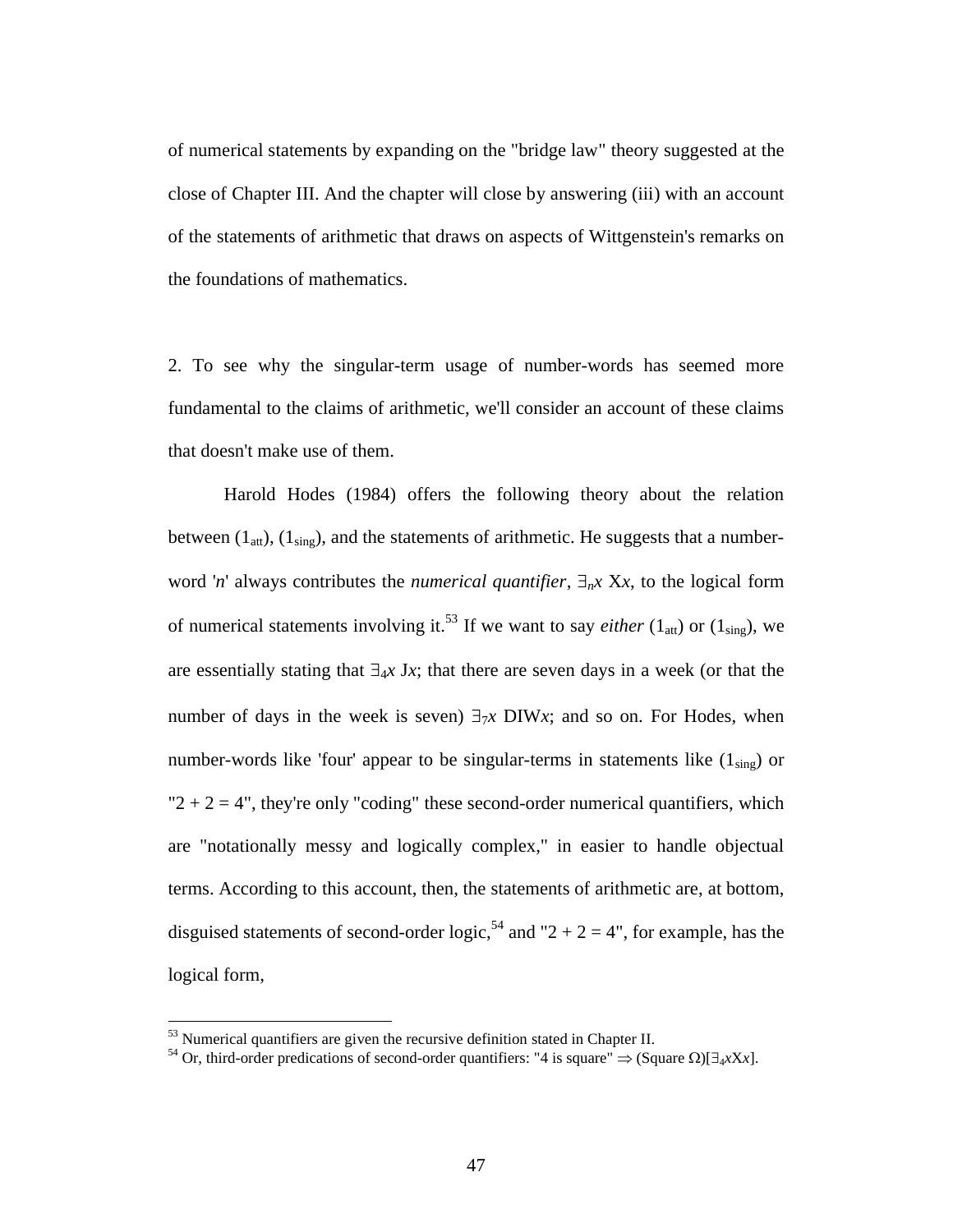H1 
$$
\exists X \exists Y \, (\exists_2 x X x \land \exists_2 x Y x \land \neg \exists x (X x \land Y x)) \rightarrow \exists_4 x (X x \lor Y x) \,].
$$

We're now in position to appreciate one reason why it's better for our theory of number to respect the *prima facie* singular-term uses of number-words in these arithmetic statements: Hodes's account, and those similar to it in not making use of real singular-term number-words, are subject to what we can call the *finite domain objection*. Suppose there's only one object: Then on Hodes's account " $2 + 2 = 5$ " *is true*. The antecedent of H1 will be false in a one-object world, ensuring the truth of the whole.<sup>55</sup>

The problem here is that " $2 + 2 = 4$ " is on its face an identity statement, but an account like Hodes's can't capture this logical form. If numbers are syncategorematic and really disappear at the level of logical form in singular-term involving statements, they can't be identical to anything there. A Hodes-style account is therefore forced to take the logical form of the statements of arithmetic to be conditional, and it's this move that ultimately ushers in the finite domain concerns. A singular-term number-word account appears to offer relief from this problem because it has number-words purporting to refer to objects and allows for

<sup>&</sup>lt;sup>55</sup> Hodes recognizes this problem and tries to solve it by suggesting that every world accesses another possible world containing more objects than it itself has. If that's the case, even if our world only has three objects, it accesses another with four objects, and that world in turn accesses one with five, which gives us access to a five-object world as well, and so on (assuming a modal logic as strong as S4). Thus, Hodes suggests reformulating " $2 + 2 = 4$ " as,

 $\exists$ X $\exists$ Y  $\Box$  [ (( $\exists$ <sub>2</sub>xX*x*  $\land$   $\exists$ <sub>2</sub>xY*x*  $\land$   $\neg \exists$ *x*(X*x*  $\land$  Y*x*) ].

Whether it's our world or not, on this understanding of the claim, some world or another will falsify "2 + 2 = 5."—The suggestion seems to me problematic, especially if we're interested in pursuing a nominalistically acceptable theory (*pace* Lewis?), but here is not the place to address these worries.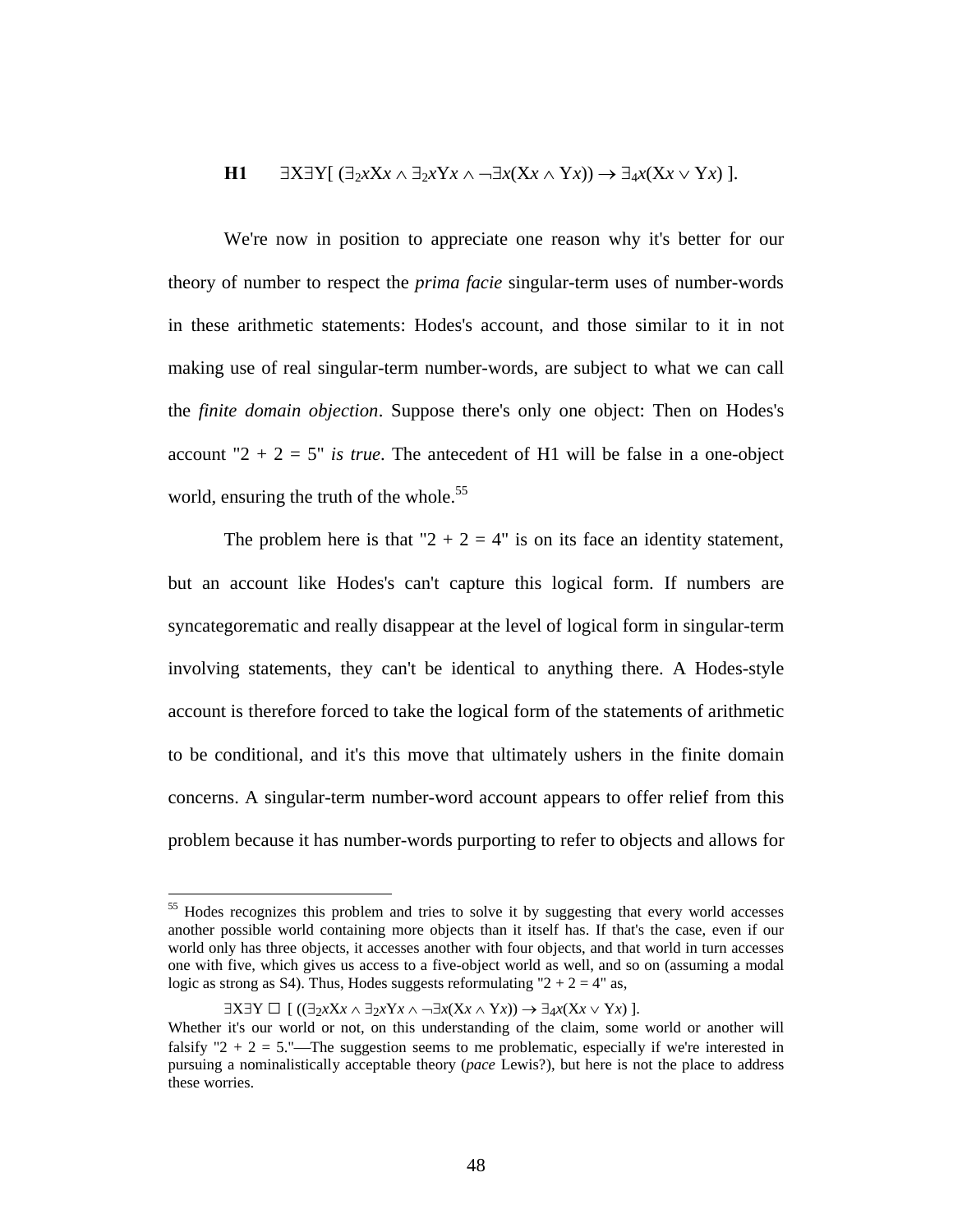" $2 + 2 = 4$ " to be a legitimate identity claim. If we can provide an account of number able to preserve the logical form of an identity statement for the claims of arithmetic (whether or not number-words ultimately turn out to refer to objects), then it must be preferred over one that takes these claims to be conditionals because of this serious problem.<sup>56</sup> We are, therefore, going to want an account of number in which statements that appear to be identity claims can be legitimately taken as such.

It's also worth noting here how unnatural singular-termed statements like  $(1_{\text{sing}})$ , "The number of Jupiter's moons is four", sound as they stand, and that statements of this type are more frequently encountered in a slightly different form. We do say things like, e.g.,

- (2) The number of Jupiter's moons is the number of cardinal directions.
- (3) The number of planets is greater than the number of Stooges.

Here again we interestingly see the apparently singular-term number-words being used in statements closely resembling familiar mathematical claims: Comparatives like (2) and (3), seem to be based on the truth of the facts that  $4 = 4$ and  $9 > 3$  respectively. Attempting to put (2) and (3) into an attributive form results in statements of questionable grammaticalness.

(2') ?Jupiter has the number of cardinal directions moons.

<sup>&</sup>lt;sup>56</sup> Providing a better account of the conditional involved in H<sub>1</sub> is also an option, but this (certainly necessary) project can't be undertaken simply to make better sense of an account of number.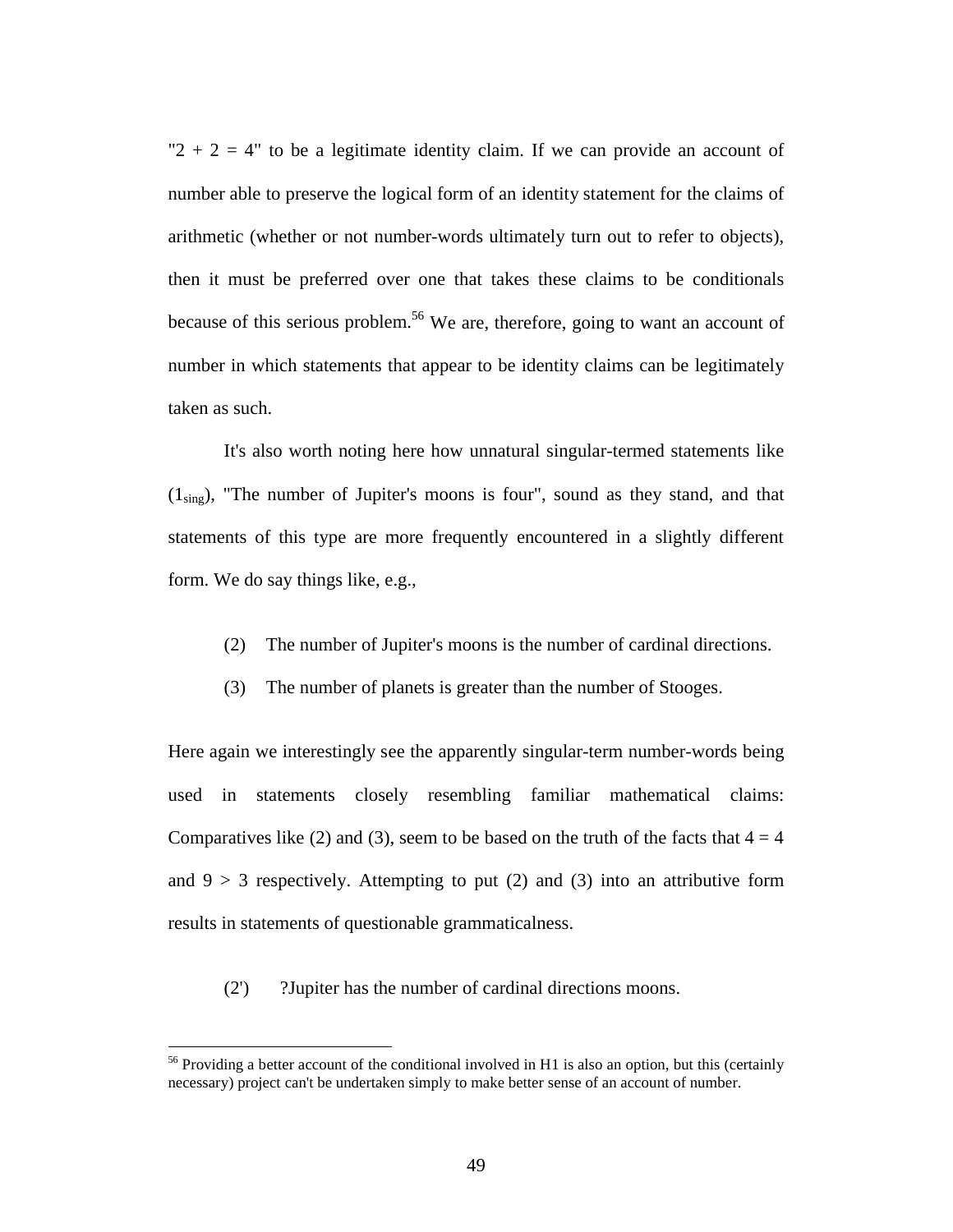#### (3') ?The planets are more than the Stooges.

Once again, then, it appears to be the case that singular-term number-words are somehow more fundamental to mathematical statements.

To begin answering why this might be the case, we'll need to first consider some of the important differences between empirical ascriptions of number, on the one hand, and the statements of arithmetic on the other.

3. The distinction between empirical ascriptions of number and the claims of arithmetic is treated in great detail in numerous of Wittgenstein's writings about the foundations of mathematics.<sup>57</sup> As Crispin Wright points out,

No question receives more attention in *RFM* [*Remarks on the Foundations of Mathematics*] than that of the nature of the distinction between calculation, or proof in general, and experiment; to no question does Wittgenstein's thought revert more often (1980: 318).

Some of Wittgenstein's observations on this subject closely relate to the account

I'll present in §4, so it will be helpful to consider a few of them presently.

In §11 of *RFM*, the following interesting question is posed.

||||||||||||||||||||||||||| ||||||||||||||||

 $\overline{a}$ 

Is this pattern a proof of  $27 + 16 = 43$ , because one reaches '27' if one counts the strokes on the left-hand side, '16' on the right-hand side, and '43' when one counts the whole row?

 $57$  This marks another big departure from Fregean ideas in Wittgenstein's later philosophy. Frege seemed to think that the difference between statements like  $(1_{att})$  and  $(1_{sing})$  was insignificant:

Since what concerns us here is to define a concept of number that is useful for science, we should not be put off by the attributive form in which number also appears in our everyday use of language. This can always be avoided. For example, the proposition "Jupiter has four moons" can be converted into "The number of Jupiter's moons is four" (Frege 1884*b*: §57).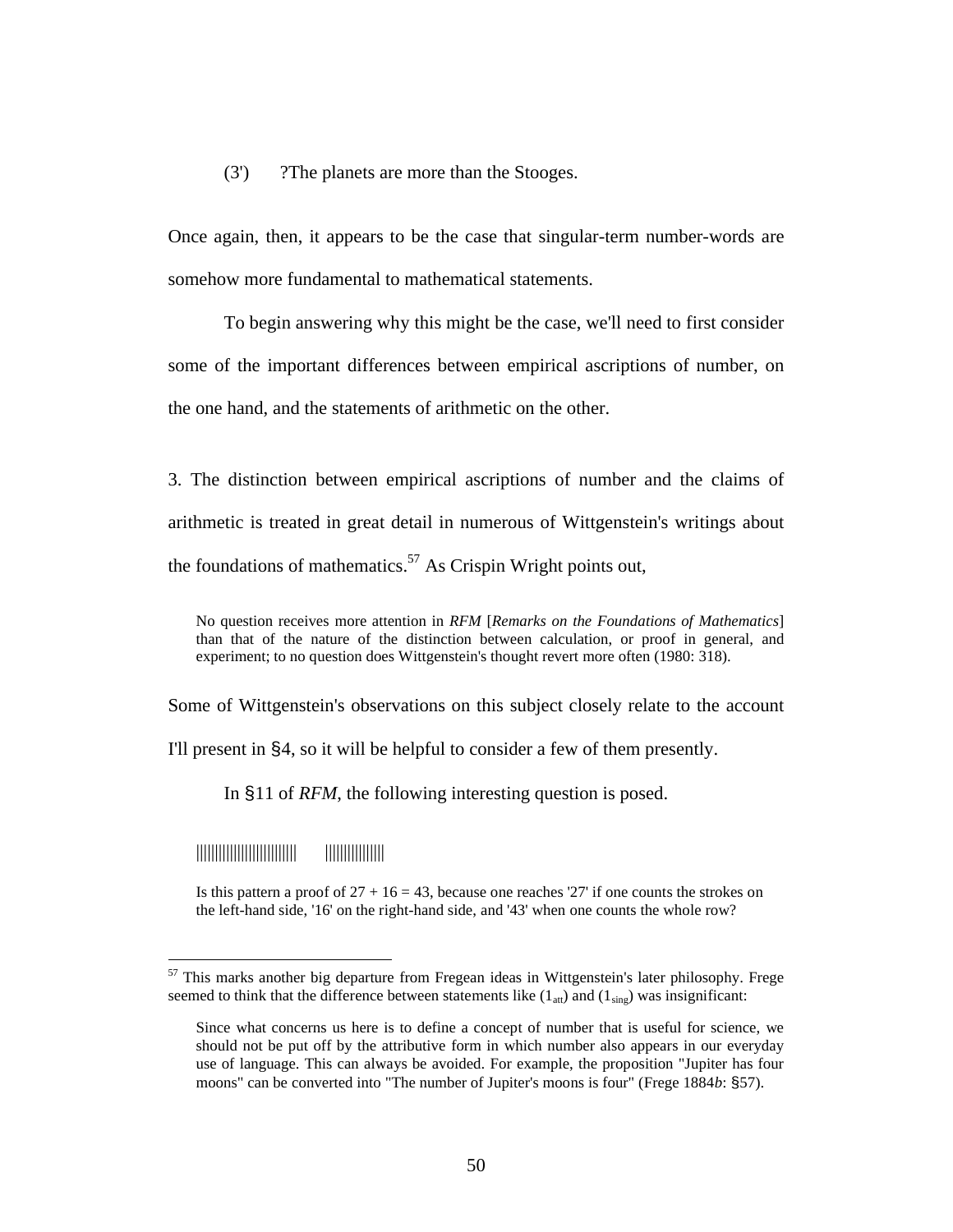Pursuing the answer to this question sheds some light on the distinction between empirical and mathematical statements currently being considered.

What Wittgenstein is asking us to pay attention to with the above question is the crucial role that he believes is played by the proposition, "I must have miscalculated." In fact, Wittgenstein claims that this proposition is "really the key to an understanding of the 'foundations' of mathematics" (1976: 221).

According to Wittgenstein,<sup>58</sup> presented with the above pattern of strokes, anyone can simply count each grouping as well as the combination of the two and come up with the following empirical claims: (i) There are twenty-seven strokes on the left-hand side; (ii) There are sixteen strokes on the right-hand side; and (iii) There are forty-three strokes altogether. And, as a matter of fact, when people engage in this kind of counting activity their results "practically always agree."<sup>59</sup> However, he notes that the supposed mathematical fact that  $27 + 16 = 43'$  isn't based on this empirical agreement. That is, the relation between this general agreement and '27 +  $16 = 43'$  can't be that of an empirical generalization. The critical proposition that "I must have miscalculated" helps in explaining why.

If a given counter knows that there are 27 strokes on the left-hand side of the above diagram and 16 on the right-hand side, then, unless she counts 43 altogether, she'll come to the conclusion, "I must have miscalculated," not that

<sup>&</sup>lt;sup>58</sup> As always, care must be taken not to portray Wittgenstein as "advancing theses." In fact, he starts out his lectures on the foundations of mathematics with the explicit warning that any new interpretation that he may seem to offer is merely to be treated as "gas to expel old gas" (1976: 14). Nevertheless, he does make a number of very interesting suggestions repeatedly throughout his mathematical works, and even if *he* doesn't want them to be taken too seriously, I think there are some benefits to be gained in doing so.

<sup>59 (</sup>Wittgenstein 1976: 154)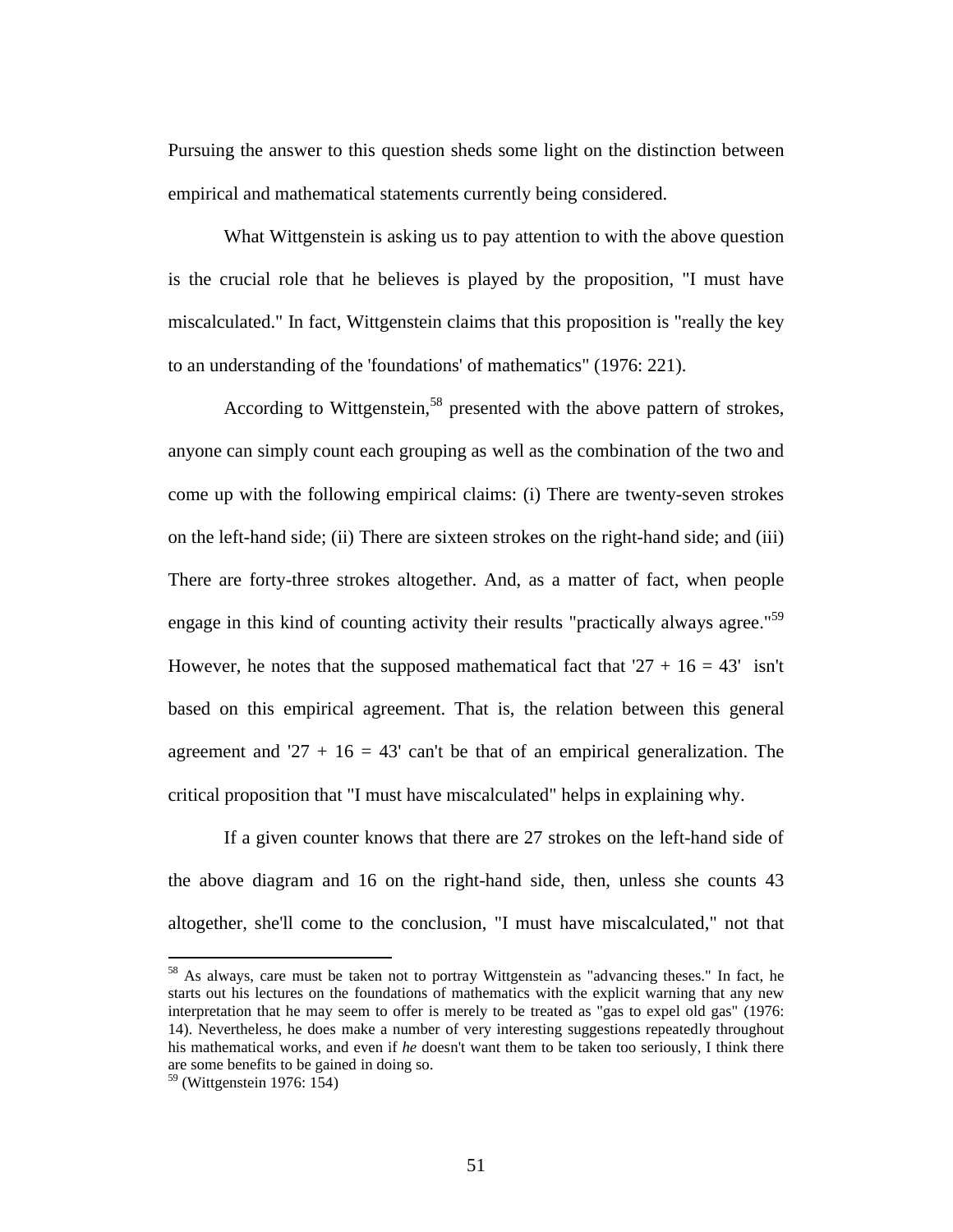"Maybe  $27 + 16 \neq 43$ ." But, if  $27 + 16 = 43$  is somehow based in experience or agreement, it can't play this normative role of making people sure that they've miscounted if their results don't comply with it. Instead, a "miscounting" would simply be one piece of evidence against the oft-confirmed generalization that  $27 + 16 = 43$ , enough of which could conceivably make us decide that  $27 + 16$  is not 43. This giving up of '27 + 16 = 43', however, is not really an option,<sup>60</sup> and this shows that empirical evidence doesn't bear on the claims of arithmetic as it clearly must on empirical ascriptions of number.

Wittgenstein's discussion of these issues is relevant to the present theory because I've taken empirical ascriptions of number to be based on modifications of the act of counting. However, since I'm in agreement with the conclusion that, because of these claims' normative force, the statements of arithmetic can't also be based simply on an empirical counting procedure, I need some sort of story similar to Wittgenstein's that can account for the difference between these types of statement. To this, I'll now turn.

4. As has been mentioned, the most natural way of understanding statements like  $(1_{sing})$ , The number of Jupiter's moons is four,' and '2 + 2 = 4' takes 'four' to name the abstract object four. This, first of all, is due to the fact that it looks like the 'is' in  $(1_{\text{sing}})$  can only be the "is of identity." Secondly, I argued in §2 of this chapter that unless the statements of arithmetic are taken to be identity statements, they

 $60$  This would take some argument, of course, as Quine has shown.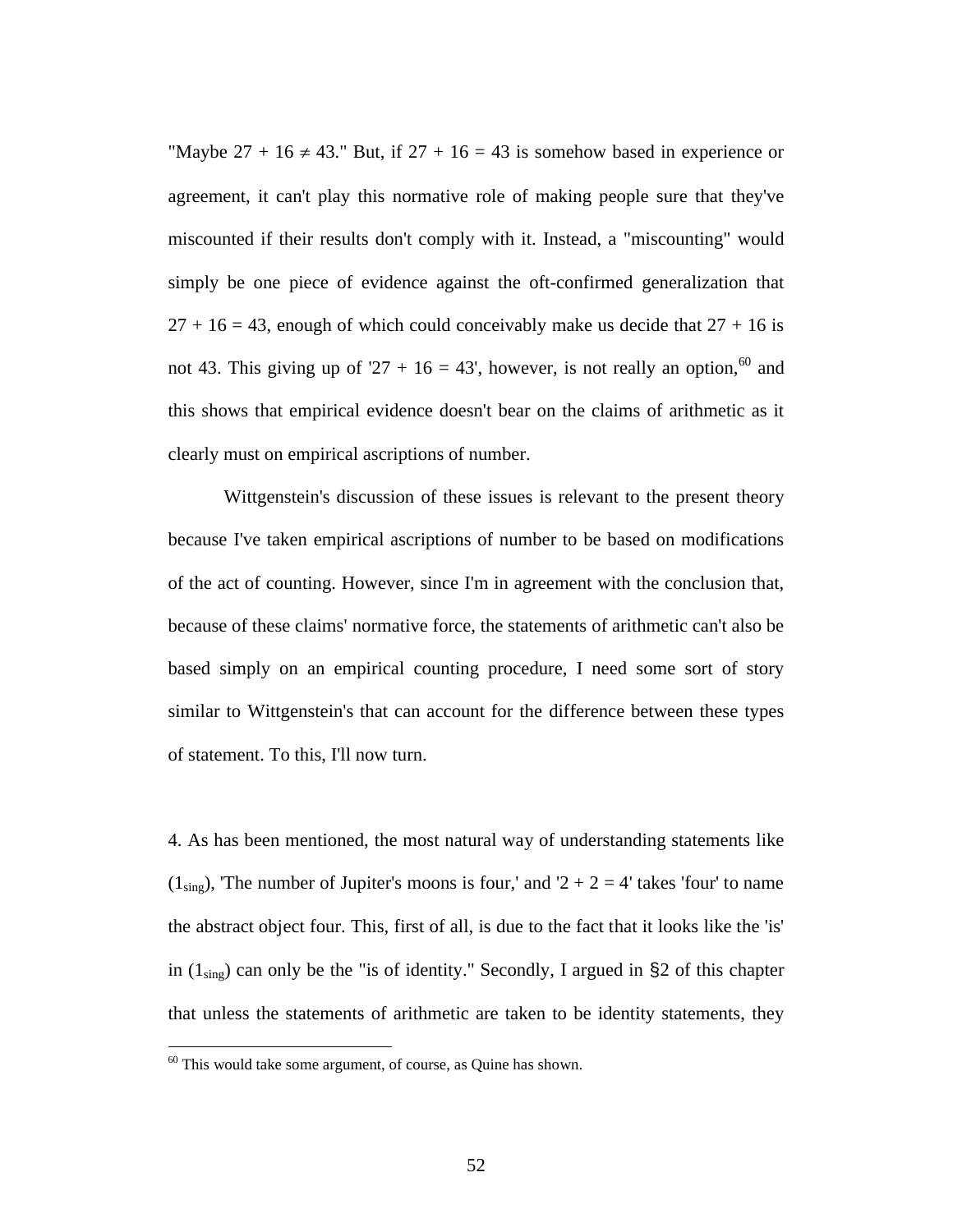will be subject to the finite domain objection. However, based on Chapter II and the further uniformity constraint on our theory, numbers must be taken to be modifiers in all contexts, including  $(1_{sing})$  and the statements of arithmetic. But, since modifiers have a semantic-value but lack a referent (because they're incomplete or "unsaturated" to use Frege's term), these claims are *not* claims about the identity of any objects. Thus, the fact that modifiers do not refer to objects is problematic if we're looking for an account of arithmetic claims that are identity statements. This is because, on a modifier theory, we have no welldefined notion of what it means to say that something *is* (identical to) (the modifier) four.

Identity is supposed to be a relation that holds only between a *thing* and itself or characterized by Leibniz's Law: "If *x* is *y*, then *x* and *y* share all the same properties" with *x* and *y* ranging over first-order *objects*. Therefore, our customary ways of handling identity claims fail to address such claims occurring between numerical modifiers. This, of course, doesn't mean that these claims are nonsensical or without purpose, however. There is a clear sense in which we could say that  $2 + 2'$  and  $4'$  are the same modifier; they both make the same contribution to any statement involving them, even if one is often a bit more awkward. The same goes for 'the number of Jupiter's moons' and 'four'. Whenever one can accurately be said to modify a predicate so can the other, although elegance is again sacrificed. Even statement that will hurt any logician's eyes like " $\forall x = -\exists x$ <sup>"</sup> seems to be in some sense true, despite there being no criteria for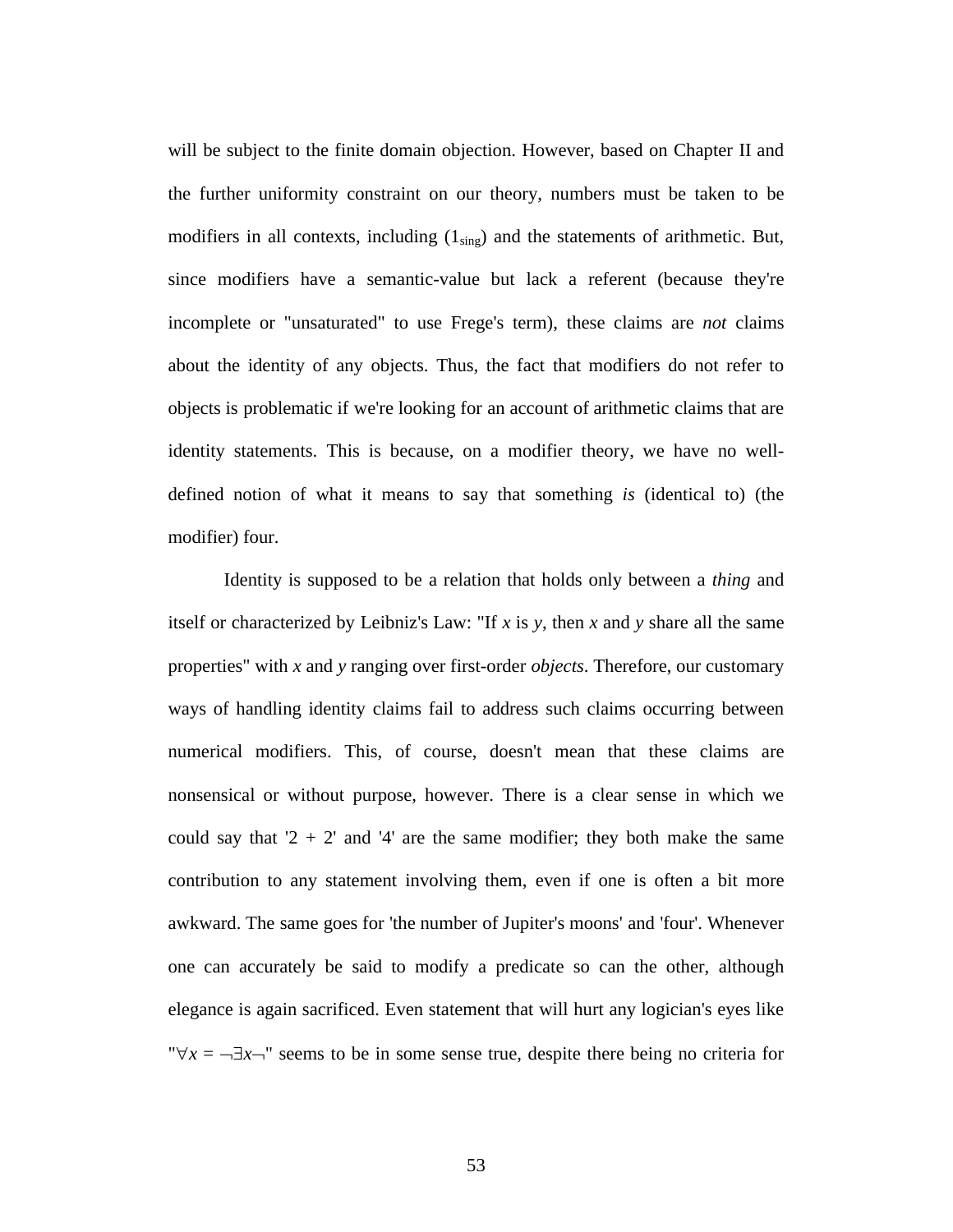applying the identity sign between these non-well-formed expressions. We simply see these (perhaps) philosophically bizarre identity statements throughout everyday life: e.g., all soccer fans know that '2 yellows = 1 red.' What we find, then, is that the instances in which we want to apply the concept of identity outrun the instances in which we have clear rules established for doing so. When this happens, *we're forced to improvise*. What I suggest is that we follow the Wittgensteinian idea<sup>61</sup> that this improvising is accomplished by the *inventing* of rules necessary to allow for our desired number-talk: These rules take the form of the statements of arithmetic. $62$ 

If this is the case, then, e.g. 'four' and '4' do maintain their modifier semantic-type wherever they appear; however, they'll play very different roles in claims like  $(1_{\text{att}})$  and, say,  $2 + 2 = 4'$ . 'Four' in "Jupiter has four moons" asserts something about how the moons of Jupiter have previously been counted. As 'four' occurs in the claims of arithmetic, on the other hand, it is simply part of a rule that asserts something about how it is to be *used*. Therefore,  $2 + 2 = 4$ , on this account, should be understood as basically an imperative that has as its explicit content something like, "' $2 + 2$ ' is to be the same modifier as '4"' or "Let 2  $+ 2$  be 4."<sup>63</sup> We could call the 'is' involved in such claims the "'is' of is-to-be." In this manner, then, the normativity of arithmetic claims noted by Wittgenstein with

<sup>&</sup>lt;sup>61</sup> See (Wright 1980: 153-166) for further details of his take on Wittgenstein.

<sup>&</sup>lt;sup>62</sup> If  $2 + 2 = 4$  is going to be treated as a rule, then it's technically not a statement, I suppose. It will be easier to talk about this material without continually keeping this distinction in view, but I think it is worth noting.

<sup>&</sup>lt;sup>63</sup> *Cf.* (Wittgenstein 1976: 276).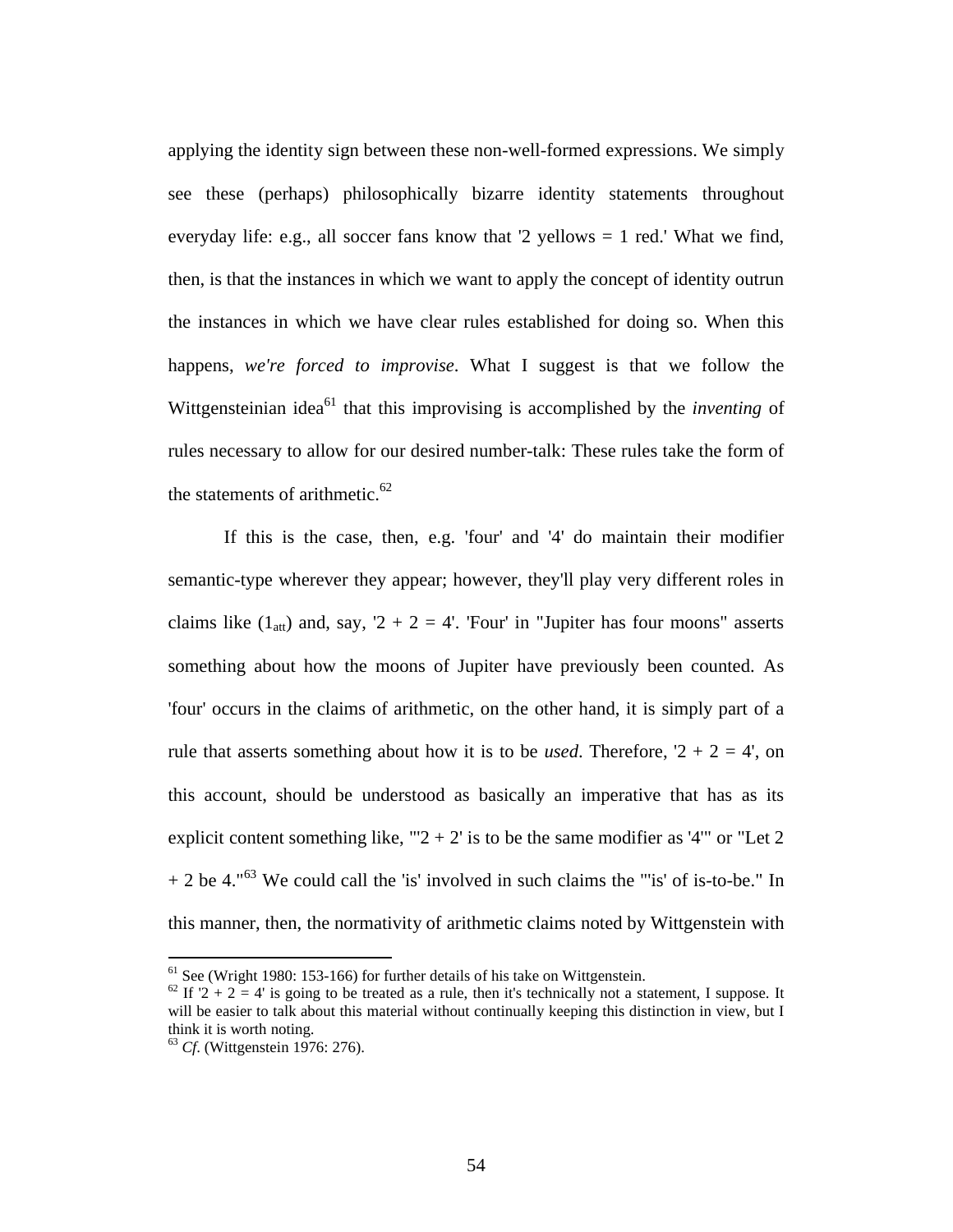his "I must have miscalculated"-discussion is built directly into the subjectmatter's formulation.

This treatment of the occurrences of number-words in statements like  $(1_{\text{sing}})$  and the claims of arithmetic is also able to make sense out of the apparent singular-term uses there. Instead of 'four' referring to four and allowing for the identity-claim status of these statements, 'four' is about the modifier itself and how it is to be used. This allows these identity-claims to avoid the Hodes-style conditional treatment that led to the finite domain objection. In  $(1_{\text{att}})$  and the like, on the other hand, the focus of the statement is on the counting of the items picked out by the atomizing predicate involved, and not on the modifier itself.

Now, since we're accustomed to thinking about identity in terms of the identity of *objects*, it's natural to suppose that we're able to gain a working understanding of the way these rules for the identity of non-objects (such as modifiers) should be formed by treating them *as if* they were objects. Thus, the application of this new "'is' of is-to-be" to number-word involving statements may be facilitated by treating number modifiers (as far as we can) as if they were objects. The pretense allows for the importation of much of the conventional knowledge about identity to otherwise uncertain applications. Besides helping in this rule-forming process, this object-pretense seems to be one likely source of the idea that numbers are some kind object.<sup>64</sup>

<sup>&</sup>lt;sup>64</sup> The account being presented here shares many similarities with Stephen Yablo's brand of fictionalism, *figuralism*: See (Yablo 2000, 2001, 2002, 2005). One significant respect in which the accounts are similar is that the claims of arithmetic are not taken as being *true*; for Yablo because they are merely a figurative way of speaking, for the Wittgenstein inspired account here because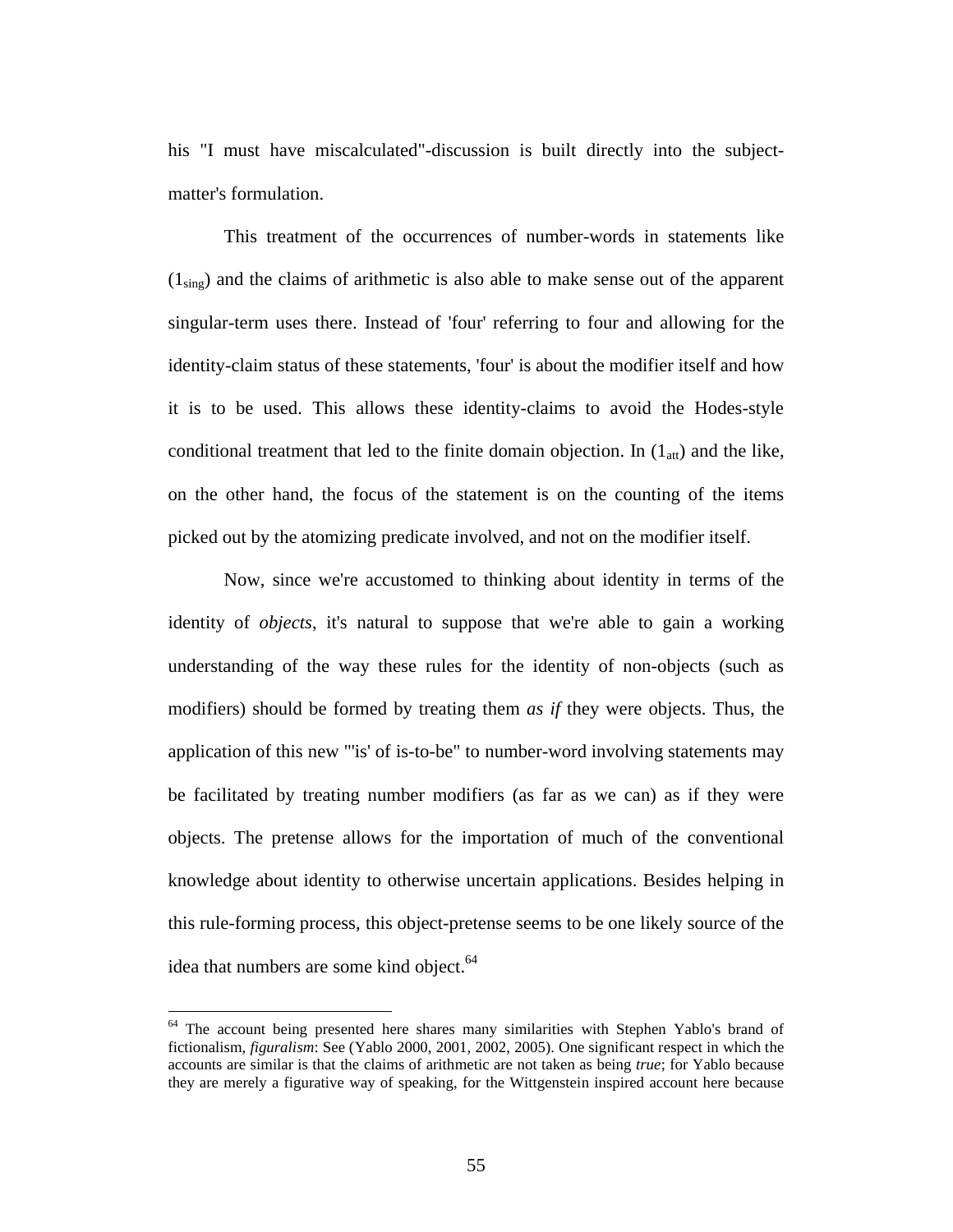If we were very different kinds of creatures, ones that never accidentally miscounted, or that had a much greater cognitive capacity, or that never got distracted in the midst of a long counting job, perhaps we could get by with counting alone—without the need to formulate any of the simplifying modifierrules of arithmetic. We're not such animals, however, and we do seem to need to rely on helpful representations. If we know that there is an effective method to get from the modifier-rules we use in arithmetic to facts about the counting of actual objects, we can perform mechanical operations on the symbols without consideration of what they stand for. And this allows us to avoid the question, "What is a modifier in the rule-providing statements of arithmetic?" It's simply a bad question on this account. Therefore, the addition of modifier-rules that enable us to expand the concept of identity to encompass these new semantic-types gives us a useful new "way of speaking" about the identity of non-objects that makes representing the world more efficient. This extension of the sense of the 'is' of identity may seem like a mere confusion which ought to be correctable, but the un-(explicitly)-noticed advantages that this expanded language provides once it's in use helps explain why it continues to stick around. We don't want language to go on holiday, but maybe we can let it take a business-trip.

1

they are essentially commands. Although I'm making some use of pretense in my account, as Yablo does (more prominently) in his, the different role this pretense plays in each theory is an important difference between the two. For Yablo, the claims of arithmetic resemble figurative language so much, that these claims simply are figurative; no one thinks numbers really exist, they just provide a way of speaking. The role for pretense in the present theory is only to provide a means to aid in formulating the rules of modifier identity claims, which in turn provide the way of speaking with numbers that makes representation of complex facts simpler.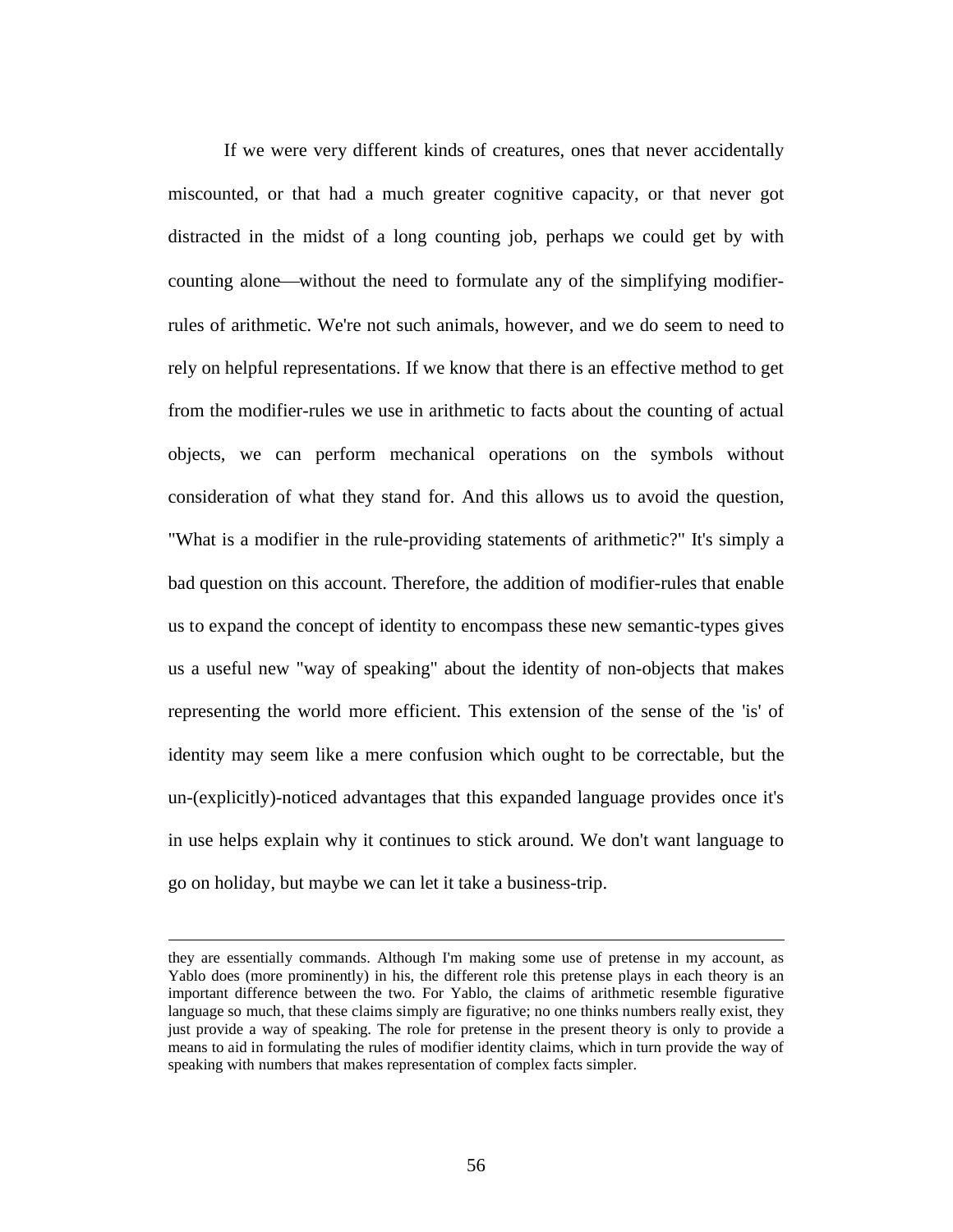The account provided thus far about empirical ascriptions of number such as,  $(1<sub>att</sub>)$  "Jupiter has four moons," and the claims of arithmetic like "2 + 2 = 4" ends up suggesting a natural reason for why language provides us with the  $(1_{sing})$ in addition to  $(1_{\text{att}})$ .<sup>65</sup> Statements like  $(1_{\text{sing}})$  function essentially as bridge laws that allow for the application of arithmetic to the world around us. The same 'is' that was found to be at play in the claims of arithmetic will now enforce rules such as "Let the number of Jupiter's moons be four,"<sup>66</sup> which inform us which of the rules of arithmetic are to be employed when considering the moons of Jupiter. We might say about these rules that they connect our other rules with life.<sup>67</sup> Again though, despite its seemingly different usage, 'four' functions only as a modifier here, so the account conveniently remains uniform throughout.

5. I'd like to close with a quick summary of the full theory of number outlined in this work:

The account of number presented here took as its starting point the need for

<sup>65</sup> And I think this is for more interesting reasons than *focus-shifting*: *cf.* (Hofweber 2005*b*). For Hofweber, we have both  $(1_{att})$  and  $(1_{sing})$  as part of our language so we can answer certain questions with better emphases.

| -Which planet has four moons?       | Answer: $(1_{\text{att}})$ |
|-------------------------------------|----------------------------|
| — How many moons does Jupiter have? | Answer: $(1_{sing})$       |

 $66$  Again, comparison with Yablo's figuralism is interesting here. Yablo suggests that arithmetic is derivable from the following rule:

If  $* \exists_{n} x \in \mathbb{R}^{n}$  then \*there is a thing *n* = the number of Fs\*.

Where \*S\*, means "It is to be supposed that S. See (Yablo 2002). The comparing and contrasting of Wittgenstein's mathematical rules suggestion and Yablo's figuralism would, I think, be a very interesting project, but it is beyond the scope of the present work.

<sup>67</sup> *Cf*. (Wittgenstein 1974: 293).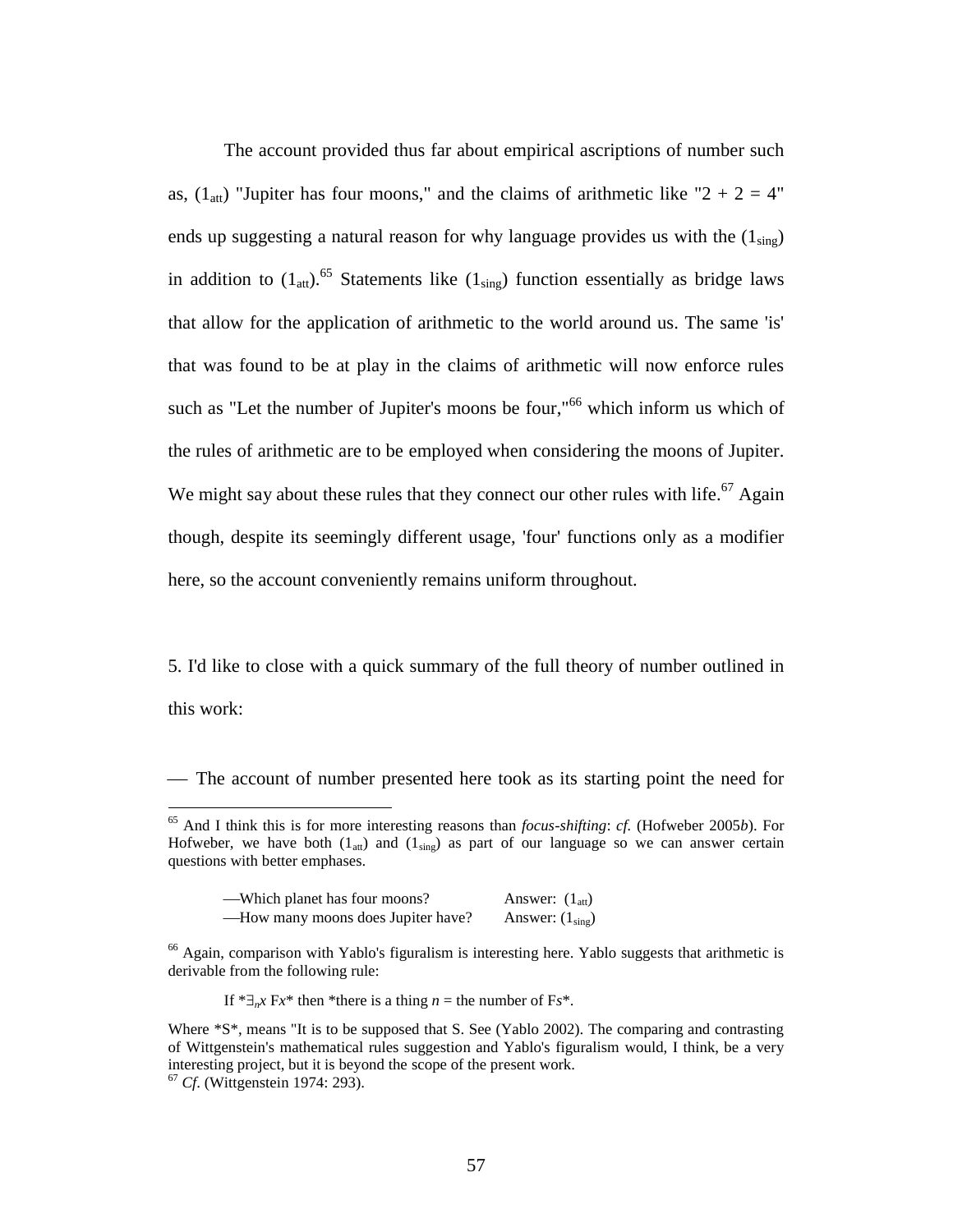semantic compositionality in accounting for our understanding of an infinite amount of number-words. This compositionality was found to only be accomplishable when number-words were taken to be modifiers.

- After deciding on a modifier account of number, a further decision between adjectival and adverbial modifiers had to be made. Because of the difficulty in determining any possible bearers of numerically modified properties, adverbial modifiers were settled on over an adjectival treatment.
- This forced the reconsideration of statements like "Jupiter has four moons" to discover what verb might occur in each of them that was plausibly eligible for modification.
- I then suggested that every empirical ascription of number could be reformulated into a statement containing the verb "to count", which is therefore the subject of the numerical modification. After these empirical aspects of the theory were dealt with, I turned to the consideration of the statements of arithmetic.
- I first argued that all the statements of arithmetic appear to, and ought to be taken to, involve the singular-term use of number-words like 'four' rather than their attributive uses. However, since number-words had been determined to stand for modifiers, and modifiers being non-referential, these apparent singular-terms couldn't function like names. Instead, number-words in these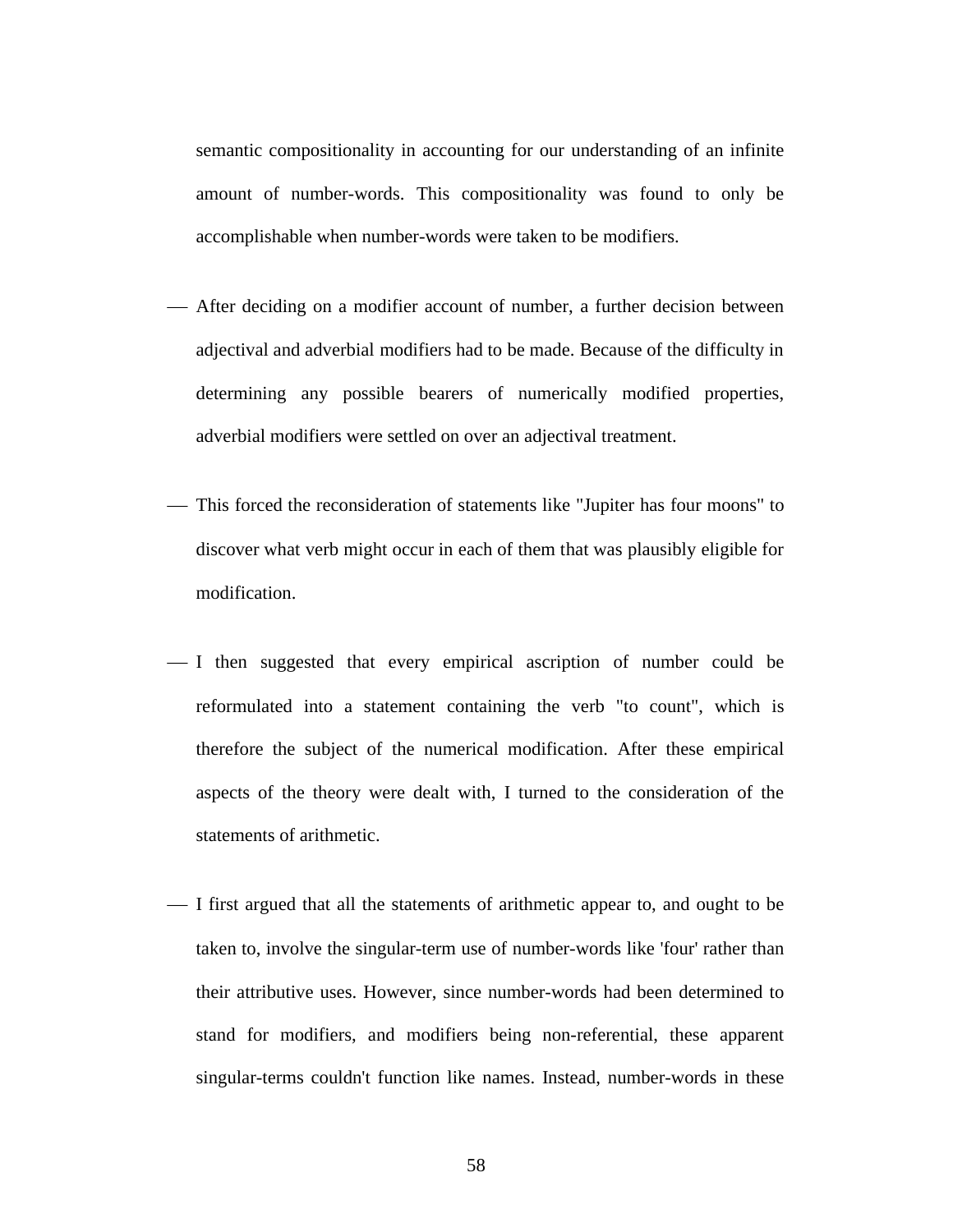mathematical statements seemed to be singular because they were free from the verb they usually modify. In the statements of arithmetic, which set out the rules for employing these modifiers, the modifiers appear alone.

- $-2 + 2 = 4$ ' on our account, then, says basically "Let  $2 + 2$  be 4" and it can be legitimately said that the claims of arithmetic are not *about* numbers, but are instead about *how to use numerical modifiers*.
- Finally, the alternative form of common empirical number ascriptions like  $(1<sub>att</sub>)$ , that is,  $(1<sub>sing</sub>)$ , was taken to function as a bridge law that allowed for the application of arithmetic rules, which only mention modifiers, to the objects encountered in everyday life, thus securing the applicability of mathematics.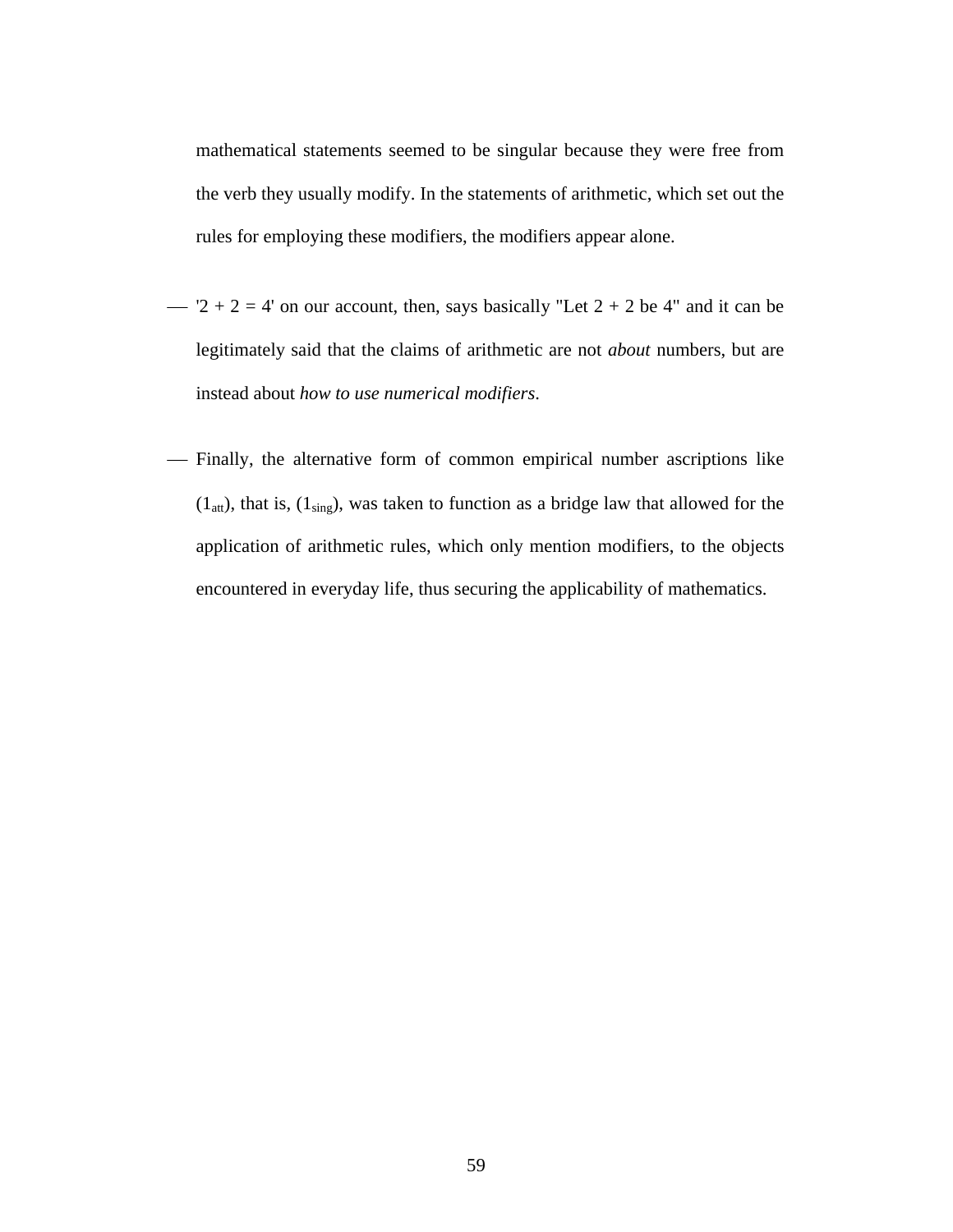#### **REFERENCES**

- Azzouni, J. 1994. *Metaphysical Myths, Mathematical Practice: The Ontology and Epistemology of the Exact Sciences*. Cambridge: Cambridge University Press.
- Balaguer, M. 1998. *Platonism and Anti-Platonism in Mathematics*. Cambridge: Cambridge University Press.
- Barwise, J. and R. Cooper. 2002. Generalized Quantifiers and Natural Language. In *Formal Semantics: The Essential Readings*, eds. P. Portner and B. Partee. Oxford: Blackwell.
- Benacerraf, P. 1965. What Numbers Could Not Be. *Philosophical Review* 74: 47-73.
- Benacerraf, P. 1973. Mathematical Truth. *The Journal of Philosophy* 70: 661-679.
- Berkeley, G. 1710 [1998]. *A Treatise Concerning the Principles of Human Knowledge*. Oxford: Oxford University Press.
- Boolos, G. 1998. On the Proof of Frege's Theorem. In his *Logic, Logic, and Logic*. Cambridge: Harvard University Press.
- Burgess, J. and G. Rosen. 1997. *A Subject with No Object*. Oxford: Oxford University Press.
- Carroll, L. 1871 [1999]. *Through the Looking Glass*, *and What Alice Found There*. New York: Dover Publications.
- Chisholm, R. 1957. *Perceiving: A Philosophical Study*. Ithaca: Cornell University Press.
- De Kuthy, K. 2001. Splitting PPs from NPs. In *Constraint-based Approaches to Germanic Syntax*, eds. W. Meurers and T. Kiss. Stanford: CSLI Publications.
- Field, H. 1980. *Science without Numbers: A Defense of Nominalism*. Princeton: Princeton University Press.
- Fodor, J. 1998. *Concepts: Where Cognitive Science Went Wrong*. Oxford: Oxford University Press.
- Fodor, J. 2001. Language, Thought and Compositionality. *Mind & Language* 16: 1-15.
- Frege, G. 1884*a* [1997]. Selections from *The Foundations of Arithmetic*. In *The Frege Reader*, ed. M. Beaney. Oxford: Blackwell Publishers.
- Frege, G. 1884*b* [2007]. *The Foundations of Arithmetic*. New York: Pearson Longman.
- Frege, G. 1891. [1997]. Letter to Husserl 24.5.1891. In *The Frege Reader*, ed. M. Beaney. Oxford: Blackwell Publishers.
- Frege, G. 1897 [1997]. *Logic*. In *The Frege Reader*, ed. M. Beaney. Oxford: Blackwell Publishers.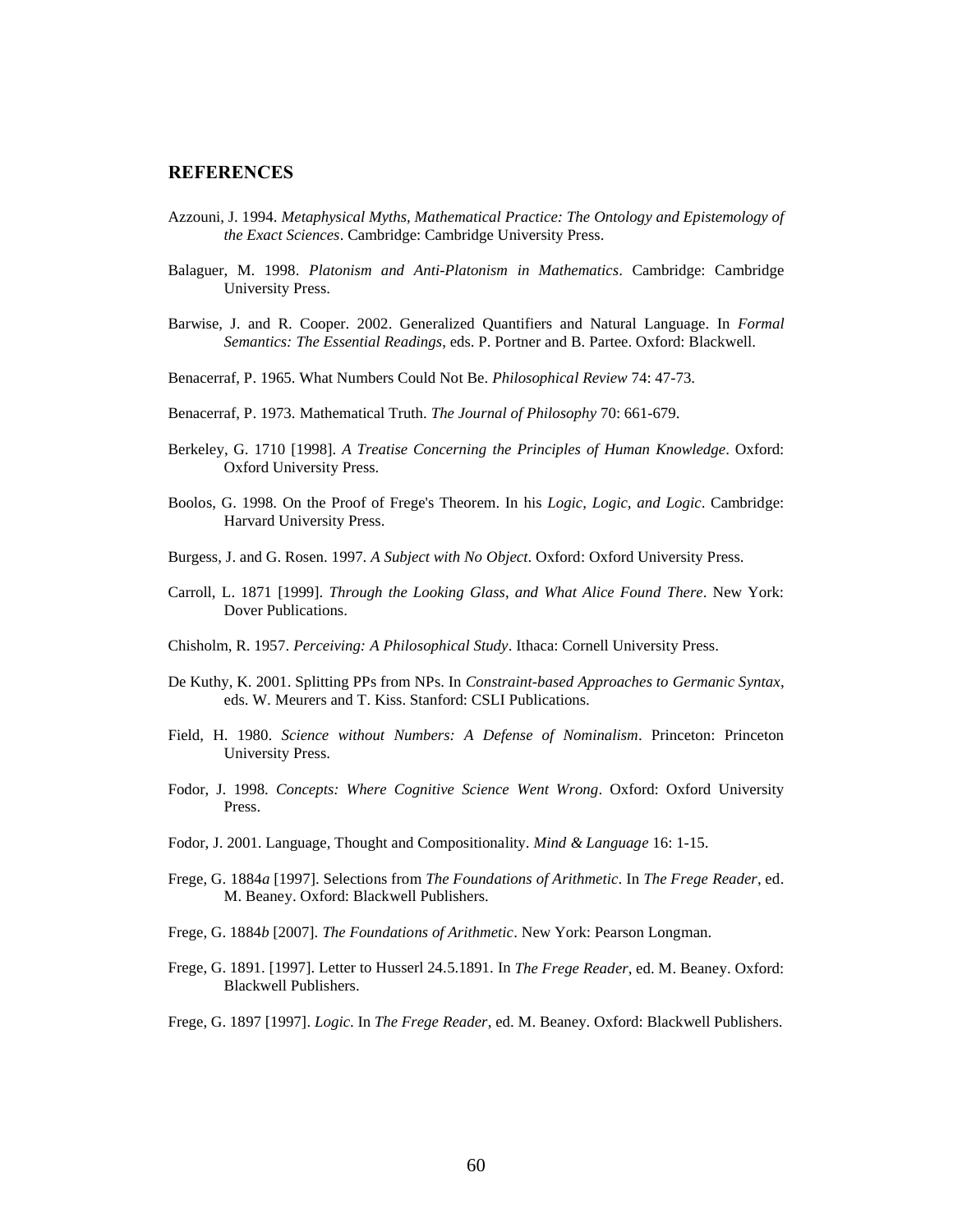- Frege, G. 1979. Diary Entries on the Concept of Number. In *Gottlob Frege: Posthumous Writings*, eds. H. Hermes, F. Kambartel, and F. Kaulbach. Oxford: Basil Blackwell.
- Hodes, H. 1984. Logicism and the Ontological Commitments of Arithmetic. *The Journal of Philosophy* 81: 123-149.
- Hofweber, T. 2005*a*. Number Determiners, Numbers, and Arithmetic. *The Philosophical Review*  114: 179-225.
- Hofweber, T. 2005*b*. A Puzzle About Ontology. *Noûs* 39: 256-283.
- Hugly, P and C. Sayward. 2006. *Arithmetic and Ontology*: *A Non-Realist Philosophy of Arithmetic*. Amsterdam: Rodopi.
- Ionin, T. and O. Matushansky. MS*a*. 1001 Nights: The Syntax and Semantics of Complex Cardinals. <http://mapage.noos.fr/matushansky/Downloads/Numerals.pdf>
- Ionin, T. and O. Matushansky. MS*b*. The Composition of Complex Cardinals. <http://www-rcf.usc.edu/~ionin/MyDownloads/ComplexNumerals.pdf>
- Kaye, L. 1993. Semantic Compositionality: Still the Only Game in Town. *Analysis* 53: 17-23.
- Kuhn, J. 1999. The syntax and semantics of split NPs in LFG. In *Empirical Issues in Formal Syntax and Semantics 2: Selected Papers from the CSSP 1997*, eds. F. Corblin, C. Dobrovie-Sorin and J. Marandin. The Hague: Thesus.
- Laycock, H. 2006. *Words without Objects: Semantics, Ontology, and Logic for Non-Singularity*. Oxford: Oxford University Press.
- Lewis, D. 1991. *Parts of Classes*. Oxford: Basil Blackwell.
- Lewis, D. 1999. New Work for a Theory of Universals. In his *Papers in Metaphysics and Epistemology*. Cambridge: Cambridge University Press.
- Locke, J. 1689 [1975]. *An Essay Concerning Human Understanding*. Oxford: Oxford University Press.
- Meixner, U. 1997. *Axiomatic Formal Ontology*. Dordrecht: Kluwer Academic Publishers.
- Montague, R. 2002. The Proper Treatment of Quantification in Ordinary English. In *Formal Semantics: The Essential Readings*, eds. P. Portner and B. Partee. Oxford: Blackwell.
- Partee, B. 2002. Noun Phrase Interpretation and Type-shifting Principles. In *Formal Semantics: The Essential Readings*, eds. P. Portner and B. Partee. Oxford: Blackwell.
- Putnam, H. 1979. Philosophy of Logic. In *Mathematics, Matter, and Method: Philosophical Papers Vol. 1*. Cambridge: Cambridge University Press.
- Russell, B. 1903. *The Principles of Mathematics*. New York: W. W. Norton & Company.